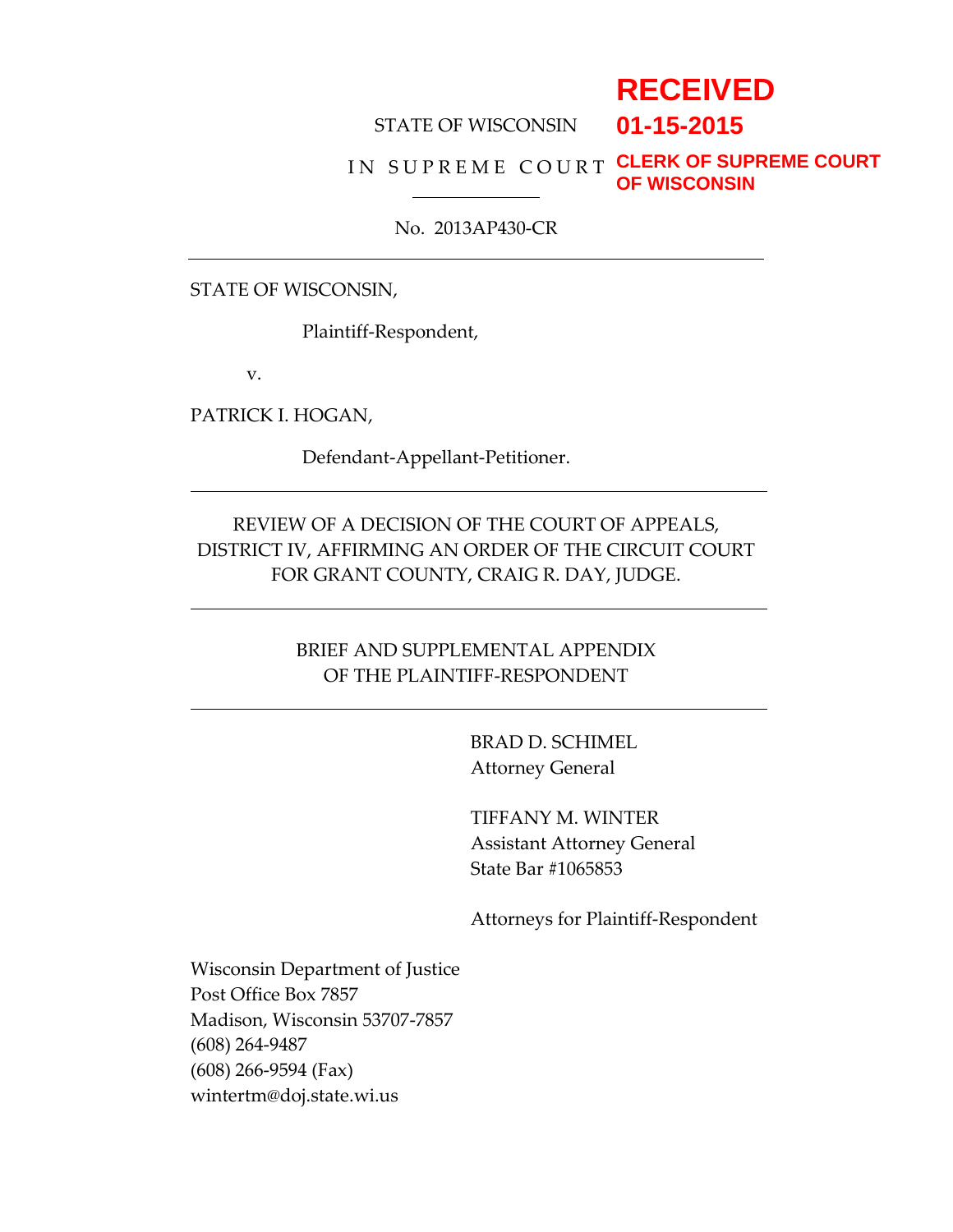# TABLE OF CONTENTS

|      |                | STATEMENT OF THE ISSUES PRESENTED FOR REVIEW 1                                                                                                                     |
|------|----------------|--------------------------------------------------------------------------------------------------------------------------------------------------------------------|
|      |                | STATEMENT ON ORAL ARGUMENT AND PUBLICATION3                                                                                                                        |
|      |                |                                                                                                                                                                    |
|      |                |                                                                                                                                                                    |
| I.   |                | This case is subject to a bifurcated standard of review. 8                                                                                                         |
| ΙΙ.  |                | Deputy Smith had sufficient specific and articulable<br>facts to extend the traffic stop to investigate whether<br>Hogan was driving with a detectable amount of a |
|      | A <sub>1</sub> | A lawful traffic stop may be extended to<br>investigate other criminal activity if there is                                                                        |
|      | <b>B.</b>      | The facts known to Deputy Smith satisfy the<br>objective standard for reasonable suspicion of                                                                      |
|      | C.             | The investigation into drugged driving was<br>short, reasonable, and only included field                                                                           |
| III. |                | Hogan's consent to search his vehicle was wholly valid<br>because he was not seized when he consented to the                                                       |
|      | A.             | Hogan's subsequent encounter with Deputy<br>Smith was not a seizure if a reasonable person                                                                         |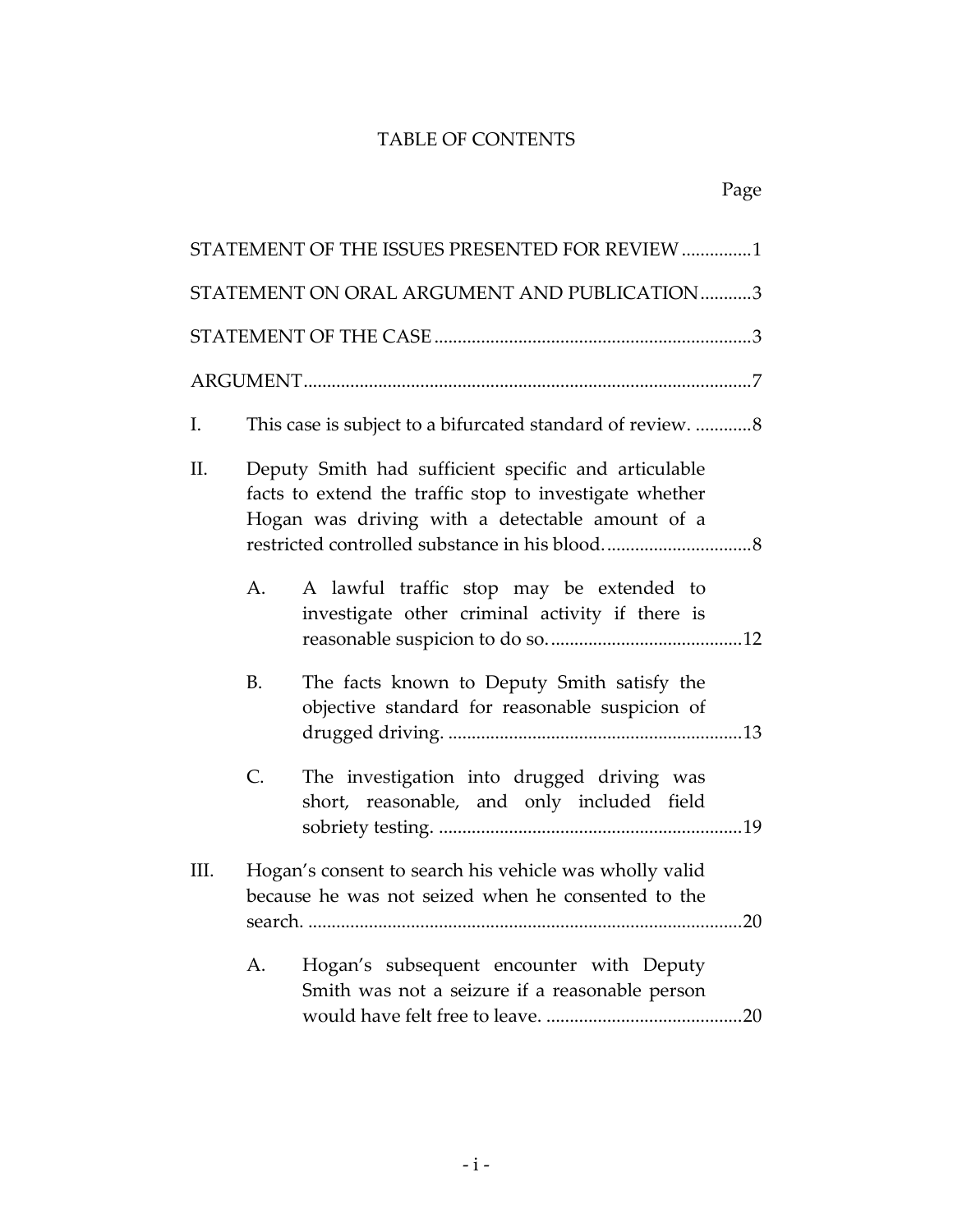|     |    |                                                                                                                 | Page |
|-----|----|-----------------------------------------------------------------------------------------------------------------|------|
|     | В. | A reasonable person would have felt free to                                                                     |      |
|     |    | leave, and therefore, Hogan was not seized                                                                      |      |
|     |    | when he consented to the search of his vehicle22                                                                |      |
| IV. |    | Even if this Court finds the traffic stop was unlawfully<br>extended, there is no basis to exclude the evidence |      |
|     |    | discovered after Hogan voluntarily consented to the                                                             |      |
|     |    |                                                                                                                 |      |
|     | А. | The search of Hogan's vehicle did not result                                                                    |      |
|     |    | from the exploitation of the extension of the                                                                   |      |
|     |    |                                                                                                                 |      |
|     | B. | Even if this Court concludes that Deputy Smith                                                                  |      |
|     |    | exploited the extension of the stop to gain                                                                     |      |
|     |    | Hogan's consent, all of the attenuation factors                                                                 |      |
|     |    | favor the conclusion that Hogan's consent was                                                                   |      |
|     |    |                                                                                                                 |      |
|     | C. | This Court should reject Hogan's request to                                                                     |      |
|     |    | create a new test for attenuation specific to                                                                   |      |
|     |    |                                                                                                                 | 29   |
|     |    |                                                                                                                 | 33   |
|     |    |                                                                                                                 |      |

# Cases

| Alabama v. White,   |  |
|---------------------|--|
|                     |  |
|                     |  |
| Arizona v. Evans,   |  |
|                     |  |
|                     |  |
| Delaware v. Prouse, |  |
|                     |  |
|                     |  |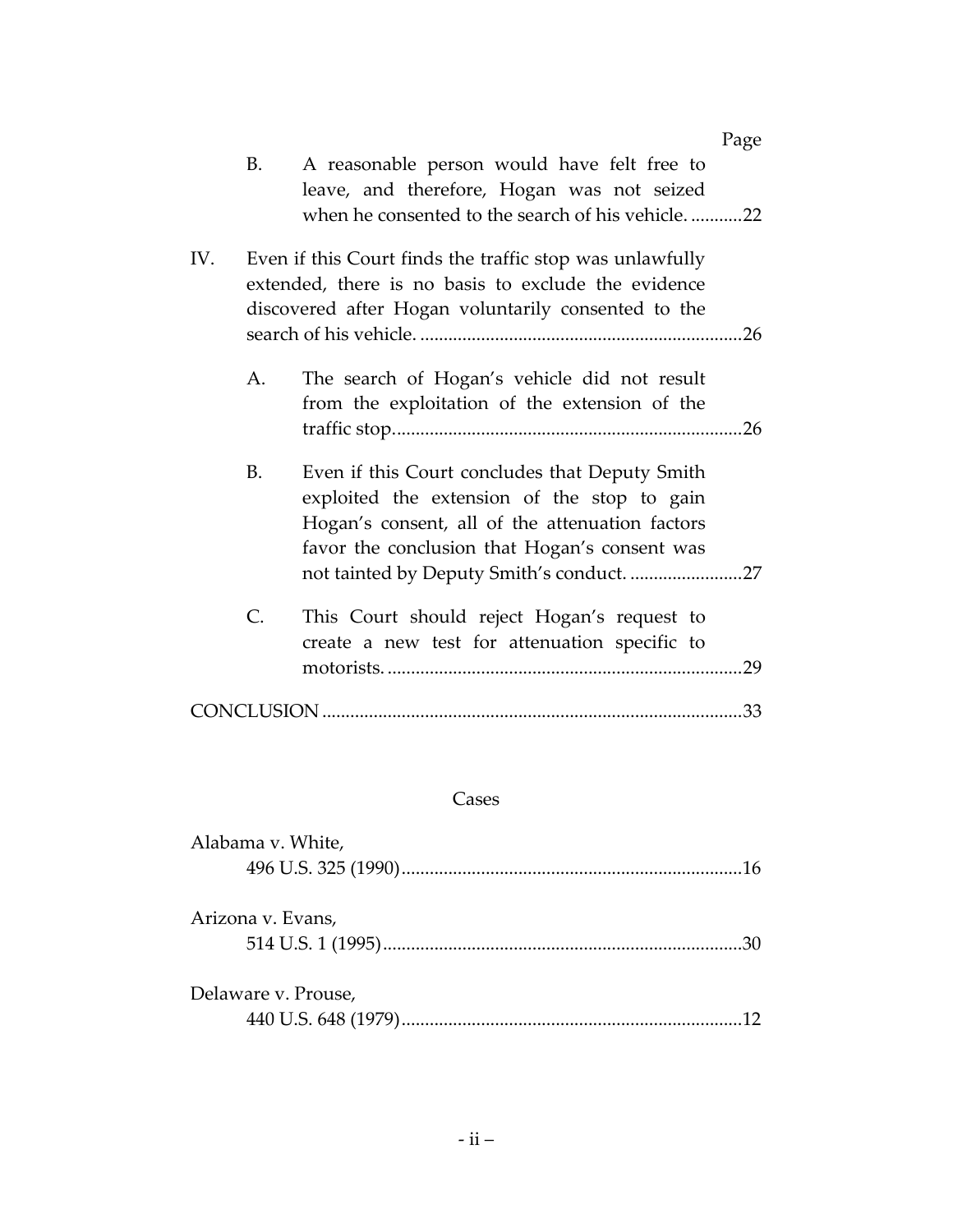| Dunaway v. New York,       | Page |
|----------------------------|------|
|                            |      |
| Florida v. Bostick,        |      |
|                            |      |
| Florida v. Royer,          |      |
|                            |      |
| Herring v. United States,  |      |
|                            |      |
| Hudson v. Michigan,        |      |
|                            |      |
| Michigan v. Chesternut,    |      |
|                            |      |
| Murray v. United States,   |      |
|                            |      |
| New York v. Harris,        |      |
|                            |      |
| Ohio v. Robinette,         |      |
|                            |      |
| People v. Conscorn,        |      |
|                            |      |
| Schneckloth v. Bustamonte, |      |
|                            |      |
| State v. Anderson,         |      |
| 155 Wis. 2d 77,            |      |
|                            |      |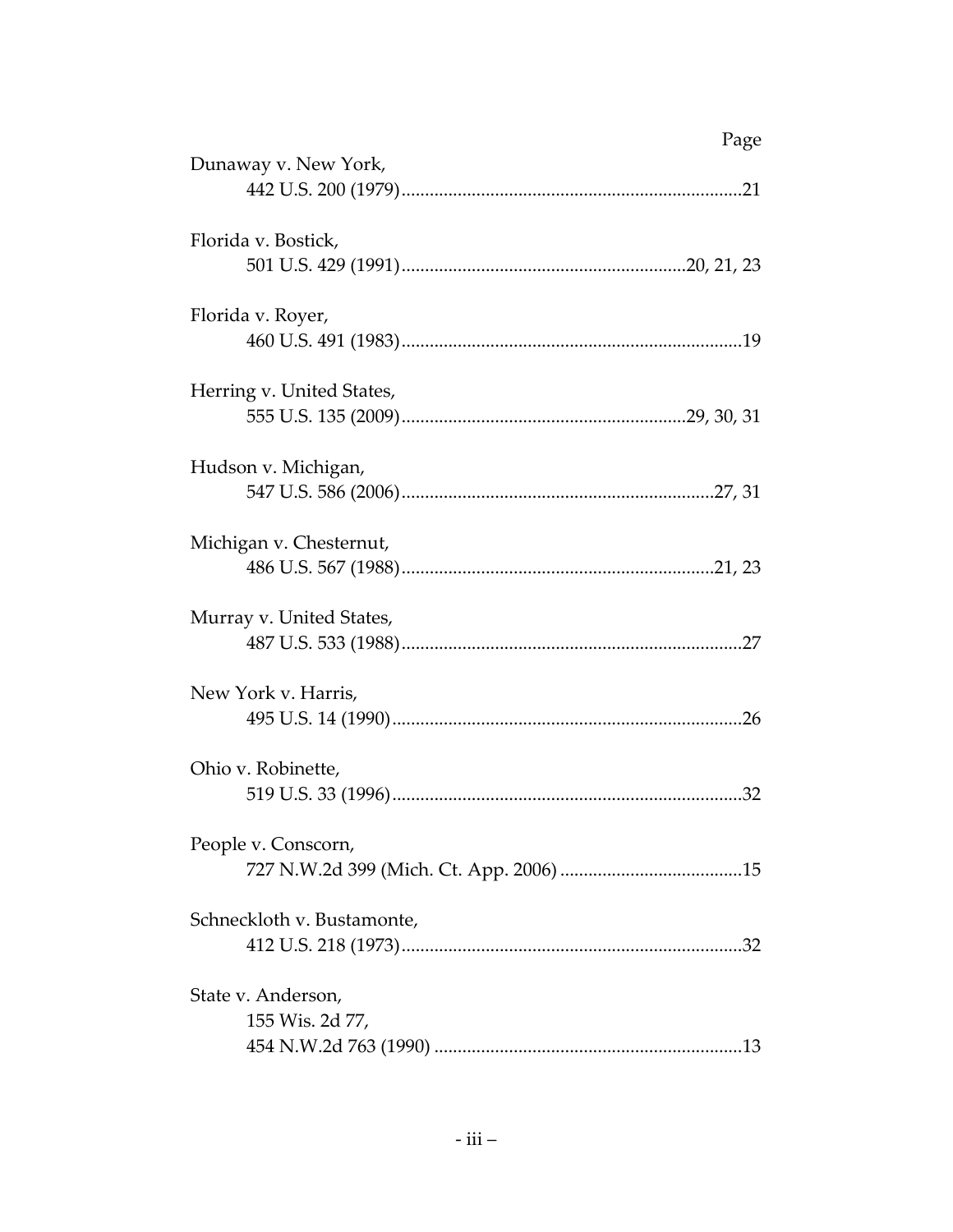| Page                             |  |
|----------------------------------|--|
| State v. Artic,                  |  |
| 2010 WI 83, 327 Wis. 2d 392,     |  |
|                                  |  |
| State v. Bermudez,               |  |
| 221 Wis. 2d 338,                 |  |
|                                  |  |
| State v. Betow,                  |  |
| 226 Wis. 2d 90,                  |  |
|                                  |  |
| State v. Colstad,                |  |
| 2003 WI App 25, 260 Wis. 2d 406, |  |
|                                  |  |
| State v. Dearborn,               |  |
| 2010 WI 84, 327 Wis. 2d 252,     |  |
|                                  |  |
| State v. Gammons,                |  |
| 2001 WI App 36, 241 Wis. 2d 296, |  |
|                                  |  |
| State v. Griffith,               |  |
| 2000 WI 72, 236 Wis. 2d 48,      |  |
| .20                              |  |
| State v. Guzy,                   |  |
| 139 Wis. 2d 663,                 |  |
|                                  |  |
| State v. Jones,                  |  |
| 2005 WI App 26, 278 Wis. 2d 774, |  |
| .20                              |  |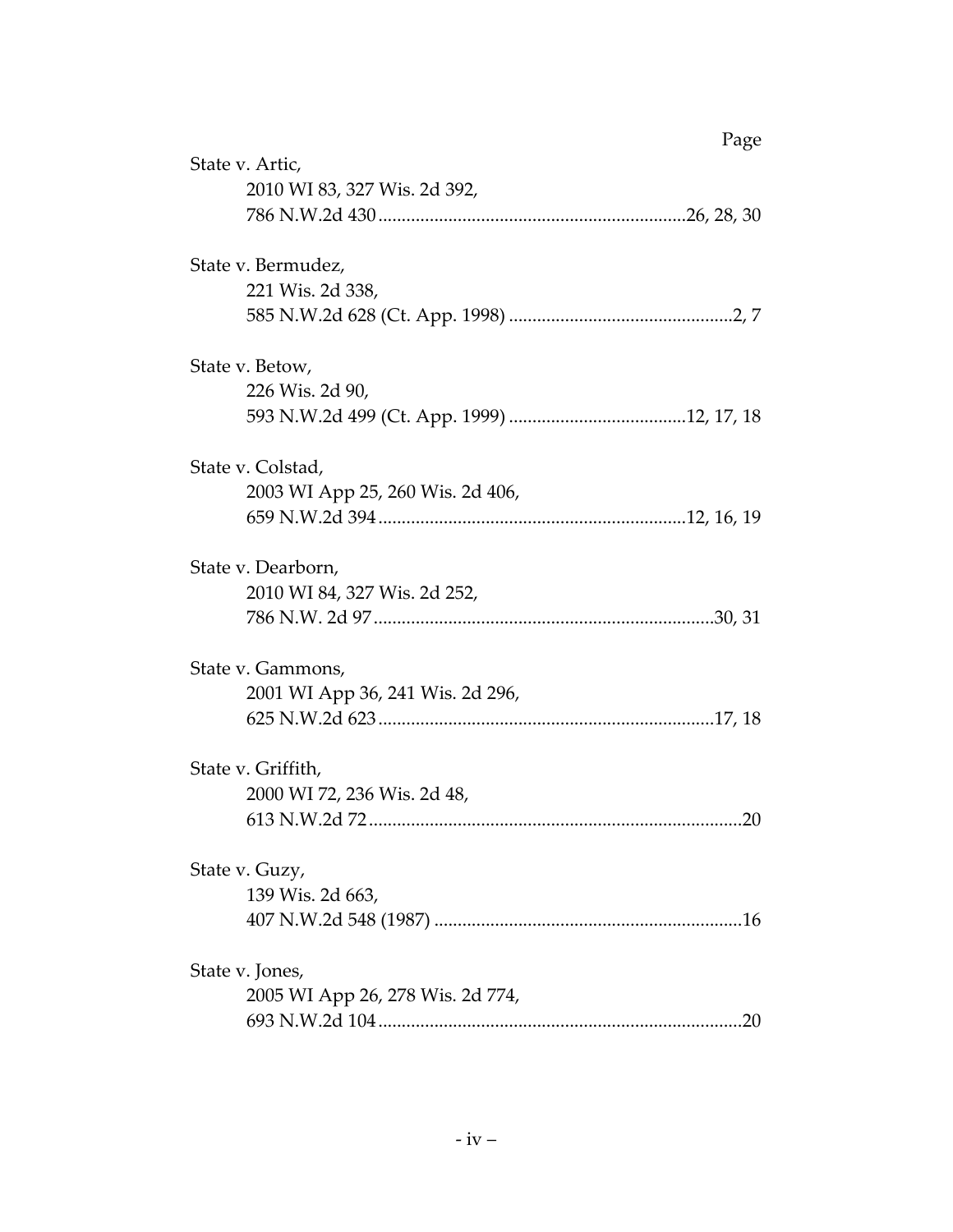|                                   | Page |
|-----------------------------------|------|
| State v. Kyles,                   |      |
| 2004 WI 15, 269 Wis. 2d 1,        |      |
|                                   |      |
| State v. Lange,                   |      |
| 2009 WI 49, 317 Wis. 2d 383,      |      |
|                                   |      |
| State v. Luebeck,                 |      |
| 2006 WI App 87, 292 Wis. 2d 748,  |      |
|                                   |      |
|                                   |      |
| State v. Luedtke,                 |      |
| 2014 WI App 79, 355 Wis. 2d 436,  |      |
|                                   |      |
| State v. McGill,                  |      |
| 2000 WI 38, 234 Wis. 2d 560,      |      |
|                                   |      |
| State v. Mertes,                  |      |
| 2008 WI App 179, 315 Wis. 2d 756, |      |
|                                   |      |
|                                   |      |
| State v. Morgan,                  |      |
| 197 Wis. 2d 200,                  |      |
| 539 N.W.2d 887 (1995)             | 15   |
| State v. Mosely,                  |      |
| 102 Wis. 2d 636,                  |      |
|                                   |      |
| State v. Oswald,                  |      |
| 2000 WI App 3, 232 Wis. 2d 103,   |      |
|                                   |      |
|                                   |      |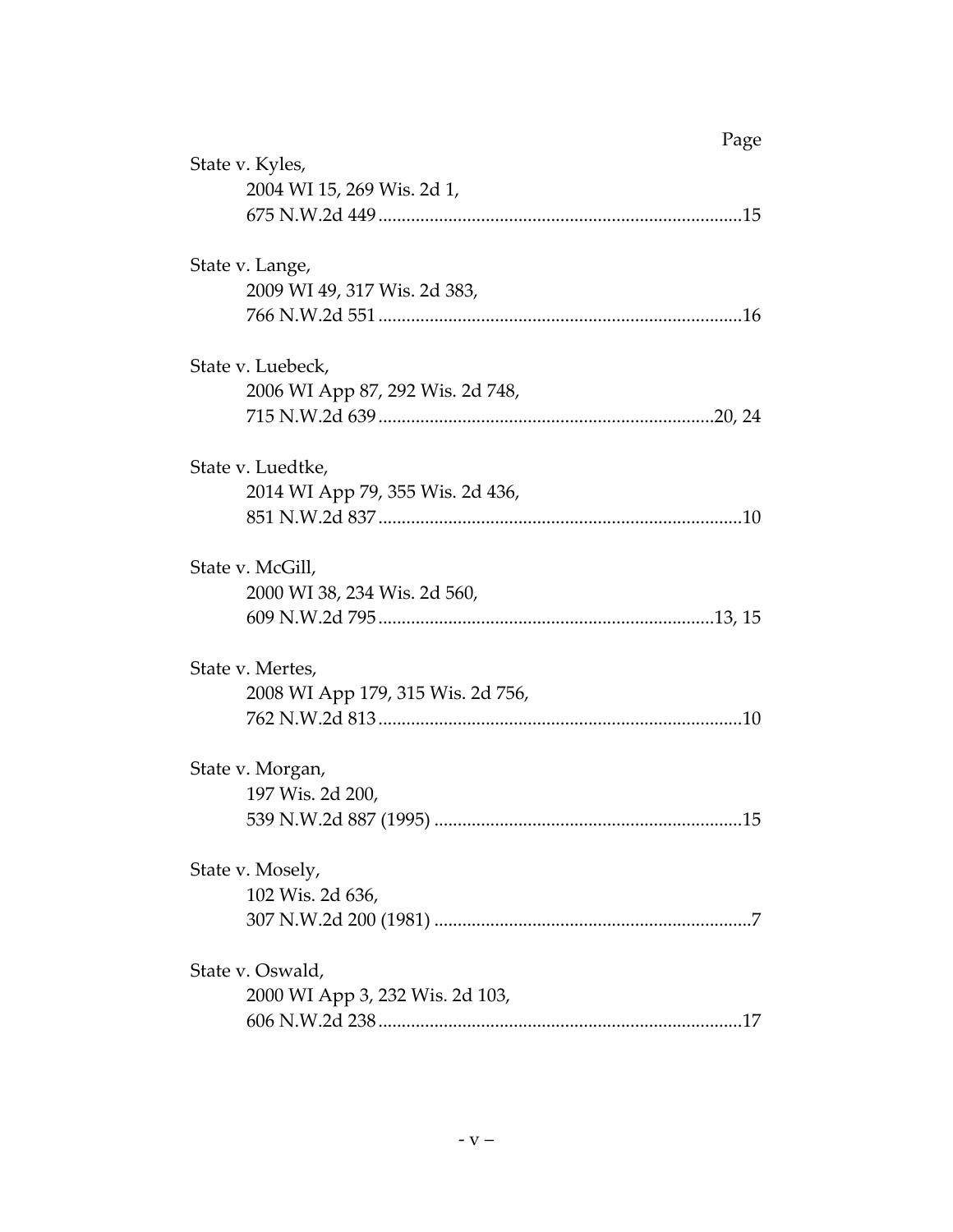| Page                              |  |
|-----------------------------------|--|
| State v. Phillips,                |  |
| 218 Wis. 2d 180,                  |  |
|                                   |  |
| State v. Post,                    |  |
| 2007 WI 60, 301 Wis. 2d 1,        |  |
|                                   |  |
| State v. Powers,                  |  |
| 2004 WI App 143, 275 Wis. 2d 456, |  |
|                                   |  |
| State v. Richter,                 |  |
| 2000 WI 58, 235 Wis. 2d 524,      |  |
|                                   |  |
| State v. Rutzinski,               |  |
| 2001 WI 22, 241 Wis. 2d 729,      |  |
|                                   |  |
| State v. Smet,                    |  |
| 2005 WI App 263, 288 Wis. 2d 525, |  |
|                                   |  |
| State v. Sykes,                   |  |
| 2005 WI 48, 279 Wis. 2d 742,      |  |
|                                   |  |
| State v. Vorburger,               |  |
| 2002 WI 105, 255 Wis. 2d 537,     |  |
|                                   |  |
| State v. Waldner,                 |  |
| 206 Wis. 2d 51,                   |  |
|                                   |  |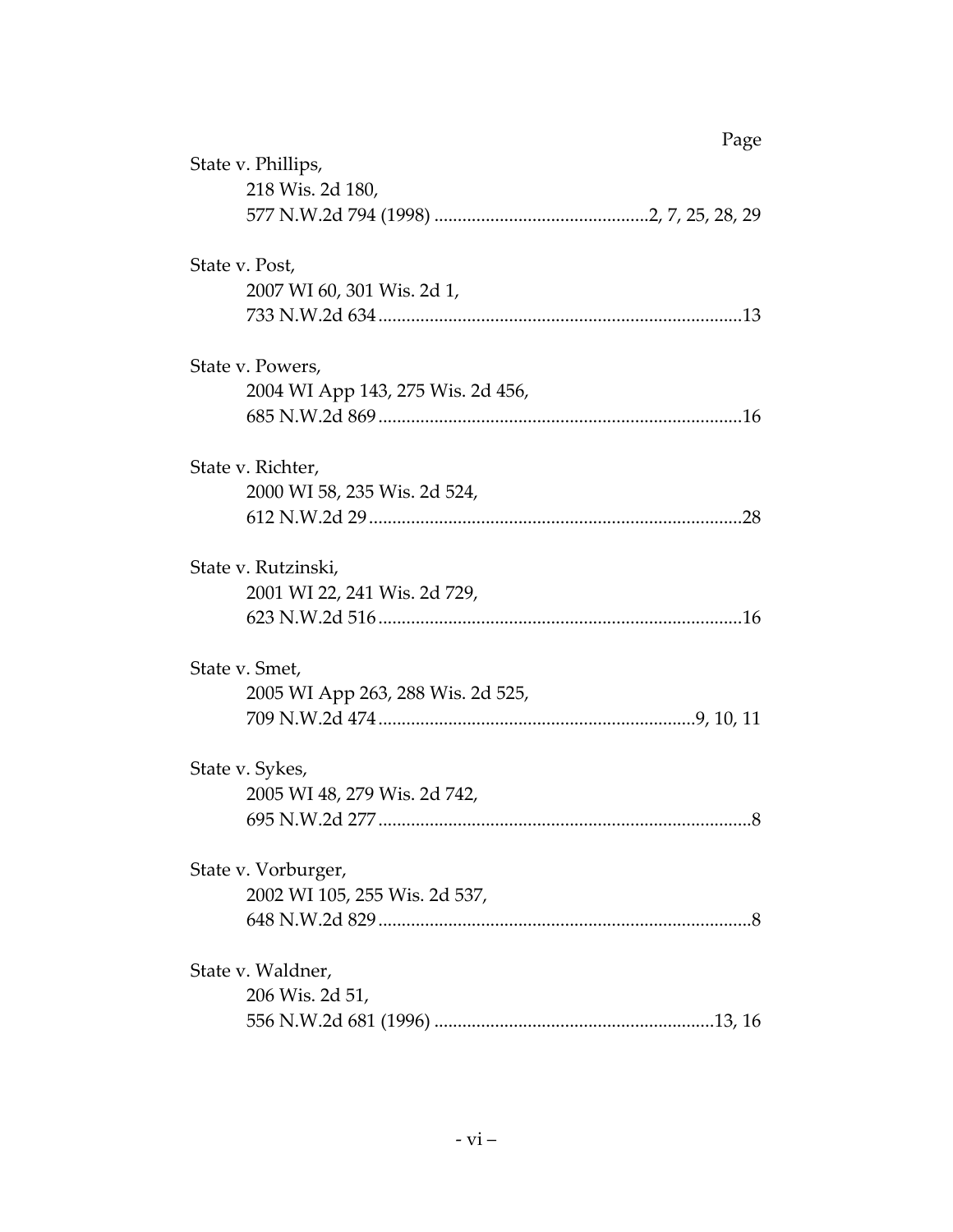| Page                                                |  |
|-----------------------------------------------------|--|
| State v. Weissinger,                                |  |
| 2014 WI App 73, 355 Wis. 2d 546,                    |  |
|                                                     |  |
| State v. Wilkens,                                   |  |
| 159 Wis. 2d 618,                                    |  |
|                                                     |  |
| State v. Williams,                                  |  |
| 2002 WI 94, 255 Wis. 2d 1,                          |  |
| 646 N.W.2d 834 2, 7, 20, 21, 22, 23, 24, 25, 30, 32 |  |
| State v. Young,                                     |  |
| 2006 WI 98, 294 Wis. 2d 1,                          |  |
|                                                     |  |
| Terry v. Ohio,                                      |  |
|                                                     |  |
| United States v. Ceccolini,                         |  |
|                                                     |  |
| United States v. Drayton,                           |  |
|                                                     |  |
| United States v. Gigley,                            |  |
|                                                     |  |
| United States v. Leon,                              |  |
|                                                     |  |
| United States v. Mendenhall,                        |  |
|                                                     |  |
| United States v. Place,                             |  |
|                                                     |  |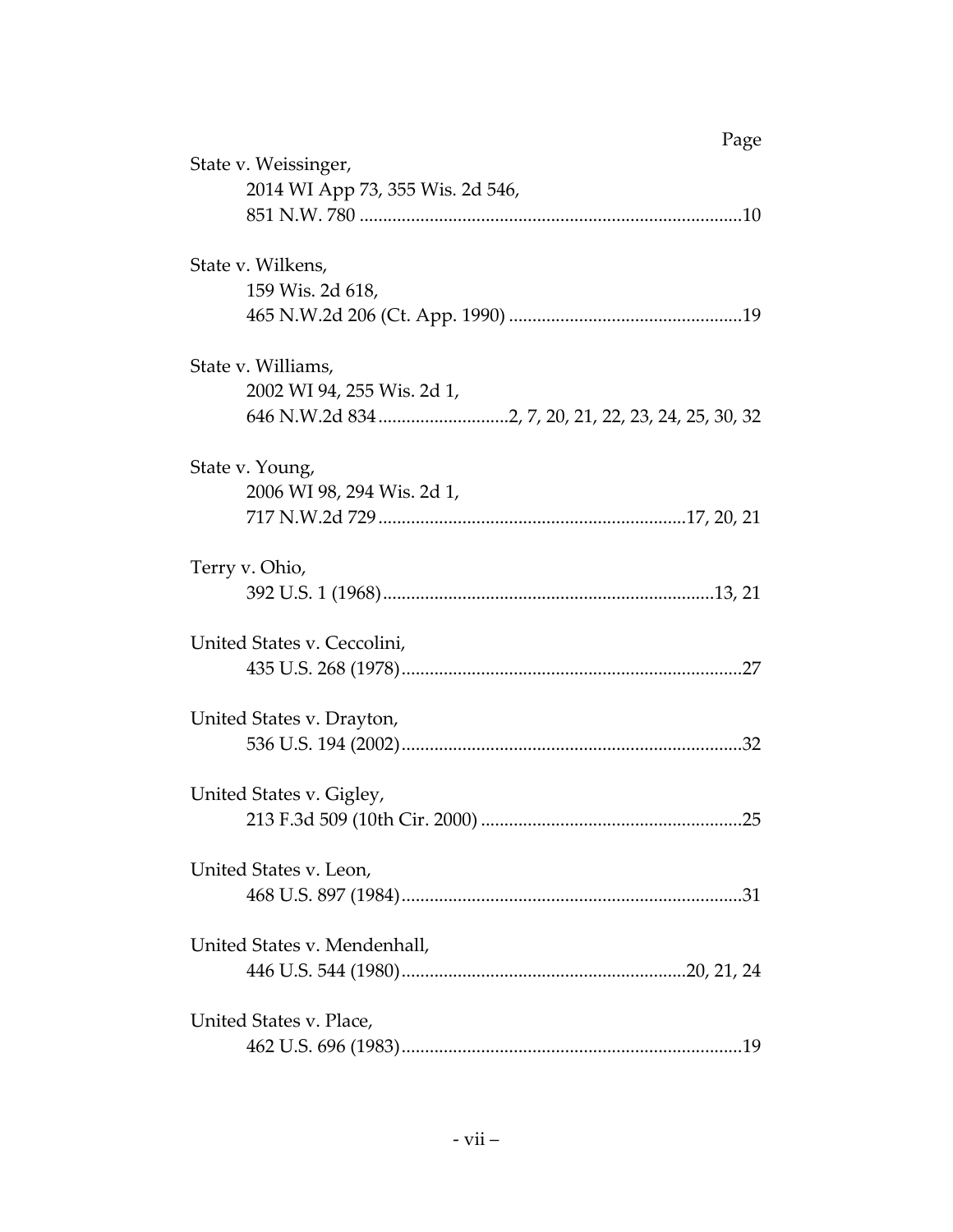|                            | Page |
|----------------------------|------|
| United States v. Sharpe,   | 19   |
| Whren v. United States,    | 12.  |
| Wong Sun v. United States, | 26   |

### **Statutes**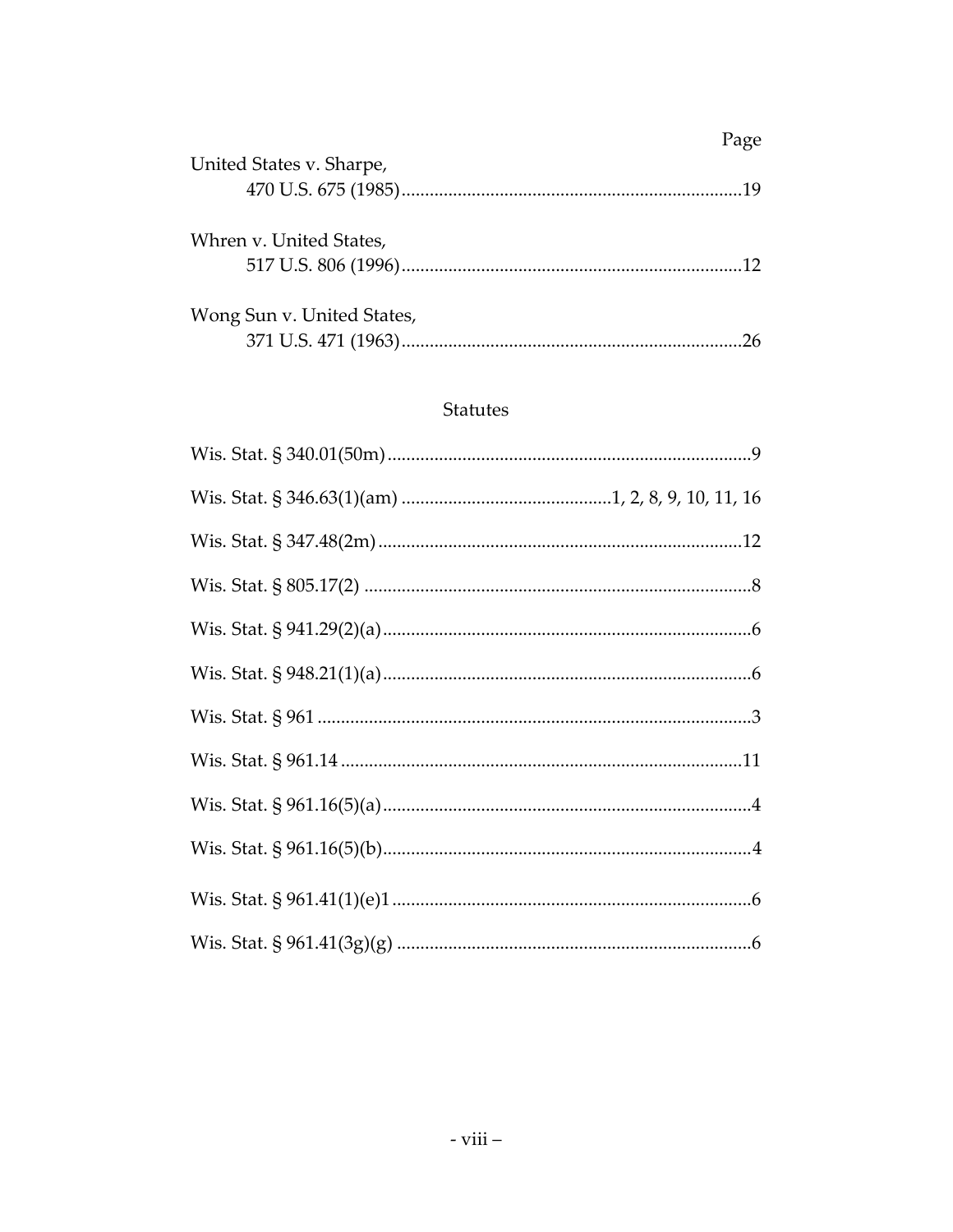# Other Authorities

Page

| Albert W. Brzecko, et al.<br>The Advent of a New Pseudoephedrine Product<br>to Combat Methamphetamine Abuse,<br>American Journal of Drug and Alcohol Abuse (2013)19 |
|---------------------------------------------------------------------------------------------------------------------------------------------------------------------|
| Tina Wescott Cafaro,                                                                                                                                                |
| Slipping Through the Cracks: Why Can't We Stop                                                                                                                      |
| Drugged Driving?                                                                                                                                                    |
|                                                                                                                                                                     |
| Don Dyke,                                                                                                                                                           |
| Wisconsin Legislative Council Act Memo:                                                                                                                             |
| 2003 Wisconsin Act 97,                                                                                                                                              |
| Operating Vehicle or Going Armed With a Detectable                                                                                                                  |
| Amount of a Restricted Controlled Substance (Dec. 2003) 9, 11                                                                                                       |
| National Drug Intelligence Center,                                                                                                                                  |
| U.S. Department of Justice,                                                                                                                                         |
| National Methamphetamine Threat Assessment 2009                                                                                                                     |
|                                                                                                                                                                     |
| National Highway Traffic Safety Administration,                                                                                                                     |
| Drugs and Human Performance Fact Sheets,                                                                                                                            |
| U.S. Department of Transportation (2014) 10, 11, 15                                                                                                                 |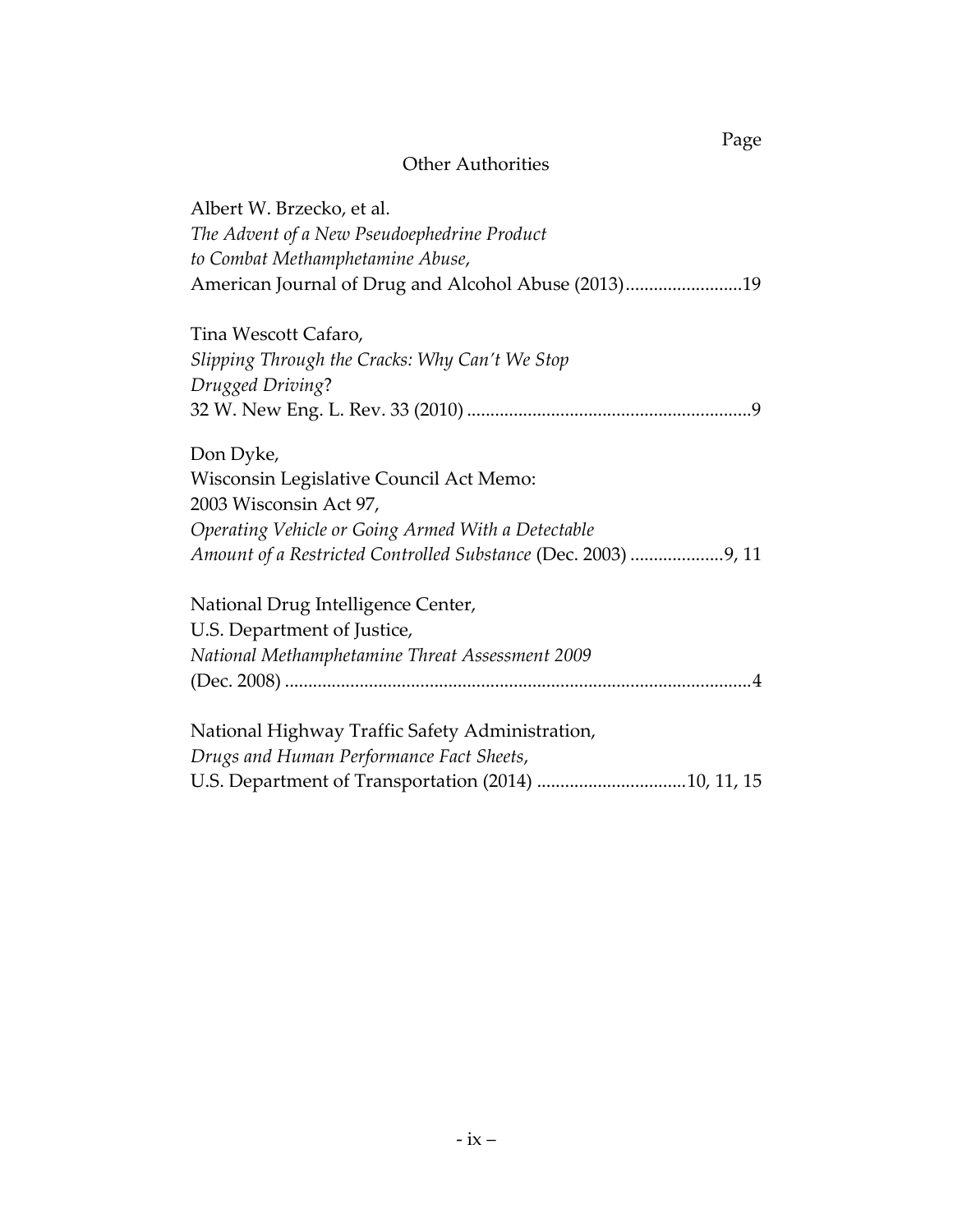#### STATE OF WISCONSIN

#### IN SUPREME COURT

No. 2013AP430-CR

STATE OF WISCONSIN,

Plaintiff-Respondent,

v.

 $\overline{a}$ 

PATRICK I. HOGAN,

Defendant-Appellant-Petitioner.

# REVIEW OF A DECISION OF THE COURT OF APPEALS, DISTRICT IV, AFFIRMING AN ORDER OF THE CIRCUIT COURT FOR GRANT COUNTY, CRAIG R. DAY, JUDGE.

### BRIEF AND SUPPLEMENTAL APPENDIX OF THE PLAINTIFF-RESPONDENT

#### **STATEMENT OF THE ISSUES PRESENTED FOR REVIEW**

1. Under Wisconsin Stat. § 346.63(1)(am), 1 it is illegal for a person to drive or operate a motor vehicle with any detectable amount of a restricted controlled substance in his or her blood. When an officer is faced with a driver that is suspected to be a methamphetamine cook, that has constricted pupils

<sup>&</sup>lt;sup>1</sup> Because Hogan's offenses were committed in 2012, all citations are to Wisconsin Statutes version 2011-12 unless otherwise noted.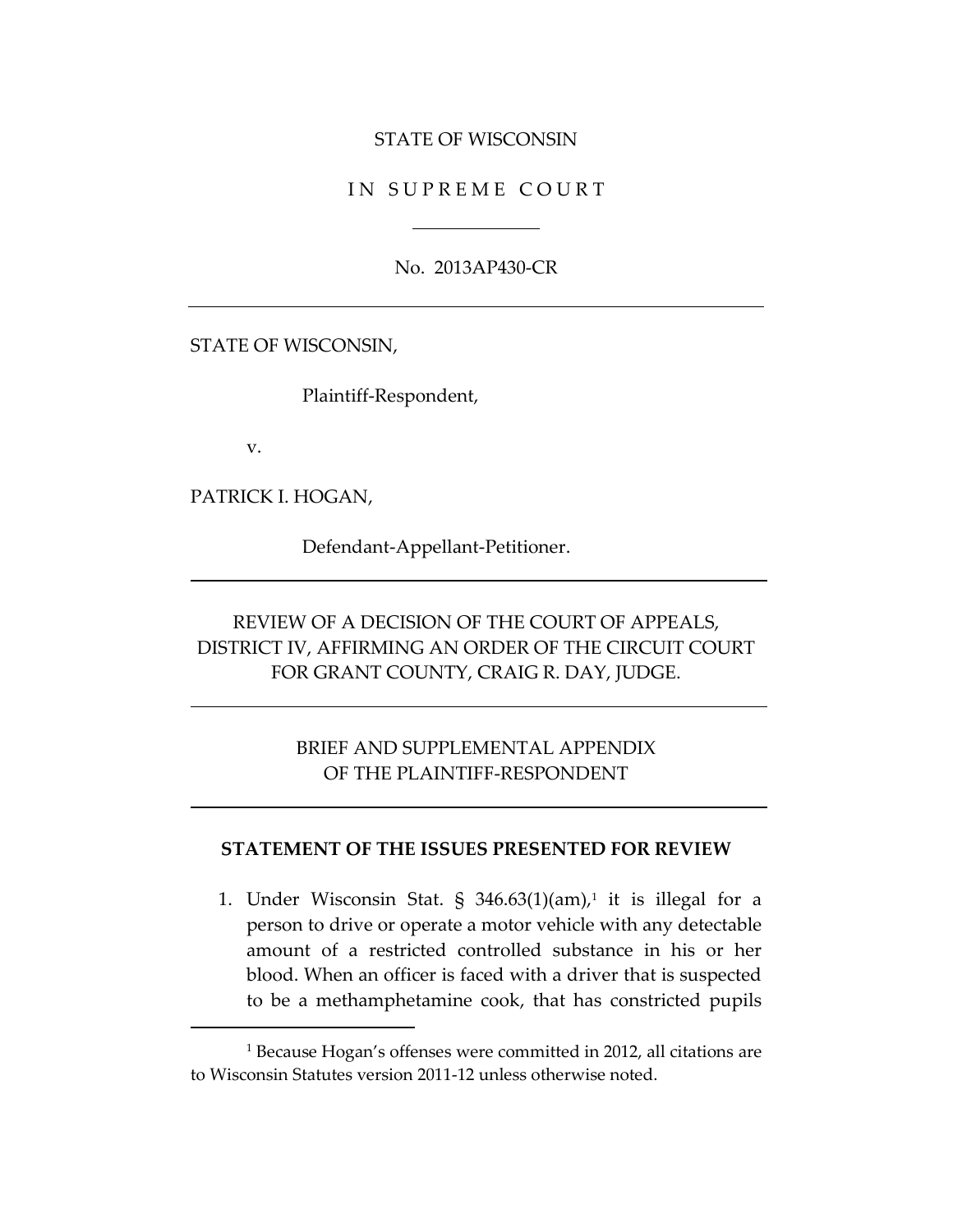and is acting abnormally nervous and shaking, does the officer have sufficient facts to extend a lawful traffic stop to investigate suspected drugged driving?

The circuit court answered no, but did not specifically view the facts in light of Wis. Stat. § 346.63(1)(am).

This question was not presented to the court of appeals.

2. Under Wisconsin law, a person is seized when he or she would not feel free to disregard an officer's question and leave. When Hogan was told, unequivocally, that he was free to leave, was Hogan seized for Fourth Amendment purposes when the officer approached his vehicle sixteen seconds after the traffic stop had concluded and asked, "Can I talk to you again?"

The circuit court answered no, but did not address the free to leave standard.

The court of appeals answered no, relying on *State v. Williams,*  2002 WI 94, 255 Wis. 2d 1, 646 N.W.2d 834.

3. Under Wisconsin law, a person's voluntary consent to search can be tainted by a prior Fourth Amendment violation if that consent is not attenuated from the violation. If the extension of the traffic stop in this case was unlawful, was the unlawful extension sufficiently attenuated from Hogan's consent to search his vehicle?

The circuit court answered yes, relying on *State v. Phillips*, 218 Wis. 2d 180, 577 N.W.2d 794 (1998), and *State v. Bermudez,*  221 Wis. 2d 338, 585 N.W.2d 628 (Ct. App. 1998).

The court of appeals answered yes, also relying on *Phillips* and *Bermudez*.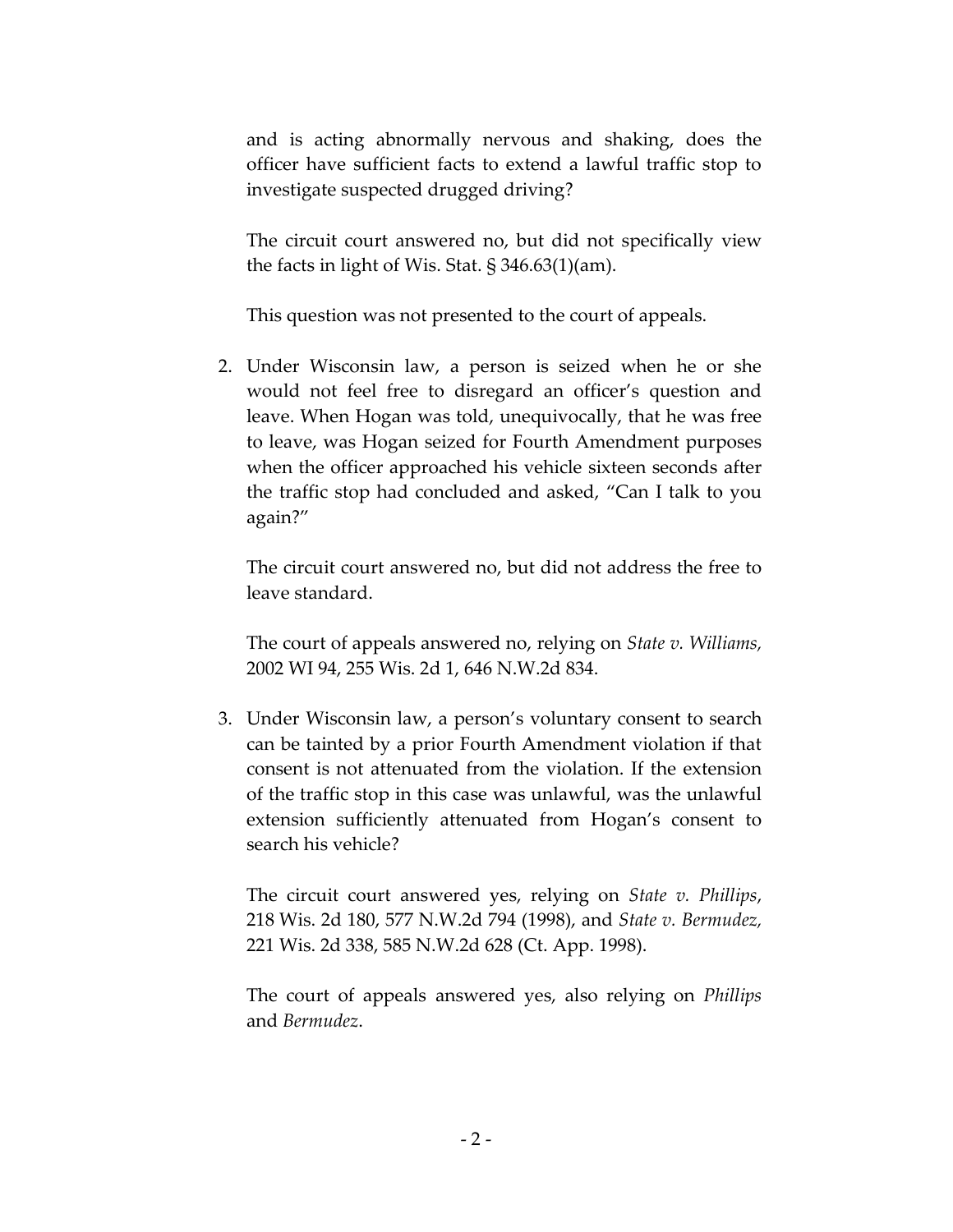#### **STATEMENT ON ORAL ARGUMENT AND PUBLICATION**

As with most cases accepted for review by this Court, oral argument and publication are appropriate.

#### **STATEMENT OF THE CASE**

On May 12, 2012, a sunny day, Deputy Smith was stopped at a stop sign when the petitioner, Patrick Hogan, drove past in a pickup truck (21:2; 8:DVD 00:00-30)<sup>2</sup> (Pet-Ap. 8). <sup>3</sup> Deputy Smith plainly observed Hogan and his passenger not wearing seatbelts and initiated a traffic stop (21:2, 10) (Pet-Ap. 8, 16). Deputy Smith approached Hogan's vehicle, asked for Hogan's license and insurance, and immediately explained that he stopped Hogan for a seatbelt violation (8:DVD at 01:00-30). Deputy Smith then returned to his squad car and immediately voiced that Hogan was very nervous, shaking, and that Hogan had constricted pupils (8:DVD at 02:00- 03:00). Based on those observations, Deputy Smith suspected that Hogan was impaired on drugs and, for officer safety reasons, called for backup (21:4; 8:DVD at 03:00-30) (Pet-Ap. 10). The backup officer, Officer Dregne, arrived approximately two minutes later (8:DVD at 05:30-06:00). Deputy Smith asked if Officer Dregne knew Hogan, and Officer Dregne immediately responded that Hogan had "961 issues"<sup>4</sup> and was known to drive around doing shake and bakes<sup>5</sup> with a female (21:4; 8:DVD at 05:30-06:30) (Pet-Ap. 10).

<sup>2</sup> Record 8 is the index list to the suppression hearing and has an attached DVD of the squad car video, which is available in the petitioner's appendix at page 92. All citations to the squad car video will be formatted in 30 second increments as (8:DVD at mm:ss).

<sup>&</sup>lt;sup>3</sup> The leading zeros from the pagination of the petitioner's appendix are intentionally omitted.

<sup>4</sup> "961 issues" refers to Wis. Stat. § 961, which is the Uniform Controlled Substances Act.

<sup>&</sup>lt;sup>5</sup> Shake and bake, or one-pot cooking, is a method of producing methamphetamine: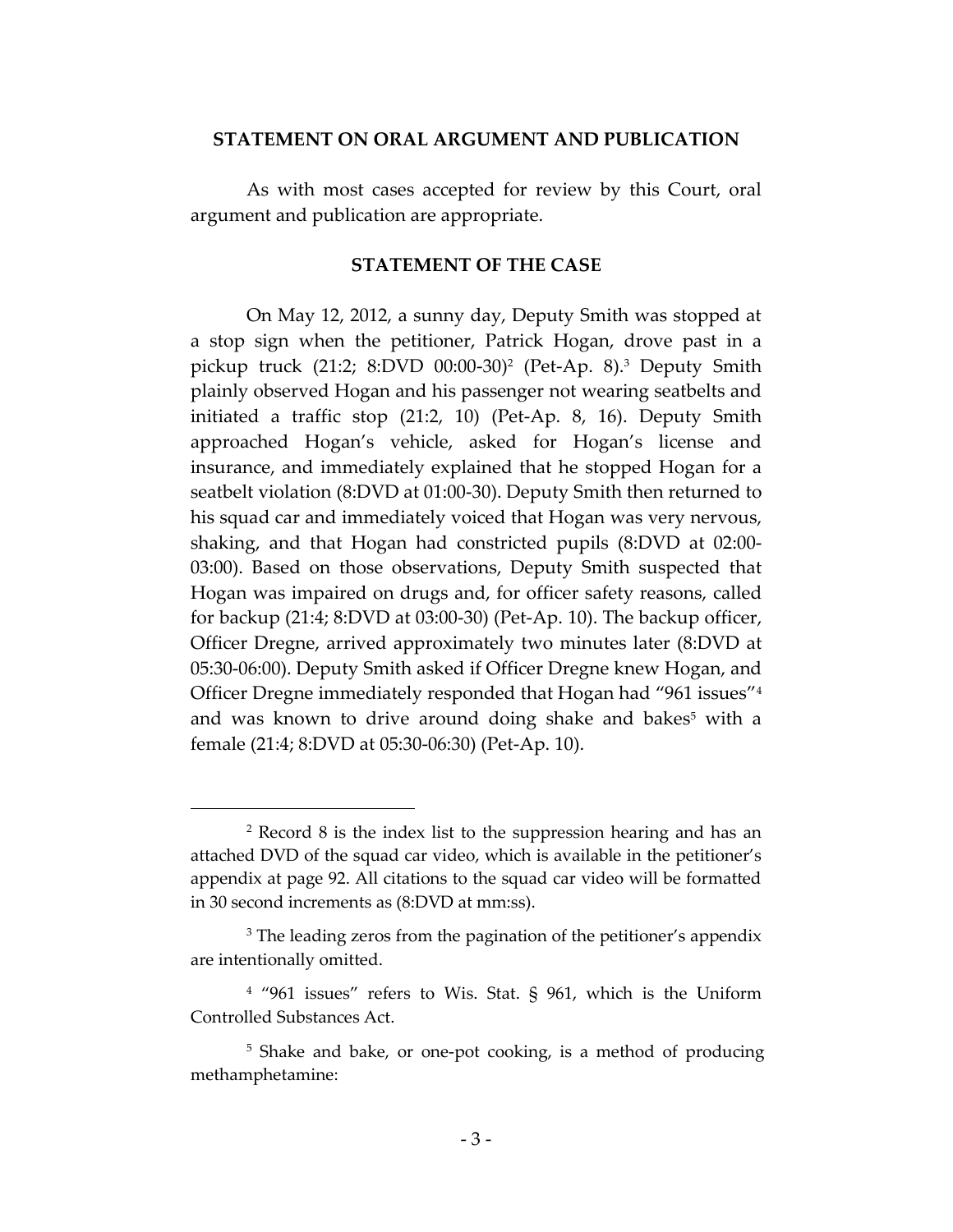Deputy Smith radioed to see if the K9 unit was available and decided to also issue the passenger of the vehicle a citation for failing to properly wear her seatbelt (8:DVD at 06:30-07:30). Deputy Smith then worked on the citations and engaged in small talk, which was mostly unrelated to Hogan (8:DVD at 07:30-10:30). After not receiving a response from the K9 unit, Deputy Smith announced that, based on his observations of Hogan, he was going to ask Hogan to do field sobriety tests (8:DVD at 10:30-11:00). Shortly thereafter, Deputy Smith received word that the K9 unit was unavailable, and Officer Dregne wondered aloud if Hogan would give consent for a vehicle search (8:DVD at 11:00-30). Deputy Smith declined to speculate and continued to work on the two citations (8:DVD at 11:30-14:00).

When the citations were complete, Deputy Smith approached Hogan's vehicle and said, "Hey Patrick, can I speak with you out here please?" (8:DVD at 14:00-30). Deputy Smith returned all of Hogan's documentation and explained the citation for failure to wear a seatbelt (8:DVD at 14:30-15:30). Deputy Smith then said, "question for you" and explained that he was concerned about Hogan's nervousness and especially Hogan's constricted pupils because that indicated impairment (8:DVD at 15:00-16:00). Hogan asserted that he was not nervous, explained that he used Adderall, 6 and announced that he was upset because he wanted to be left alone so he could go to bed (8:DVD at 15:30-16:00). Deputy Smith

 $\overline{a}$ 

Nat'l Drug Intelligence Ctr., U.S. Dep't of Justice, Product No. 2008-Q0317- 006, *National Methamphetamine Threat Assessment 2009*, at 13 (Dec. 2008). Available from the Homeland Security Digital Library at <https://www.hsdl.org/?view&did=34482> (R-Ap. 129).

<sup>6</sup> Adderall (amphetamine and dextroamphetamine) is a stimulant and a schedule II controlled substance. Wis. Stat. §§ 961.16(5)(a), (b).

Cooks using this method are able to produce the drug in approximately 30 minutes . . . by mixing, or "shaking," ingredients in easily found containers such as a 2-liter plastic soda bottle, as opposed to using other methods that require hours to heat ingredients. Producers often use the one-pot cook while traveling in vehicles and dispose of waste components along roadsides.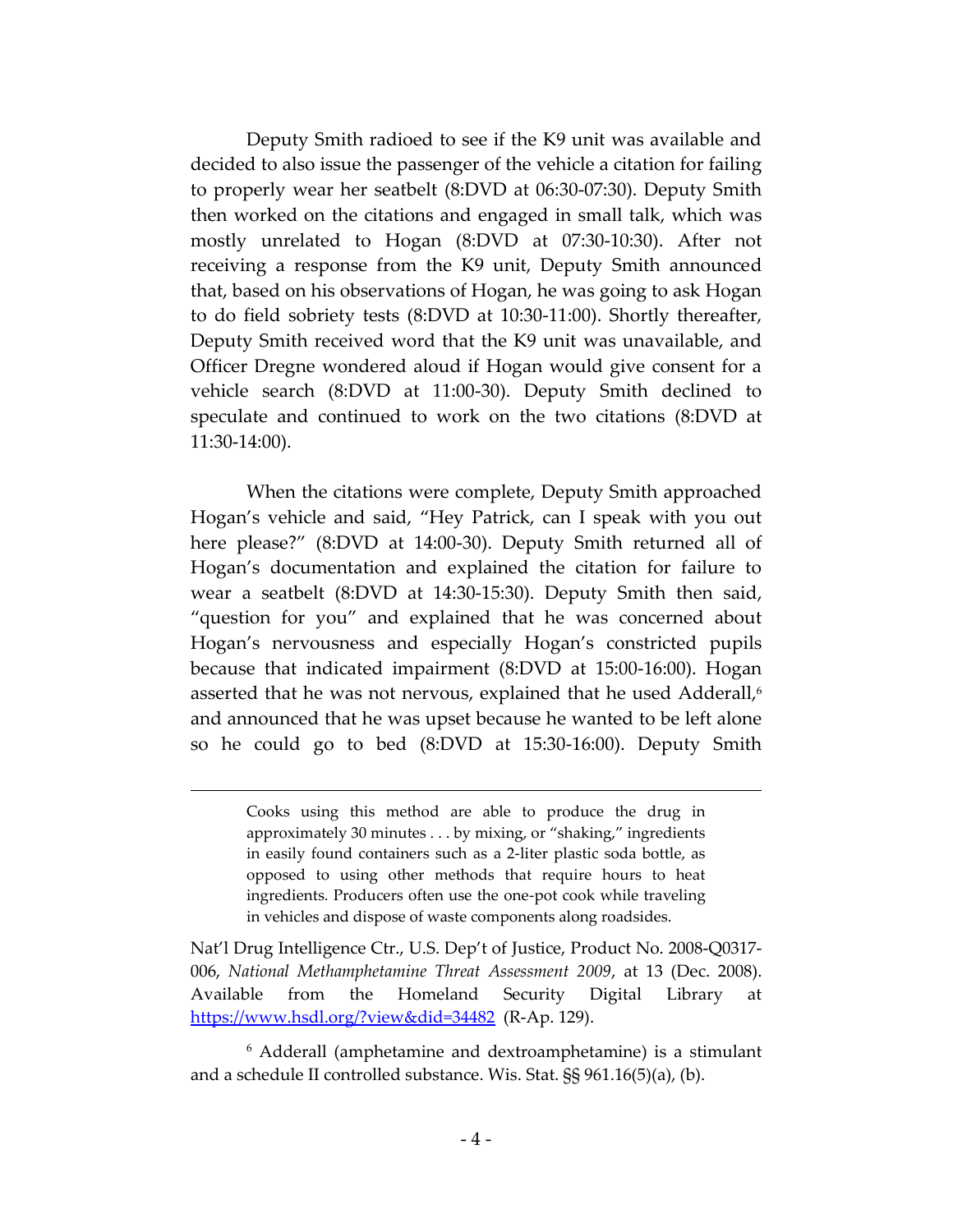acknowledged Hogan's response, but explained that his observations were not consistent with Hogan taking Adderall and asked Hogan if he would be willing to do field sobriety tests to make sure he was ok (*id*.). Hogan agreed, but was irritated, so Deputy Smith explained that he was only asking, to which Hogan responded that he was willing to do the tests (8:DVD at 16:00-30).

The field sobriety tests took approximately eight minutes (8:DVD at 16:30-24:30). The last field test administered was the alphabet test (8:DVD at 24:00-30). As soon as Hogan said "Z," Deputy Smith told Hogan that he was free to leave, to make sure to buckle up, and to get his windshield fixed (8:DVD at 24:30-25:00).<sup>7</sup> As Deputy Smith walked away he said, "Have a safe day." (*id*.). Hogan walked back to his truck, got into the front driver's seat, and closed the door (*id*.). Deputy Smith and Officer Dregne spoke for a few seconds and decided that Deputy Smith should ask Hogan for consent to search the vehicle (21:5; 8:DVD at 24:30-25:00) (Pet-Ap. 11).

Deputy Smith re-approached Hogan's vehicle and said, "Hey sir, can I talk to you again?" (21:5; 8:DVD at 24:30-25:00) (Pet-Ap. 11). Hogan exited the vehicle without instruction to do so, and Deputy Smith asked if there were any weapons or drugs inside of the vehicle (21:5, 48; 8:DVD at 25:00-30) (Pet-Ap. 11, 54). Hogan responded that he just bought the vehicle the other day, and then Deputy Smith asked, "Can I check?" (8:DVD at 25:00-30). Hogan initially made a hand gesture indicating "go right ahead" (21:48; 8:DVD at 25:00-30) (Pet-Ap. 54); however, Deputy Smith did not search the vehicle at that time and clarified that he was "just asking" (8:DVD at 25:30- 26:00). Deputy Smith received Hogan's verbal consent and asked if he could search Hogan's person first, to which Hogan agreed (*id*.). Deputy Smith thanked Hogan for his cooperation and allowed Hogan to return to his vehicle to retrieve a cigarette and a lighter before the search of the vehicle began (8:DVD at 26:30-27:30).

<sup>7</sup> All of Hogan's documentation had been returned before Deputy Smith explained the seatbelt citation (8:DVD at 14:30).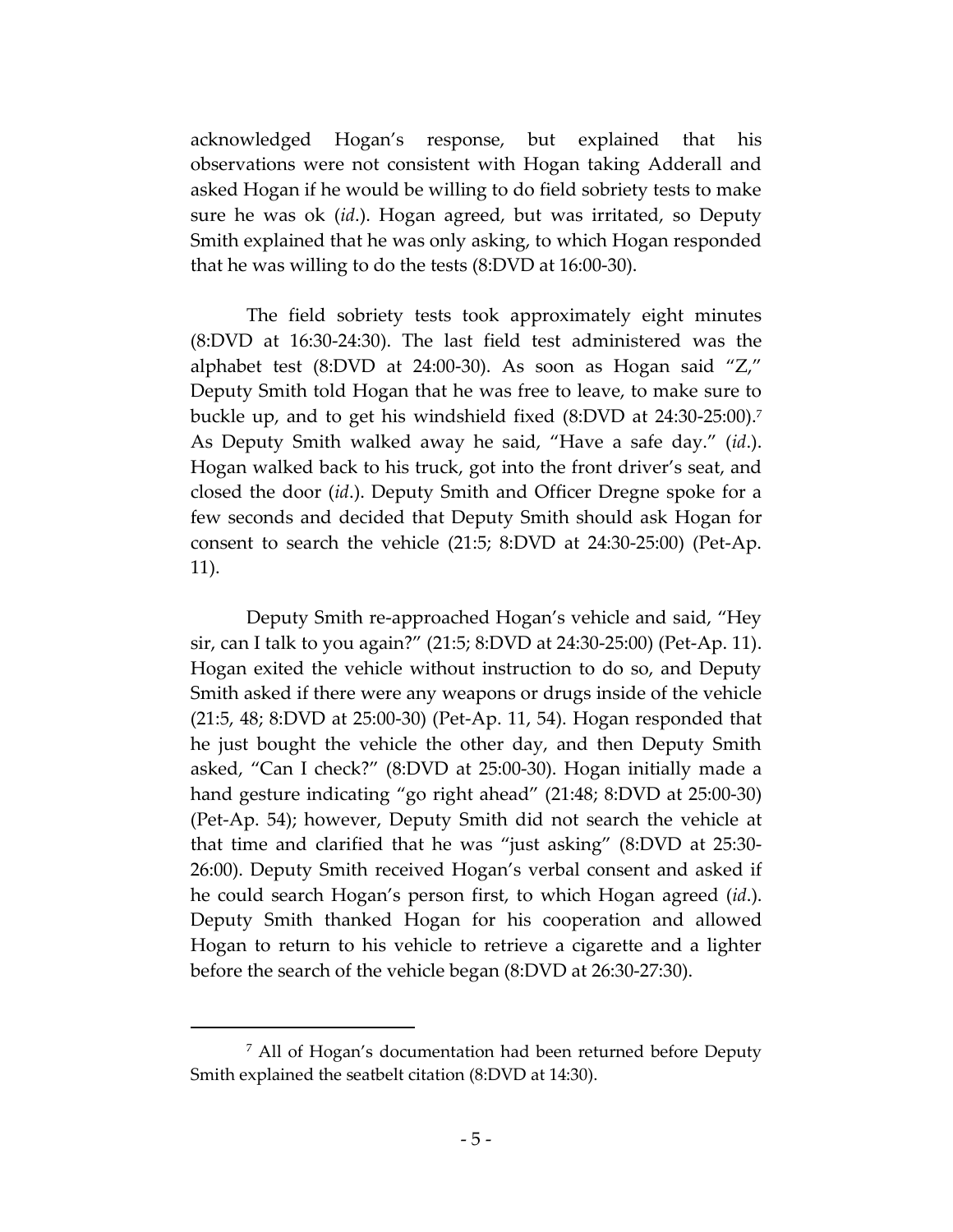During the search, the officers discovered two loaded pistols, methamphetamine, and components for manufacturing methamphetamine (1:1-3; 21:5-7) (Pet-Ap. 11-13). The methamphetamine components were located approximately one foot from a child sleeping in a car seat located on the rear seat of the vehicle (1:2). One of the loaded pistols was recovered from the rear seat area of the vehicle and was located approximately three feet from the sleeping child (1:3). Hogan was charged with one count of possession of methamphetamine, contrary to Wis. Stat. § 961.41(3g)(g); one count of manufacturing methamphetamine, contrary to Wis. Stat.  $\S$  961.41(1)(e)1; one count of possession of a firearm by a felon, contrary to Wis. Stat. § 941.29(2)(a); and one count of child neglect, contrary to Wis. Stat. § 948.21(1)(a) (2:1-2).

Hogan moved to suppress the physical evidence found during the search of his vehicle on grounds that the extension of the traffic stop for field sobriety testing was unlawful (10:1-7) (Pet-Ap. 65-71). <sup>8</sup> An evidentiary hearing was held, at which Deputy Smith testified (*see generally* 21) (Pet-Ap. 6-60). The circuit court concluded that Deputy Smith did not have reasonable suspicion to extend the stop for field sobriety tests, but that the search of the vehicle was lawful because Hogan gave his consent to search after the stop was terminated (*see generally,* 22) (Pet-Ap. 78-89). Pursuant to a plea agreement, Hogan then pled no contest to one count of possession of methamphetamine and one count of child neglect (11:1-2; 23:5). In exchange for the no contest pleas, the State dismissed the count of possession of a firearm by a felon and the count of manufacturing methamphetamine (11:2; 23:30, 10). The State also dismissed an unrelated count of possession of a firearm by a felon in Grant County Circuit Court No. 2012CF161, and the seatbelt citation (23:10).

<sup>8</sup> Hogan also brought a motion to dismiss, arguing spoliation of exculpatory evidence due to the destruction of various items constituting the mobile methamphetamine lab (6). Hogan affirmatively abandoned that argument on appeal (*see* Hogan's Ct. App. Br. at 5).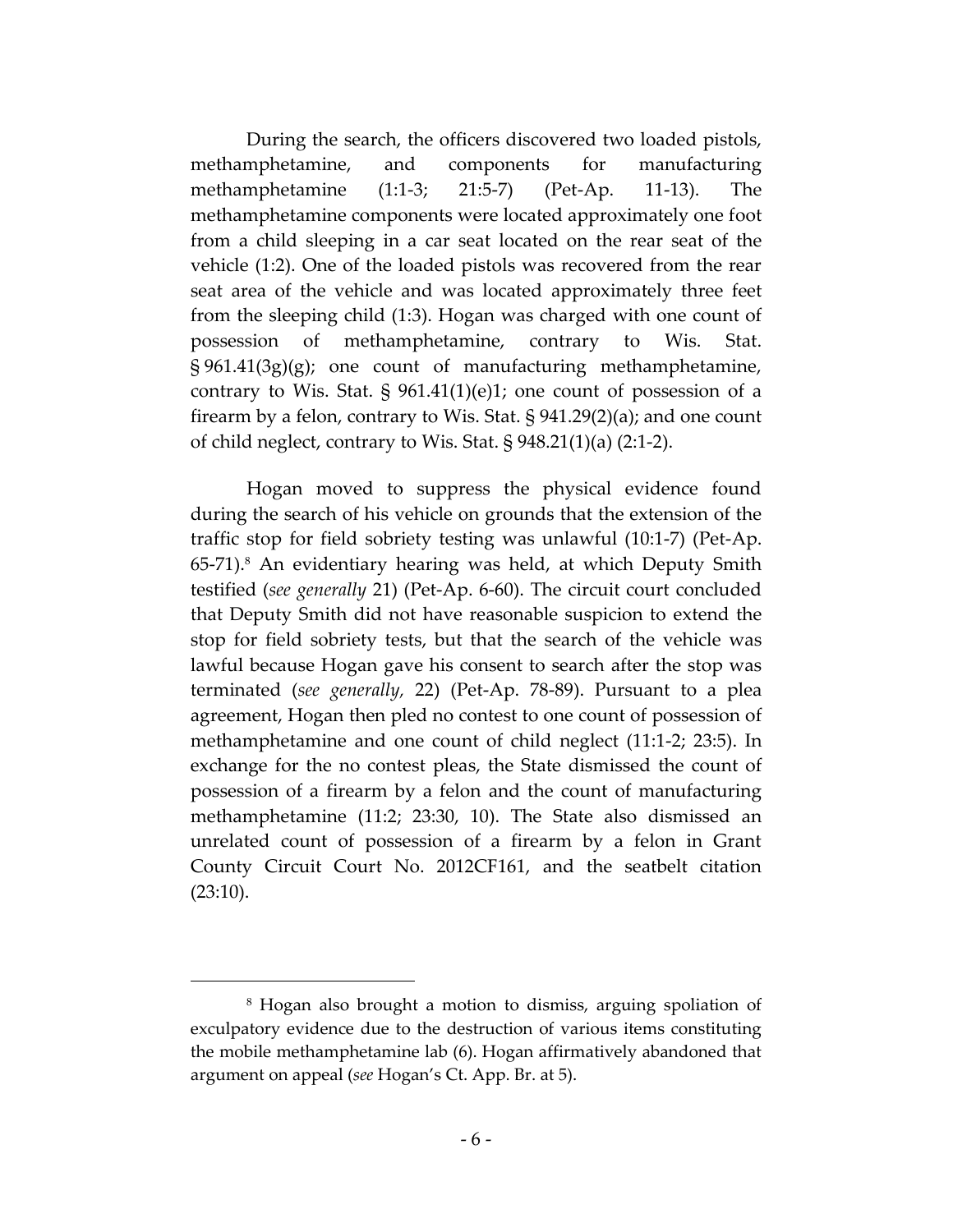Hogan appealed his conviction and now seeks review of *State v. Hogan,* No. 2013AP430-CR (Ct. App. May 15, 2014) (R-Ap. 101-08). The court of appeals reviewed whether the circuit court erred in denying Hogan's motion to suppress physical evidence on grounds that Deputy Smith unlawfully extended the scope of the traffic stop when he asked Hogan to perform field sobriety tests. Relying on *State v. Williams*, 2002 WI 94, 255 Wis. 2d 1, 646 N.W.2d 834; *State v. Bermudez*, 221 Wis. 2d 338, 585 N.W.2d 628 (Ct. App. 1998); and *State v. Phillips*, 218 Wis. 2d 180, 577 N.W.2d 794 (1998), the court of appeals concluded that Hogan was not seized when he consented to the search of his vehicle and Hogan's consent to search was not tainted by the (presumed) unlawful extension of the traffic stop. *Hogan*, slip op. ¶¶ 9-19 (R-Ap. 104-07). The court of appeals affirmed the judgment of conviction and order denying Hogan's suppression motion. *Hogan*, slip op. ¶ 1 (R-Ap. 101).

#### **ARGUMENT**

This Court may affirm the court of appeals decision on alternative grounds. This Court could conclude that Deputy Smith lawfully extended the stop *and* that Hogan was not seized when he consented to the search of his vehicle.<sup>9</sup> Alternatively, this Court could assume that Deputy Smith unlawfully extended the scope of the traffic stop, but conclude that Hogan was not seized when he

<sup>&</sup>lt;sup>9</sup> In the court of appeals, the State chose not to present this argument. Instead the State argued that the court of appeals need not decide if the circuit court erred in concluding that the traffic stop was unreasonably extended because any unlawful extension did not taint Hogan's consent to search. The State did so for the purpose of argument, but without concession. In doing so, the State did not abandon the argument or concede that Deputy Smith unlawfully extended the scope of the traffic stop. *See State v. Mosely*, 102 Wis. 2d 636, 667 n.19, 307 N.W.2d 200 (1981) ("As a general matter, it is true that we review decisions of the court of appeals rather than unreviewed trial court determinations. Of course we are not, however, precluded from considering any issue inhering in a case without such prior review.").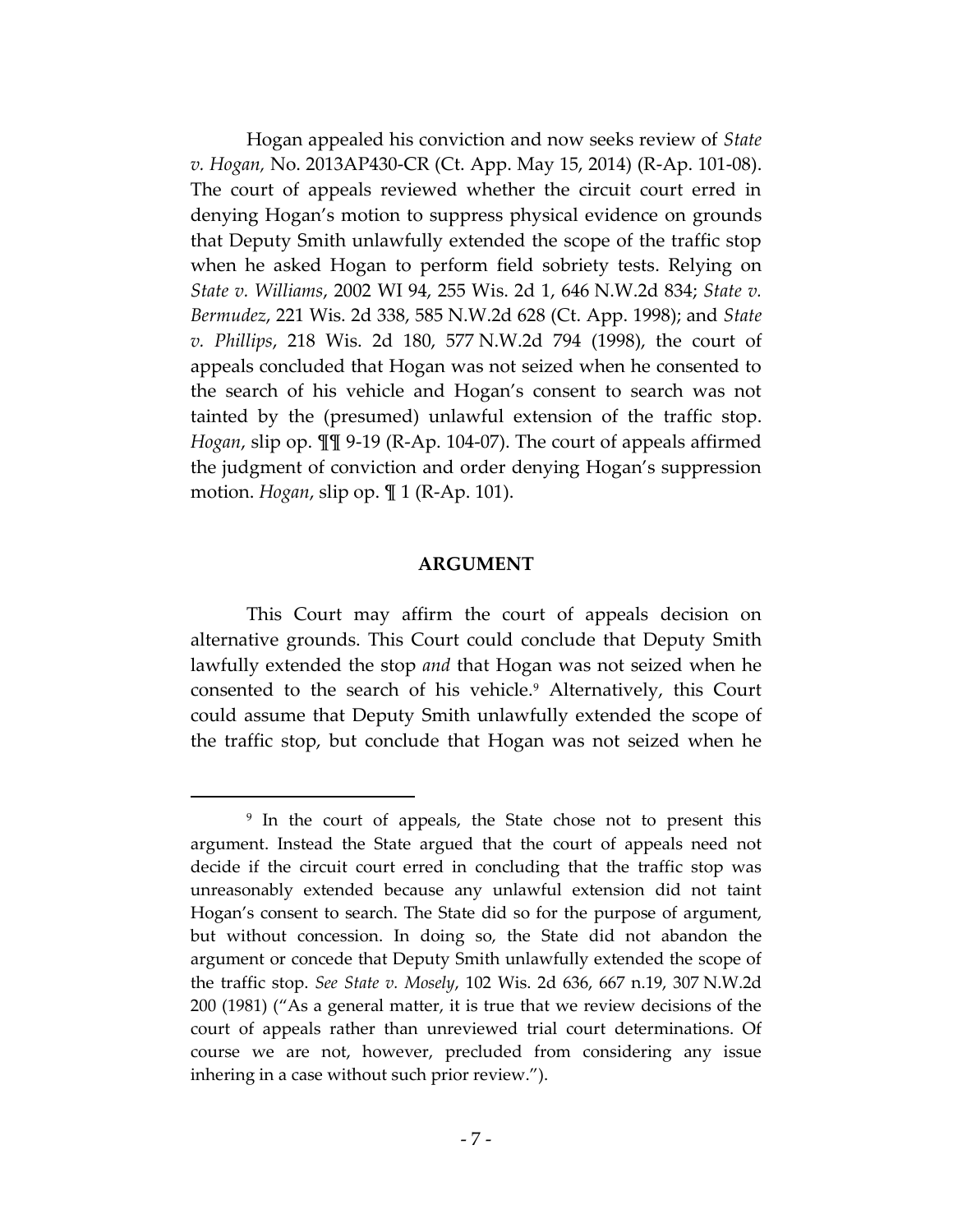consented to the search of his vehicle *and* his consent was not tainted by the unlawful extension.

### **I. This case is subject to a bifurcated standard of review.**

All issues concern whether the circuit court appropriately denied Hogan's motion to suppress physical evidence discovered during the search of his vehicle. Upon review of a denial of a motion to suppress physical evidence, findings of historical fact are upheld unless found to be clearly erroneous. Wis. Stat. § 805.17(2); *State v. Sykes*, 2005 WI 48, ¶ 12, 279 Wis. 2d 742, 695 N.W.2d 277 (citing *State v. Vorburger*, 2002 WI 105, ¶ 32, 255 Wis. 2d 537, 648 N.W.2d 829). The application of constitutional principles to those facts is reviewed de novo*. Id.*

# **II. Deputy Smith had sufficient specific and articulable facts to extend the traffic stop to investigate whether Hogan was driving with a detectable amount of a restricted controlled substance in his blood.**

Drugged driving is prohibited by Wis. Stat.  $\S 346.63(1)(am)$ ,<sup>10</sup> which reads:

### **346.63 Operating under influence of intoxicant or other drug**.

(1) No person may drive or operate a motor vehicle while:

. . . .

 $\overline{a}$ 

(am) The person has a detectable amount of a restricted controlled substance in his or her blood.

<sup>&</sup>lt;sup>10</sup> The Wisconsin Legislature created Wis. Stat. § 346.63 $(1)(am)$  in 2003 Wisconsin Act 97, sec. 2. The constitutionality of § 346.63(1)(am) is being challenged in *State of Wisconsin v. Michael R. Luedtke*, Appeal No. 2013AP1737-CR. Briefing in that matter is complete and this Court is scheduled to hear oral argument on February 3, 2015.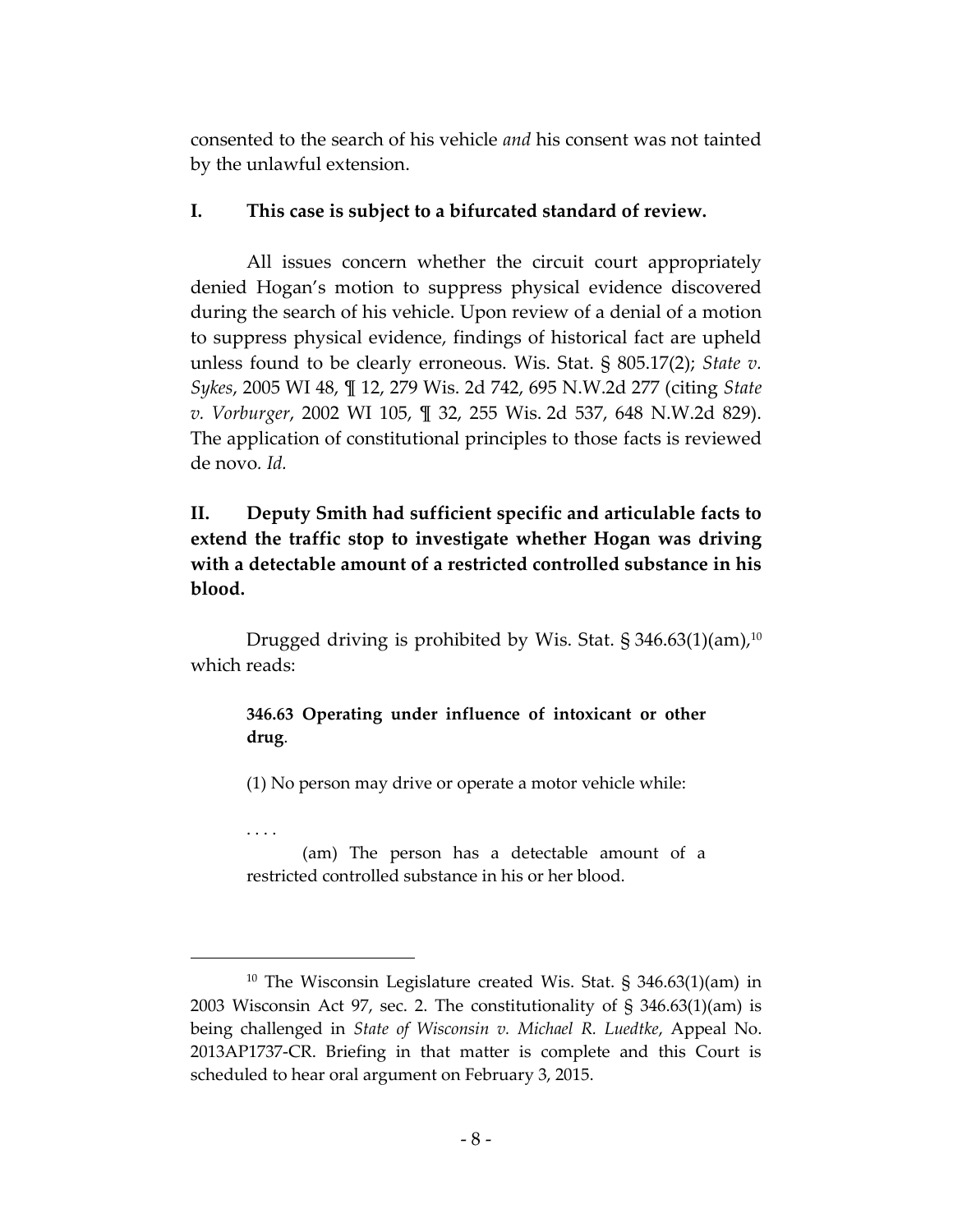"Restricted controlled substance" is defined in Wis. Stat. § 340.01(50m) as any of the following:

(a) A controlled substance included in schedule I under ch. 961 other than a tetrahydrocannabinol.

(b) A controlled substance analog, as defined in s. 961.01(4m), of a controlled substance described in par. (a).

(c) Cocaine or any of its metabolites.

(d) Methamphetamine.

 $\overline{a}$ 

(e) Delta-9-tetrahydrocannabinol.

The offense of driving or operating a vehicle with a restricted controlled substance in the blood (herein after referred to as "drugged driving") does not require proof that the driver was "under the influence" of the restricted controlled substance because "[i]t is often difficult to prove that a person who has used a restricted controlled substance was 'under the influence' of that substance." Don Dyke, Wis. Legislative Council Act Memo: 2003 Wisconsin Act 97, *Operating Vehicle or Going Armed With a Detectable Amount of a Restricted Controlled Substance* (Dec. 16, 2003) (R-Ap. 124).<sup>11</sup>

In enacting Wis. Stat. § 346.63(1)(am), the Legislature was battling a serious threat to public safety and concluded that a per se statute best served that purpose. *See State v. Smet*, 2005 WI App 263, ¶¶ 12-17, 288 Wis. 2d 525, 709 N.W.2d 474. Indeed, the danger posed by drugged driving is immense. In the United States, nearly 10 million people drove under the influence of drugs during a year's time. Tina Wescott Cafaro, *Slipping Through the Cracks: Why Can't We Stop Drugged Driving?*, 32 W. New Eng. L. Rev. 33, 35 (2010). Additionally, "20% of crashes are caused by drugged driving." *Id.* "That translates into 8,600 deaths, 580,000 injuries, and \$33 billion in property damage each year in the United States." *Id*.

<sup>11</sup> Also available at <https://docs.legis.wisconsin.gov/2003/related> (follow "LC Act Memos" hyperlink; then follow "AB458: LC Act Memo" hyperlink).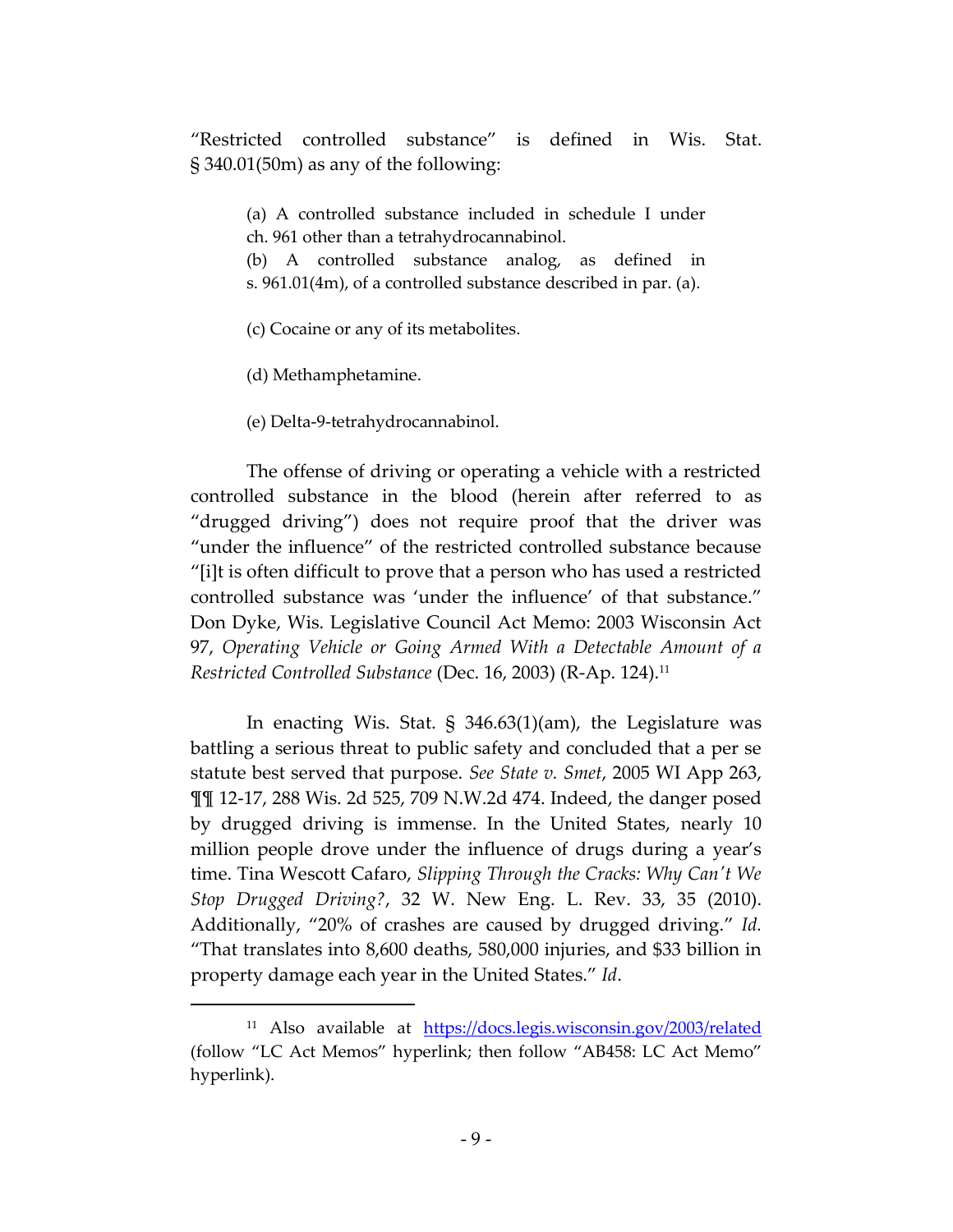This is particularly relevant to the first question before this Court: what is needed to investigate drugged driving when an officer's suspicions arise after the officer encounters a driver stopped for a minor traffic infraction? While many of the Wisconsin Court of Appeals cases addressing Wis. Stat. § 346.63(1)(am) violations concern drivers involved in crashes or drivers exhibiting significant signs of impairment,<sup>12</sup> many violations of Wis. Stat. § 346.63(1)(am) do not occur under those circumstances. In some cases, the impairment is subtle or less pronounced. Unlike alcohol, the impairing effects of drugs are diverse and are not necessarily predictable or recognizable. Several factors influence the effect any particular drug has on a person's ability to drive. These factors include the dose, dosage frequency, route of administration, drug tolerance, and the combined effects of the drug with other drugs or alcohol. National Highway Traffic Safety Administration, *Drugs and Human Performance Fact Sheets*, at 4 (April 2014 (revised)) (R-Ap. 131).<sup>13</sup> Moreover, there are well over 100 enumerated restricted

<sup>13</sup> Full report available at:

 $\overline{a}$ 

[http://www.nhtsa.gov/people/injury/research/job185drugs/index.htm](http://www.nhtsa.gov/people/injury/re search/job185drugs/index.htm) 

<sup>12</sup> *See State v. Weissinger*, 2014 WI App 73, ¶¶ 1-3, 355 Wis. 2d 546, 851 N.W. 780, *review granted,* No. 2013AP218-CR (Oct. 15, 2014) (discovered TCH in Weissinger's blood while investigating a crash in which Weissinger struck and severely injured a motorcyclist); *State v. Luedtke*, 2014 WI App 79, ¶¶ 2-4, 355 Wis. 2d 436, 851 N.W.2d 837 *review granted*, No. 2013AP1737-CR (Oct. 15, 2014) (discovered a cocktail of drugs in Luedtke's blood while investigating a two-car accident); *State v. Mertes*, 2008 WI App 179, ¶¶ 2-3, 315 Wis. 2d 756, 762 N.W.2d 813 (driver and passenger were "passed out" or asleep inside of the vehicle parked at the gas pumps of a Speedway station and blood tests revealed restricted controlled substances); *State v. Hoff*, No. 2011AP2096-CR, slip op. ¶¶ 3-4 (Ct. App. June 26, 2012) (R-Ap. 110-11) (Hoff was found asleep inside his vehicle at a gas station, when he awoke it became apparent that he was disoriented); *State v. Przybylski*, No. 2011AP1-CR, slip op. ¶ 2 (Ct. App. June 1, 2011) (R-Ap. 120) (Przybylski was stopped after the officer observed erratic driving and it was readily apparent that Przybylski was "extremely impaired"). *But see, Smet*, 288 Wis. 2d 525, ¶ 2 (The limited facts presented do not include the facts that lead to probable cause to arrest on suspicion of driving while intoxicated. Smet's blood test revealed the presence of THC.).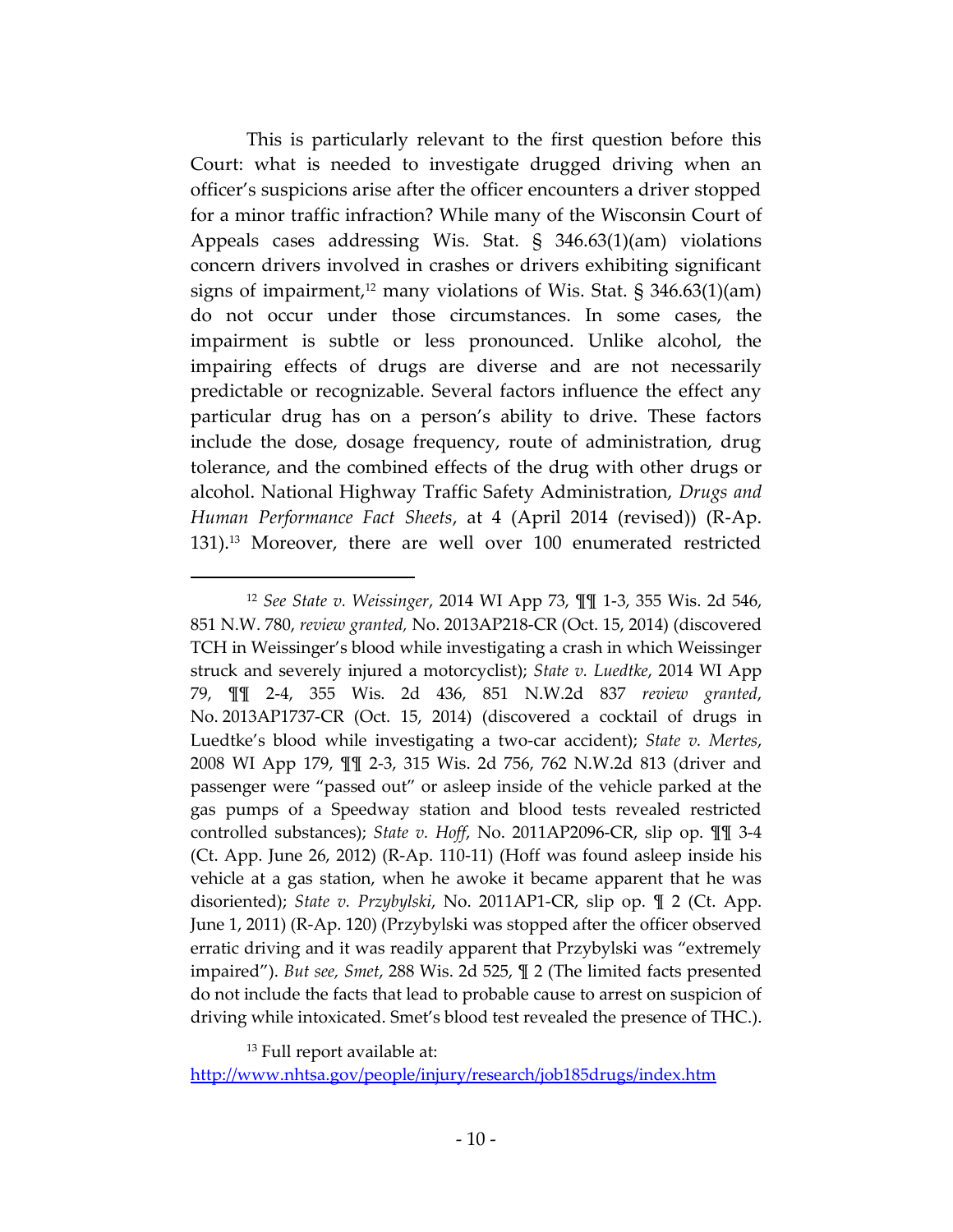controlled substances, including a variety of synthetic opiates, substances derived from opium, hallucinogenic substances, depressants, and stimulants. *See* Wis. Stat. § 961.14. Many of these substances emit no odor and contain no overt signs of ingestion. For all of these reasons, identifying drivers under the influence of restricted controlled substances can be difficult, and the Legislature recognized this when it adopted the any detectable amount standard in Wis. Stat. § 346.63(1)(am). Don Dyke, *Operating Vehicle or Going Armed with a Detectable Amount of a Restricted Controlled Substance* (R-Ap. 124). The threshold is zero and Wis. Stat. § 346.63(1)(am) requires no signs of impairment or erratic driving. *Smet*, 288 Wis. 2d 525, ¶¶ 12-17. As a result, what an officer must know or observe in order to form a reasonable suspicion that someone may be violating Wis. Stat. § 346.63(1)(am) must be relatively low. In order to enforce Wis. Stat. § 346.63(1)(am), officers need to be able to investigate suspected drugged driving when there are few, or no obvious signs of drug use.

For example, a non-binge user of cocaine may exhibit effects of the drug for only 15-30 minutes after he or she snorted the cocaine. *Drugs and Human Performance Fact Sheets*, at 21 (R-Ap. 134). When encountering a driver under the effects of cocaine, an officer may be able to observe the following signs of cocaine use: dilated pupils, slow reaction to light, talkativeness, irritability, argumentativeness, nervousness, body tremors, redness to the nasal area, and possibly a runny nose. *Id.* at 23 (R-Ap. 136). <sup>14</sup> The signs of cocaine use are not overt and the driver could easily be dismissed as a nervous, irritable driver suffering from a common cold. Similarly, the signs of heroin use are not overt. An officer may be able to observe the following signs of heroin use: constricted pupils, little or no reaction to light, injection marks if exposed, droopy eyelids, drowsiness, and low, raspy, slow speech. *Id.* at 77 (R-Ap. 142). If the

<sup>&</sup>lt;sup>14</sup> The other effects of cocaine - elevated pulse rate, elevated blood pressure, elevated body temperature, excessive activity, increased alertness, and anxiety – are not effects that an officer could reasonably observe in the normal course of contact with a driver during a routine traffic stop.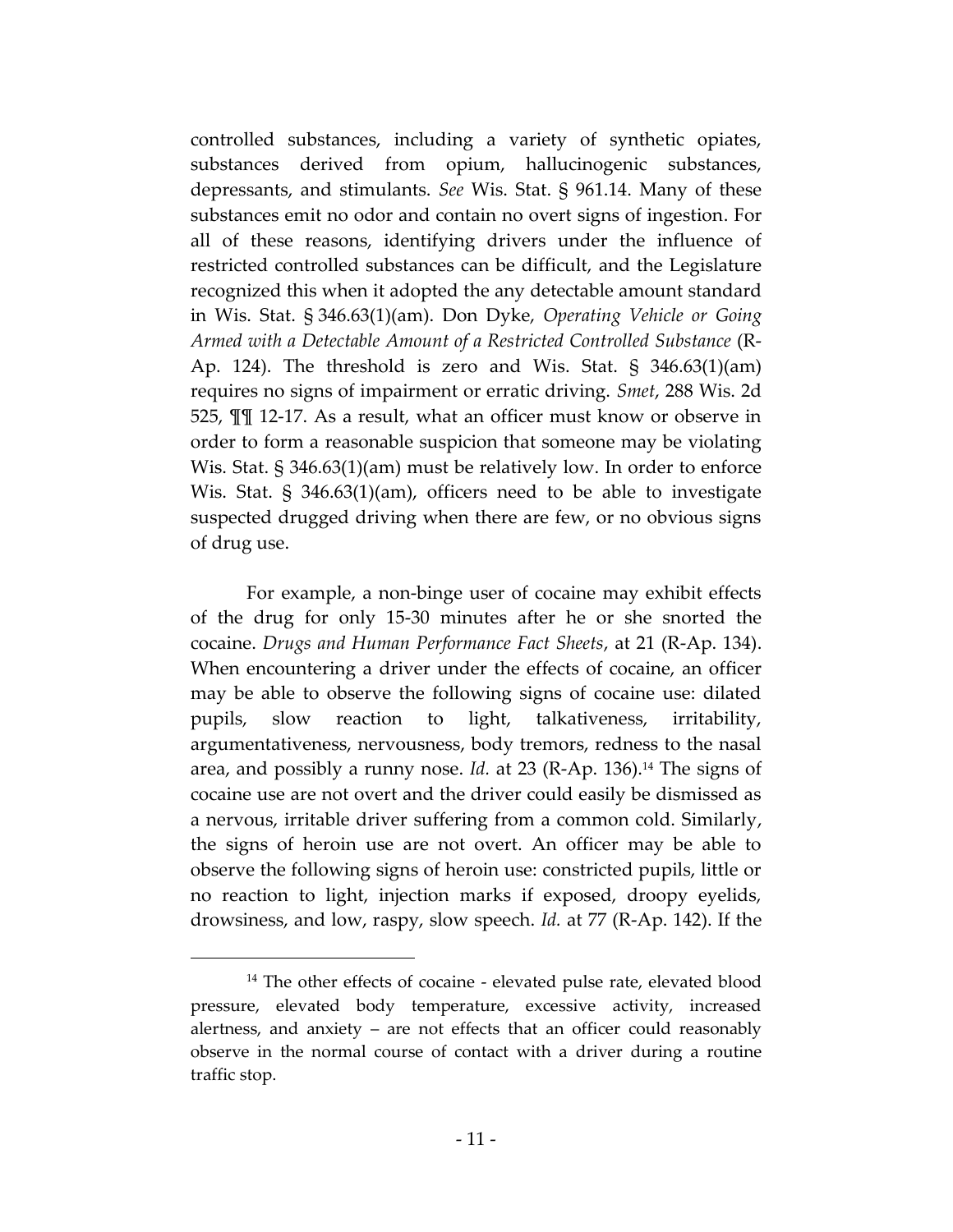driver did not have exposed track marks, he or she could easily be dismissed as someone who was just overly tired.

Like these examples, Deputy Smith was faced with non-overt signs of drug use. He observed constricted pupils, abnormal nervousness, and upper body tremors (21:2-4) (Pet-Ap. 8-10). Deputy Smith, however, did not dismiss these signs. Rather his experience led him to believe that Hogan may have taken illicit drugs (21:3) (Pet-Ap. 9). As addressed in the following sections, this Court should conclude that under the totality of the circumstances, there were sufficient facts to form a reasonable suspicion of drugged driving. Concluding otherwise will hinder Wisconsin's efforts to combat the immense danger posed by drugged drivers, because it will result in officers foregoing investigations when the indicators of drug use are not unique or overt.

# **A. A lawful traffic stop may be extended to investigate other criminal activity if there is reasonable suspicion to do so.**

Hogan concedes that the initial stop of his vehicle was valid because Deputy Smith observed Hogan driving without a seatbelt (Pet'r's Br. at 8). The observed violation of Wis. Stat. § 347.48(2m) was undoubtedly sufficient to stop Hogan's vehicle. *See Whren v. United States*, 517 U.S. 806, 817-18 (1996) ("'[t]he foremost method of enforcing traffic and vehicle safety regulations . . . is acting upon observed violations,' which afford the 'quantum of individualized suspicion' necessary to ensure that police discretion is sufficiently constrained") (quoting *Delaware v. Prouse*, 440 U.S. 648, 654-55, 659 (1979)).

When an officer is faced with "'additional suspicious factors which are sufficient to give rise to an articulable suspicion that the person has committed or is committing an offense [ ] separate and distinct from the acts that prompted the officer's intervention in the first place, the stop may be extended and a new investigation begun."' *State v. Colstad*, 2003 WI App 25, ¶ 19, 260 Wis. 2d 406, 659 N.W.2d 394 (quoting *State v. Betow*, 226 Wis. 2d 90, 94-95, 593 N.W.2d 499 (Ct. App. 1999)). "The validity of the extension is tested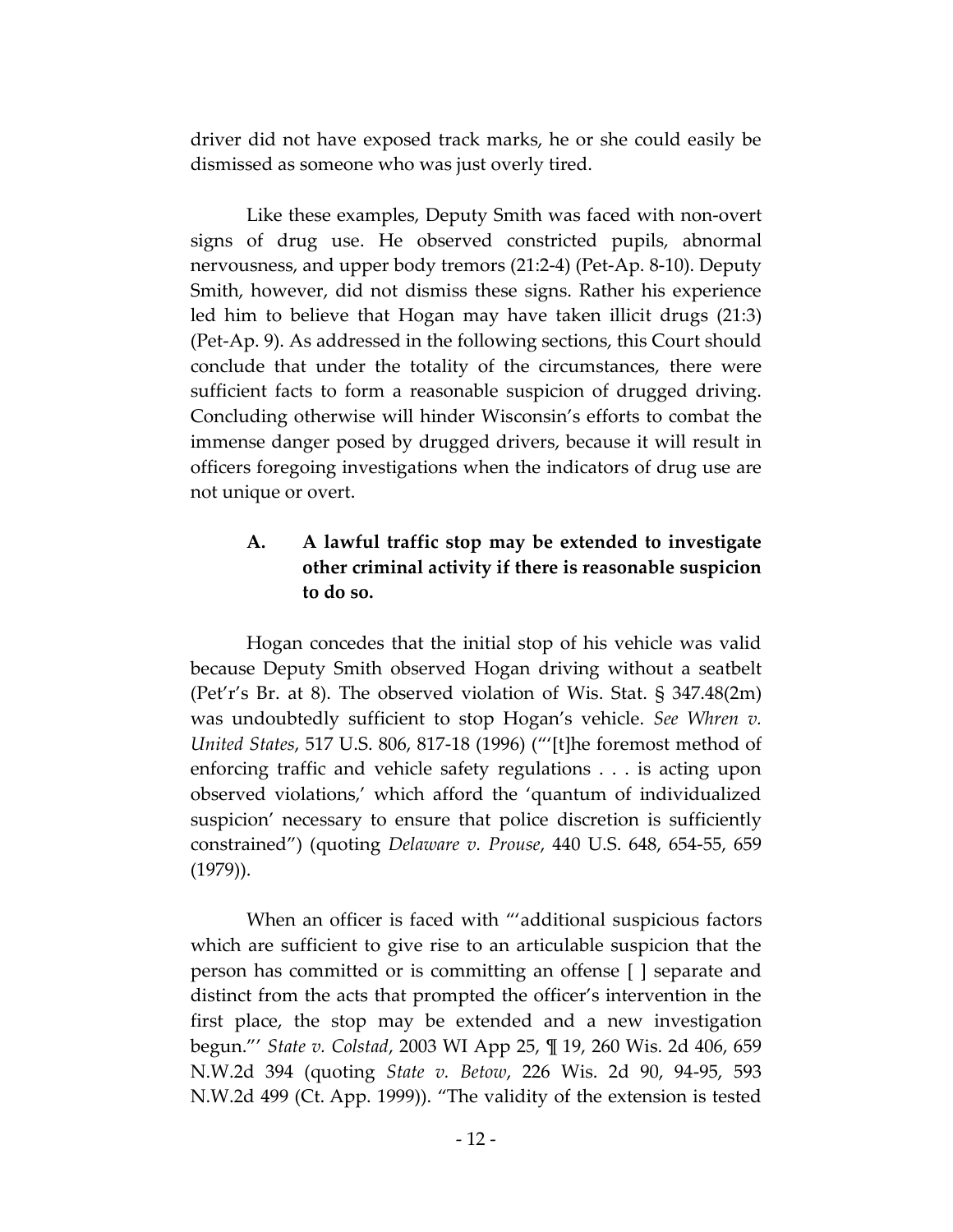in the same manner, and under the same criteria, as the initial stop." *Id*. The investigatory detention must be based upon a reasonable suspicion that criminal activity is afoot. *State v. Post*, 2007 WI 60, ¶ 13, 301 Wis. 2d 1, 733 N.W.2d 634 (citing *State v. Anderson*, 155 Wis. 2d 77, 83-84, 454 N.W.2d 763 (1990)). In evaluating whether an extension of a stop is supported by reasonable suspicion, the court considers whether "specific and articulable facts which, taken together with rational inferences from those facts, reasonably warrant" the extension. *See Terry v. Ohio*, 392 U.S. 1, 21 (1968).

The court determines reasonableness based on the totality of the circumstances. *Post*, 301 Wis. 2d 1, ¶ 13. This Court does not restrict its reasonableness analysis to the factors the officer testified to having subjectively weighed in his decision to act. *State v. McGill*, 2000 WI 38, ¶ 24, 234 Wis. 2d 560, 609 N.W.2d 795. In determining whether the officer acted properly, this Court looks to any fact in the record that was known to the officer at the time he acted and that is supported by his testimony. *Id*.

The question of what constitutes reasonable suspicion is a common sense test: under all the facts and circumstances present, what would a reasonable police officer reasonably suspect in light of his or her training and experience. *Post*, 301 Wis. 2d 1, ¶ 13. The officer need not observe any unlawful behavior. *State v. Waldner*, 206 Wis. 2d 51, 56-57, 556 N.W.2d 681 (1996). Rather, "[t]he law allows a police officer to [investigate] based on observations of lawful conduct so long as the reasonable inferences drawn from the lawful conduct are that criminal activity is afoot." *Id*. at 57. An officer may extend a stop with a reasonable inference of unlawful conduct, even if other innocent inferences can be drawn. *Id.* at 60.

# **B. The facts known to Deputy Smith satisfy the objective standard for reasonable suspicion of drugged driving.**

Deputy Smith encountered Hogan on a sunny day in May (21:2, 11) (Pet-Ap. 8, 17). As noted above, he stopped Hogan's vehicle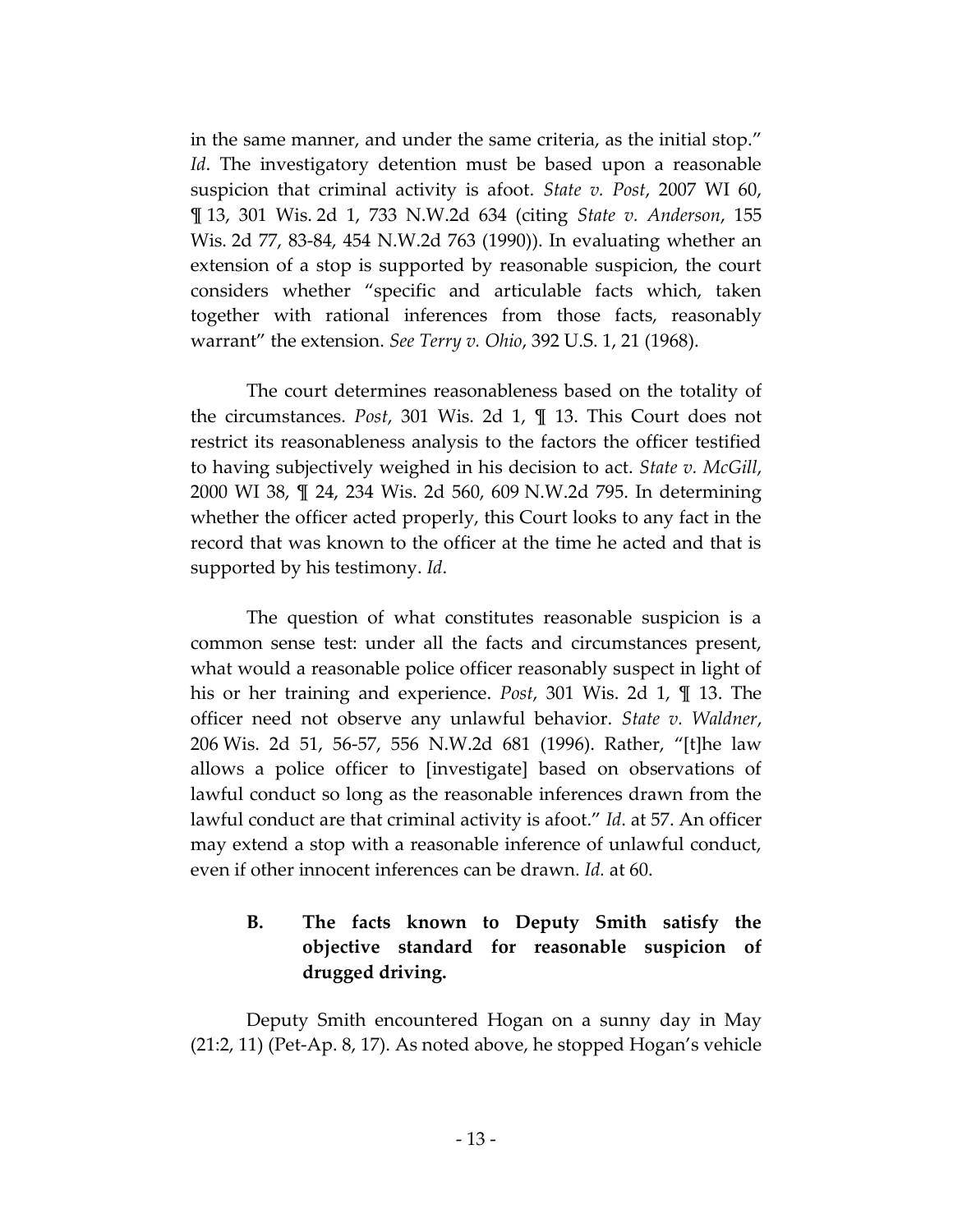when he observed that Hogan and Hogan's passenger were not wearing seatbelts (21:2) (Pet-Ap. 8).<sup>15</sup> When Deputy Smith spoke with Hogan, Hogan was immediately informed that he was stopped for a seatbelt violation (21:3; 8:DVD at 01:00-30) (Pet-Ap. 9). Deputy Smith then noticed that Hogan was nervous and had constricted pupils (21:2-3) (Pet-Ap. 8-9). In fact, Hogan appeared very nervous, and his upper body was shaking (21:3-4) (Pet-Ap. 9-10). Based on those observations, Deputy Smith began to suspect that Hogan had used drugs (*id.*).

Deputy Smith called for backup for officer safety reasons because he was unfamiliar with Hogan and knew that an officer would be nearby (21:4) (Pet-Ap. 10). After radioing for backup, Deputy Smith began the process of issuing Hogan a citation for the seatbelt violation (*id.*). Before the citation was complete, the backup officer arrived (8:DVD at 05:00-30). When the backup officer arrived, he informed Deputy Smith that the department had received tips that Hogan was a "shake and bake methamphetamine cooker" and that Hogan had "961 issues" (21:4; 8:DVD at 05:30-06:30) (Pet-Ap. 10).

Deputy Smith then decided to see if a K9 unit was available, and continued to work on the citations (8:DVD at 06:30-10:30).<sup>16</sup> With no response from the K9 unit, Deputy Smith decided to ask Hogan to perform field sobriety tests (8:DVD 10:30-11:00).<sup>17</sup> When both citations were complete, Deputy Smith re-approached Hogan's vehicle (21:4) (Pet-Ap. 10).<sup>18</sup>

<sup>&</sup>lt;sup>15</sup> The passenger actually was wearing her seatbelt, but improperly (21:3) (Pet-Ap. 9).

<sup>&</sup>lt;sup>16</sup> The passenger was also being issued a citation for improperly wearing her seatbelt (8:DVD at 07:00-30).

<sup>17</sup> Ultimately the K9 unit is not available (8:DVD at 11:00-30).

<sup>&</sup>lt;sup>18</sup> Completing the two citations took approximately eleven minutes. Contrary to the implication in Hogan's brief, the officers were not sitting in the squad discussing if they could get Hogan's consent to search the vehicle and prolonging the stop (Pet'r's Br. at 3). While the backup officer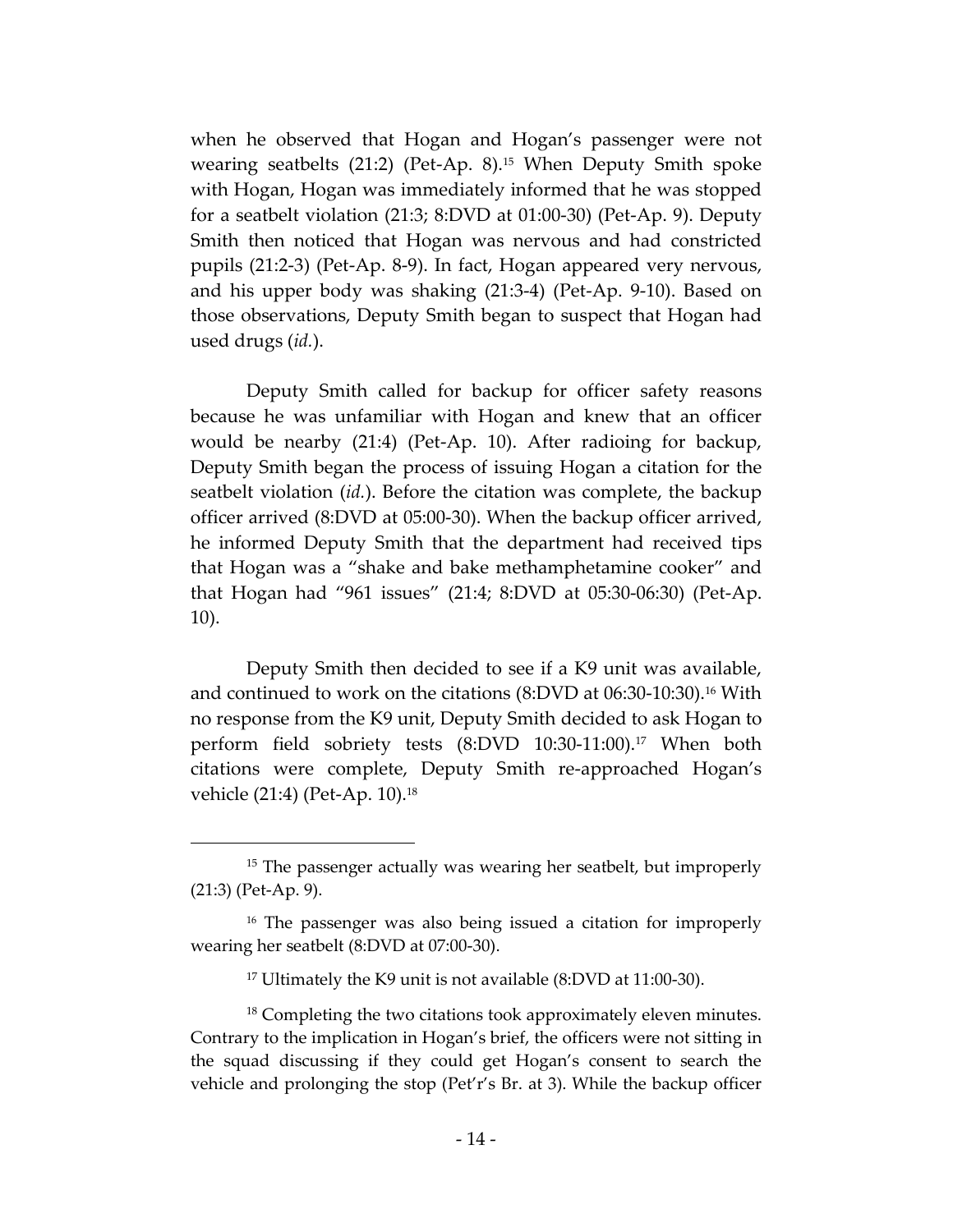Deputy Smith asked Hogan to exit the vehicle, returned all of Hogan's documentation, and explained the citation (8:DVD at 14:30- 15:30). Deputy Smith then said, "question for you" and explained that constricted pupils and nervousness are sometimes indicators of impaired driving (8:DVD at 15:00-16:00). Hogan admitted that he used Adderall, but denied being nervous (8:DVD at 15:30-16:00).

At that point in time, it was reasonable for Deputy Smith to suspect drugged driving. First, Hogan was unusually nervous for a routine traffic stop. Hogan's nervousness was unusual because there was no mystery about this stop. Deputy Smith was upfront with Hogan and immediately told Hogan that he was only being stopped for a seatbelt violation. In addition, the conditions of the stop would not lead to unusual nervousness. Deputy Smith was friendly, the stop occurred in broad daylight, and there were other people in the vicinity. "[U]nusual nervousness is a legitimate factor to consider in evaluating the totality of the circumstances." *State v. Kyles*, 2004 WI 15, ¶ 54, 269 Wis. 2d 1, 675 N.W.2d 449 (citing *McGill*, 234 Wis. 2d 560, ¶ 29; *State v. Morgan*, 197 Wis. 2d 200, 215, 539 N.W.2d 887 (1995)).

Second, Hogan's upper body was shaking. Shaking (or body tremors) is a sign of drug use. *See, e.g., Drugs and Human Performance Fact Sheets*, at 23 (R-Ap. 136). Third, Hogan's pupils were constricted, also a sign of drug use. *See*, *e.g.*, *id.* at 77 (R-Ap. 142). Fourth, Hogan was suspected to be a methamphetamine cook and was known to have "961 issues." And finally, Hogan attempted to explain away Deputy Smith's observations by claiming that Hogan had ingested Adderall. It is not uncommon for someone to claim that they ingested a legally prescribed substance to cover-up for the ingestion of an illicit one. *See*, *e*.*g*., *People v. Conscorn*, 727 N.W.2d 399, 400 (Mich. Ct. App. 2006) (defendant alleged that methamphetamine found in his blood was due to Adderall and Avapro). Under the

did wonder if Hogan would give consent to search after the K9 was determined to be unavailable (8:DVD at 11:00-30), the majority of the conversation between the officers was unrelated to Hogan (8:DVD at 07:30- 10:30).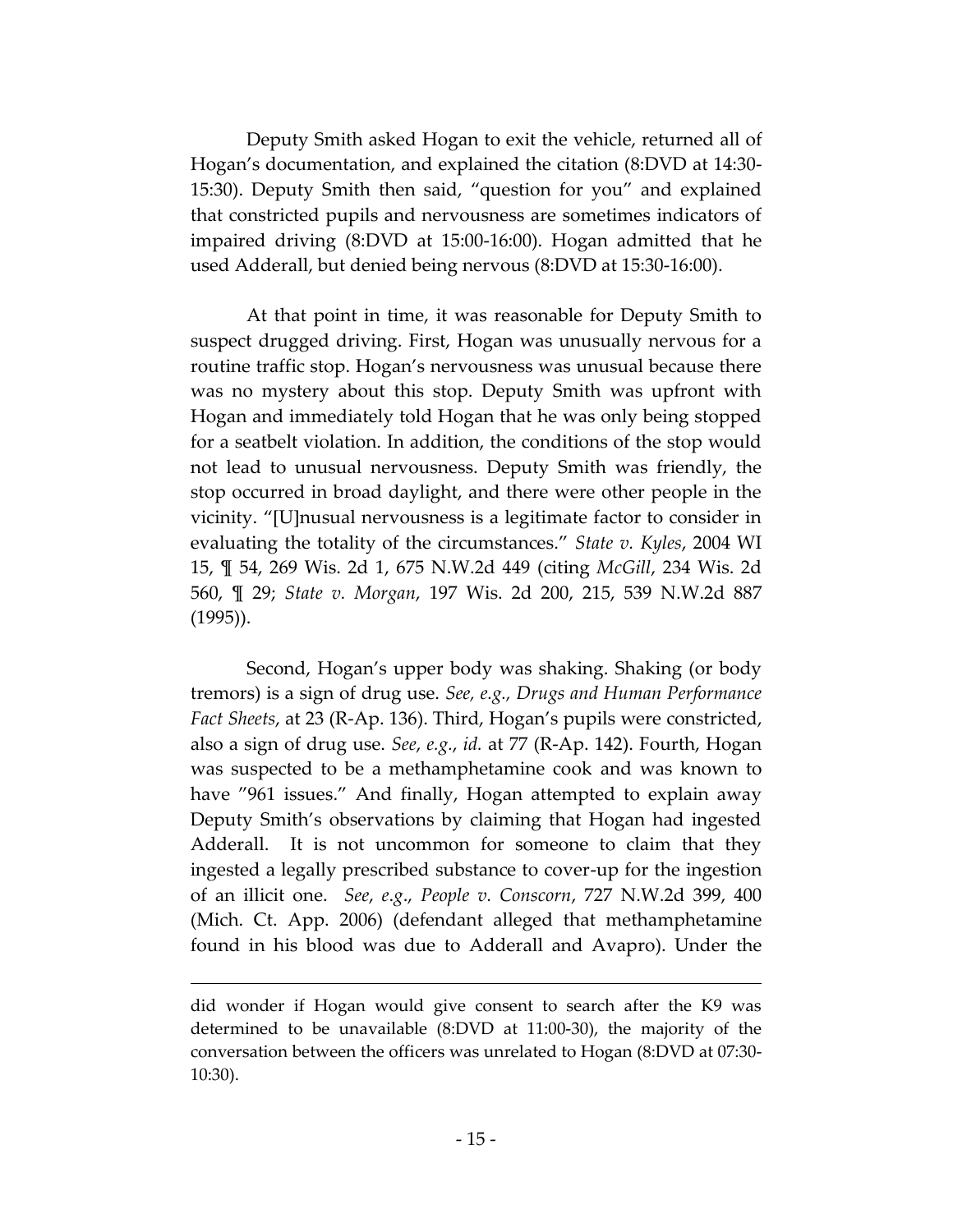totality of the circumstances, these facts were sufficient to give rise to reasonable suspicion of drugged driving.

Deputy Smith did not need to observe any improper driving in order to suspect that Hogan had a restricted controlled substance in his blood. *See, e.g., State v. Lange*, 2009 WI 49, ¶ 37, 317 Wis. 2d 383, 766 N.W.2d 551. *See also, State v. Powers*, 2004 WI App 143, ¶ 12 n.2, 275 Wis. 2d 456, 685 N.W.2d 869 ("improper driving is not an element of an OWI offense"). Nor, contrary to Hogan's assertion,<sup>19</sup> did Deputy Smith need to suspect intoxication or impairment, because neither is an element of drugged driving. Further, similar to drunken driving cases, Deputy Smith was not required to ignore the "tremendous potential danger" presented by a drugged driver; s*ee State v. Rutzinski*, 2001 WI 22, ¶¶ 35-36, 241 Wis. 2d 729, 623 N.W.2d 516, especially since there was a young child in the vehicle (21:6) (Pet-Ap. 12). Deputy Smith was also not required to be certain that Hogan had committed drugged driving, or even that Hogan had probably committed drugged driving, in order to investigate. *See*, *e.g.*, *Alabama v. White*, 496 U.S. 325, 330 (1990) (reasonable suspicion is an even less demanding standard than probable cause); *State v. Guzy*, 139 Wis. 2d 663, 676, 407 N.W.2d 548 (1987) (reasonable suspicion must be sufficiently flexible to allow officers the opportunity to temporarily freeze the situation when failure to act will result in disappearance of potential suspect).

The fact that there may be innocent explanations for Hogan's behavior does not negate reasonable suspicion. *Waldner*, 206 Wis. 2d at 60. Notwithstanding the existence of innocent inferences, Deputy Smith could still objectively and reasonably infer that Hogan was committing drugged driving based on the totality of the circumstances, and therefore, Deputy Smith had the right to

<sup>19</sup> Hogan relies on *Colstad,* 260 Wis. 2d 406, ¶ 19, for the proposition that Deputy Smith had to suspect that Hogan was under the influence of an intoxicant (Pet'r's Br. at 9). *Colstad* is a drunken driving case. *Colstad*, 260 Wis. 2d 406,  $\mathbb{I}$  6. Unlike drunken driving, drugged driving does not have an under the influence element. Wis. Stat. § 346.63(1)(am).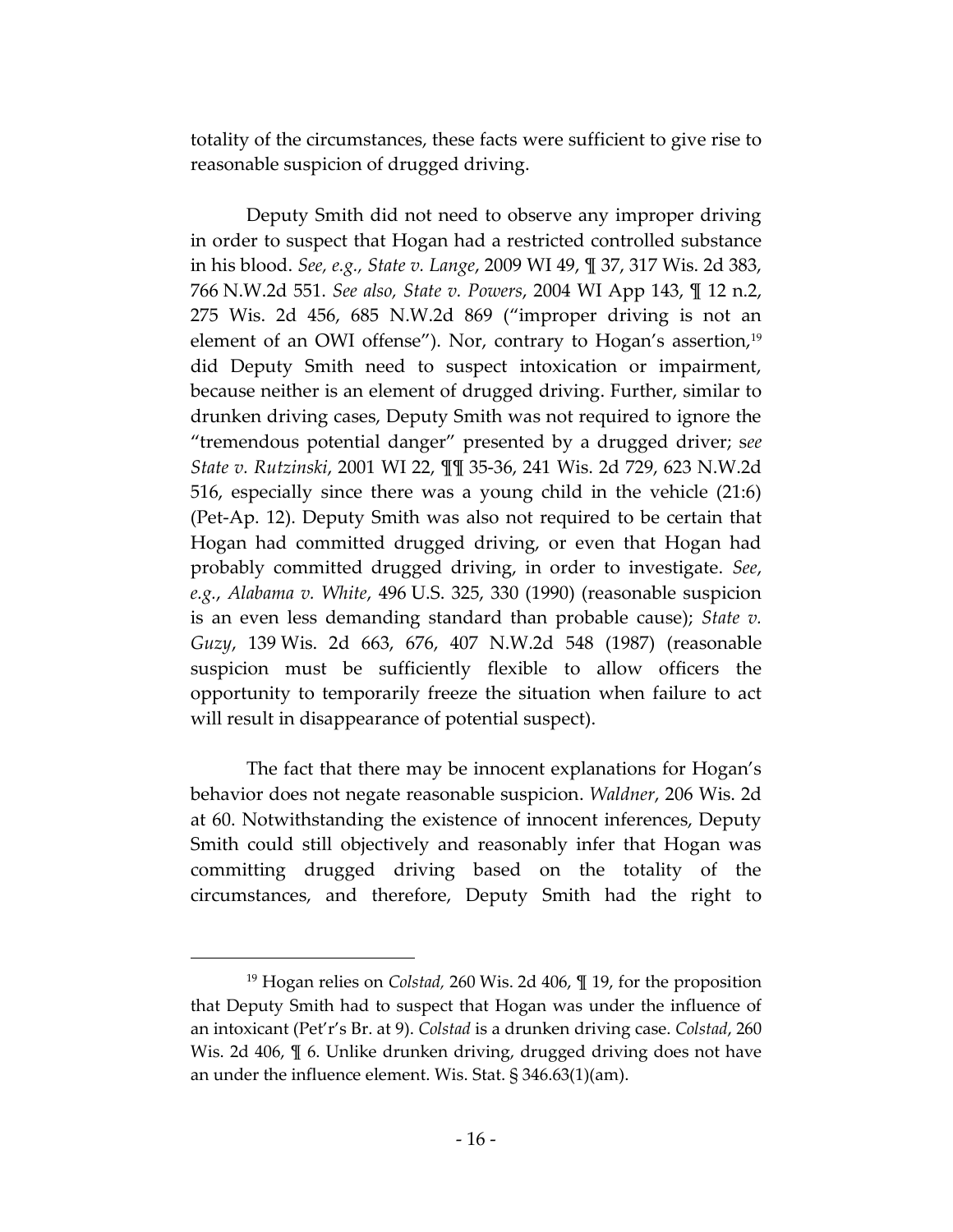temporarily detain Hogan to resolve any ambiguity. *State v. Young*, 2006 WI 98, ¶ 21, 294 Wis. 2d 1, 717 N.W.2d 729.

The circuit court concluded otherwise because it found Deputy Smith's assessment of Hogan's pupil size to be a "guess" and unsupported by specific training (22:2) (Pet-Ap. 80). Deputy Smith testified that his experience led him to the conclusion that Hogan's constricted pupils were a sign of drug use (21:3) (Pet-Ap. 9). He admitted he was not a drug recognition expert, but knew that some drug use resulted in constricted pupils (21:11-12) (Pet-Ap. 17- 18). He observed Hogan's pupils to be about three millimeters and knew a pupil should be four to five millimeters in normal conditions (21:12) (Pet-Ap. 18). Deputy Smith then testified he used pupilometers in the past, but could not remember being specifically trained on their use during field sobriety training (21:22-23) (Pet-Ap. 28-29).<sup>20</sup> Based on his testimony and demeanor, the court refused to consider Deputy Smith's assessment of Hogan's pupil size (22:2-3) (Pet-Ap. 80-81). The circuit court then relied on *State v. Gammons*, 2001 WI App 36, 241 Wis. 2d 296, 625 N.W.2d 623, and *Betow,* 226 Wis. 2d 90, to conclude that nervousness and shaking was not enough to extend the stop.

The State acknowledges that the circuit court's credibility determination is virtually unassailable. *State v. Oswald*, 2000 WI App 3, ¶ 47, 232 Wis. 2d 103, 606 N.W.2d 238. However, Deputy Smith's observation of Hogan's pupils should not be completely disregarded. The circuit court concluded that Deputy Smith was not sure what constricted pupils meant, and the court was not convinced that a someone could detect a difference in pupil size of two millimeters with the naked eye (22:2) (Pet-Ap. 80). The court did not conclude that Deputy Smith could not detect pupil size; it was only dubious about it (22:2) (Pet-Ap. 80). Therefore, instead of ignoring the observation completely, it should not be given weight in and of itself.

<sup>&</sup>lt;sup>20</sup> A pupilometer is attached for the court's reference (R-Ap. 151).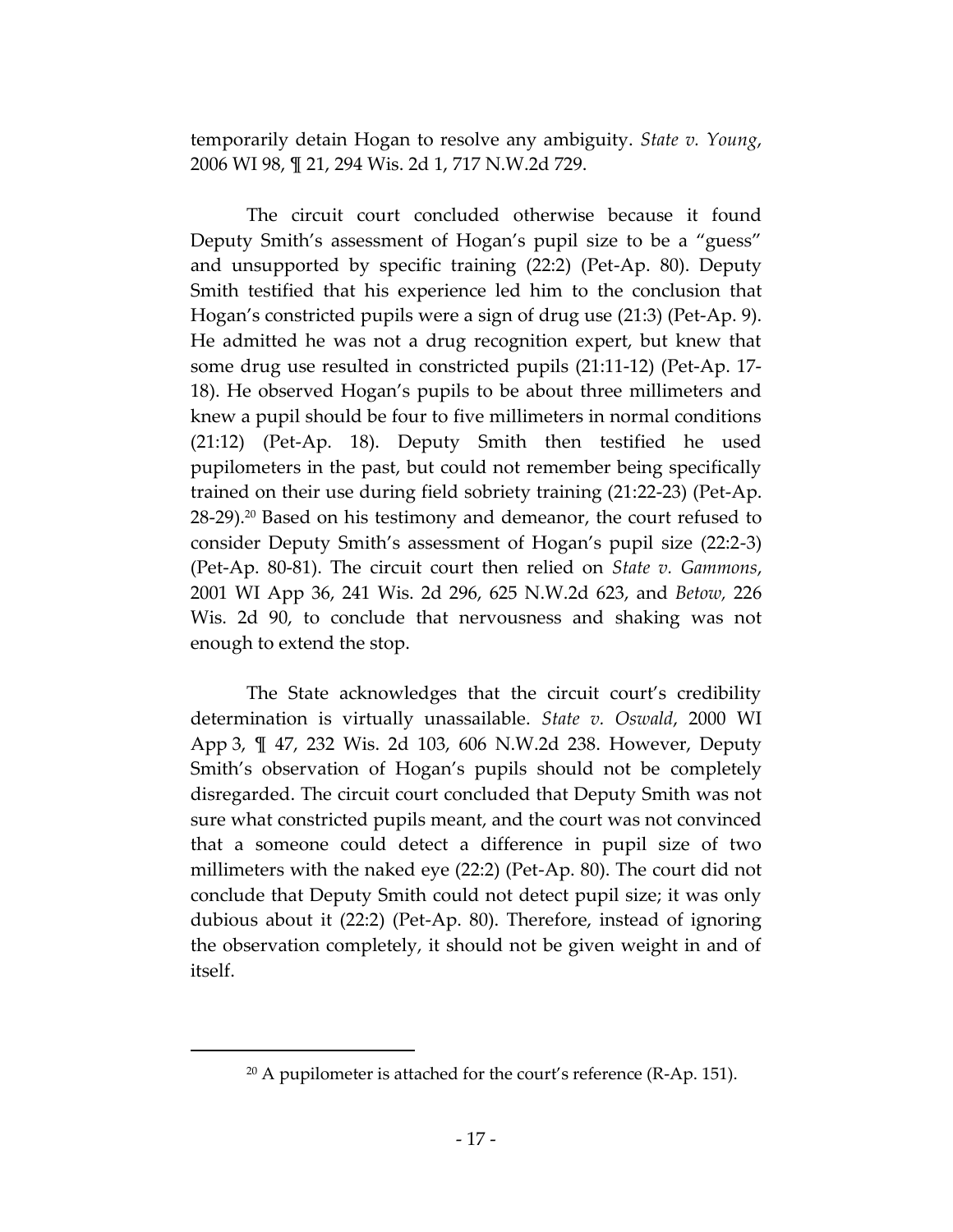Further, this case is distinguishable from both *Gammons* and *Betow*. In *Gammons*, the officer stopped the vehicle because he could not see a rear license plate. *Gammons*, 241 Wis. 2d 296, ¶ 2. Once the officer approached the vehicle, he saw that the vehicle had a temporary registration sticker. *Id.* Nonetheless, the officer asked for identification of all the occupants and then ran a license check and warrant check on the driver and passengers. *Id.* After completing the check and alleviating the officer's suspicions about the plates, the officer asked for consent to search the vehicle. *Id.* ¶ 3. When consent was denied, the officer threatened to have a K9 sniff the vehicle. *Id*. ¶ 3. The *Gammons* court concluded that once the officer had completed the investigation for the traffic stop and consent to search was denied, there was no basis to continue the detention. *Id*. ¶¶ 24- 25.

In *Betow*, Betow was stopped for speeding. *Betow*, 226 Wis. 2d at 92. Betow appeared nervous, and his wallet had a picture of a mushroom on it. *Id.* After running a check on the vehicle and the driver, the officer focused his inquiry on drug activity because he was suspicious of the picture of a mushroom on Betow's wallet. *Id*. The officer asked Betow about the wallet and then asked Betow for permission to search his car, which Betow refused. *Id.* Nevertheless, the officer continued to detain Betow and conducted a K9 sniff. *Id*. at 92-93. The court held that the K9 sniff was impermissible because it unreasonably prolonged the traffic stop and it was not supported by reasonable suspicion. *Id*. at 95-98.

Unlike the case here, in *Betow* and *Gammons,* both defendants initially rebuffed the officers' requests to search. There was also no unusual nervousness. *See Betow,* 226 Wis. 2d at 96; *Gammons*, 241 Wis. 2d 296, ¶ 23. And the court in *Betow,* expressly acknowledged that unusual nervousness can form part of the basis for reasonable suspicion. *Betow,* 226 Wis. 2d at 96. Further, unlike *Betow* and *Gammons,* here Hogan was shaking, a physical indictor of drug use. Hogan was also suspected of being a "shake and bake"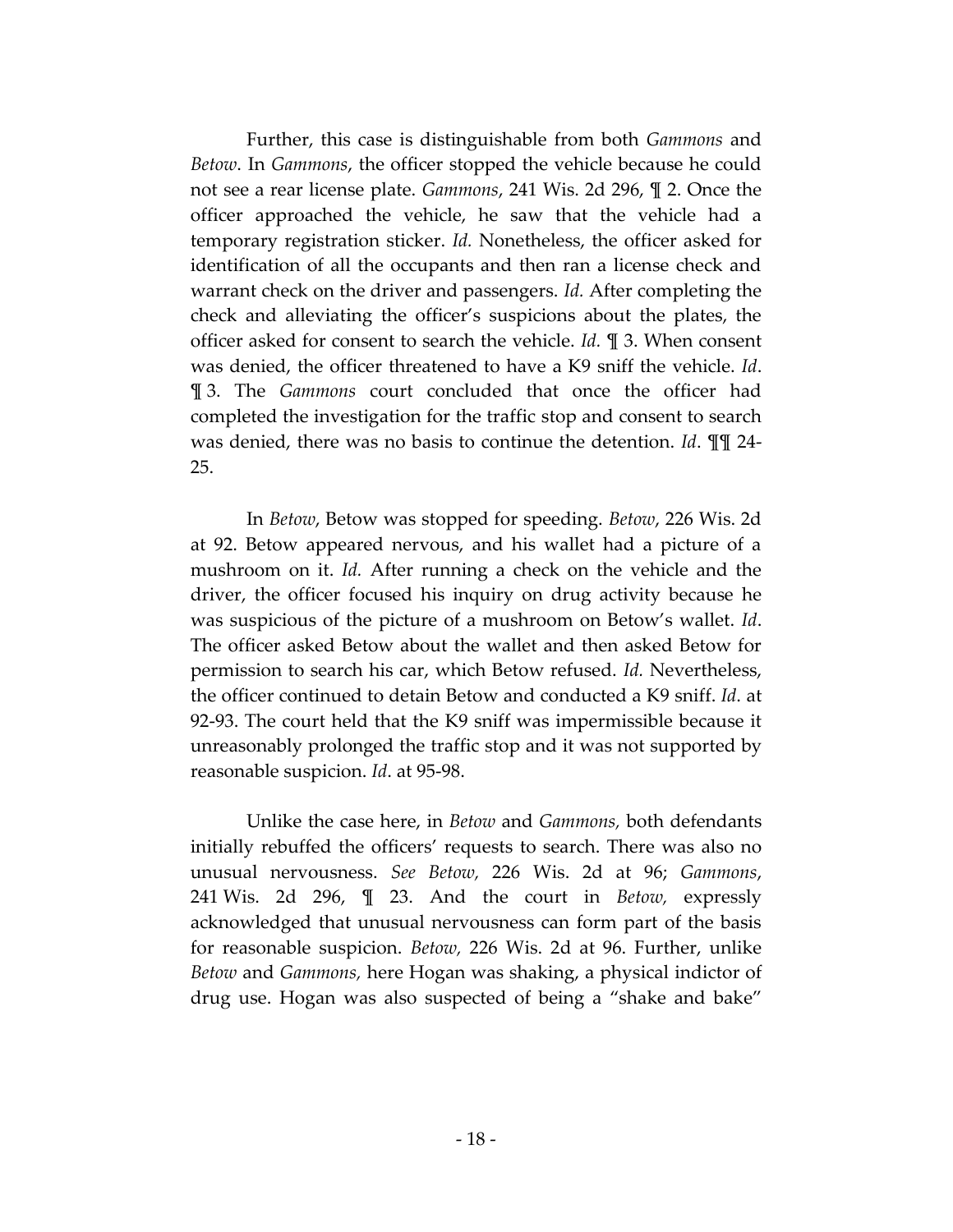cooker, a method known for cooking for personal use.<sup>21</sup> Deputy Smith may not have been 100% confident that Hogan had committed the crime of drugged driving, but based on his twelve and half years of experience, he had enough to reasonably suspect as much (21:2) (Pet-Ap. 8). Therefore, he could lawfully extend the scope of the initial stop to investigate. *Colstad*, 260 Wis. 2d 406, ¶ 19.

# **C. The investigation into drugged driving was short, reasonable, and only included field sobriety testing.**

An investigatory detention must be supported by reasonable suspicion, must be temporary, and must last no longer than is necessary to effectuate the purpose of the detention. *Florida v. Royer*, 460 U.S. 491, 500 (1983). A brief investigatory detention based on reasonable suspicion is lawful when the length and scope of the detention are reasonable under the totality of the circumstances. *State v. Wilkens*, 159 Wis. 2d 618, 625-26, 465 N.W.2d 206 (Ct. App. 1990). "A hard and fast time limit rule has been rejected." *Wilkens*, 159 Wis. 2d at 626 (citing *United States v. Place*, 462 U.S. 696, 709 (1983)). Instead, the court considers "'whether the police diligently pursued a means of investigation that was likely to confirm or dispel their suspicions quickly.'" *Id.* (citing *United States v. Sharpe*, 470 U.S. 675, 686 (1985)).

Here, Deputy Smith immediately began to administer the field sobriety tests after Hogan agreed to perform them (8:DVD at 16:30). The tests lasted approximately eight minutes (8:DVD at 16:30- 24:30). The tests revealed that Hogan was not impaired, and as soon as Hogan completed the last test, Deputy Smith told Hogan that he was free to leave (21:5) (Pet-Ap. 11). In other words, immediately

<sup>&</sup>lt;sup>21</sup> "The DEA also acknowledged the advent of small capacity laboratories, referred to as 'shake-and-bake' or 'one-pot', allowing for personal quantity production using legal quantities of purchased pseudoephedrine tablets." Albert W. Brzecko, et al, *The Advent of a New Pseudoephedrine Product to Combat Methamphetamine Abuse*, 39(5) Am. J. Drug & Alcohol Abuse 285 (2013) (R-Ap. 145). Available at: <http://www.ncbi.nlm.nih.gov/pmc/articles/PMC3793278/>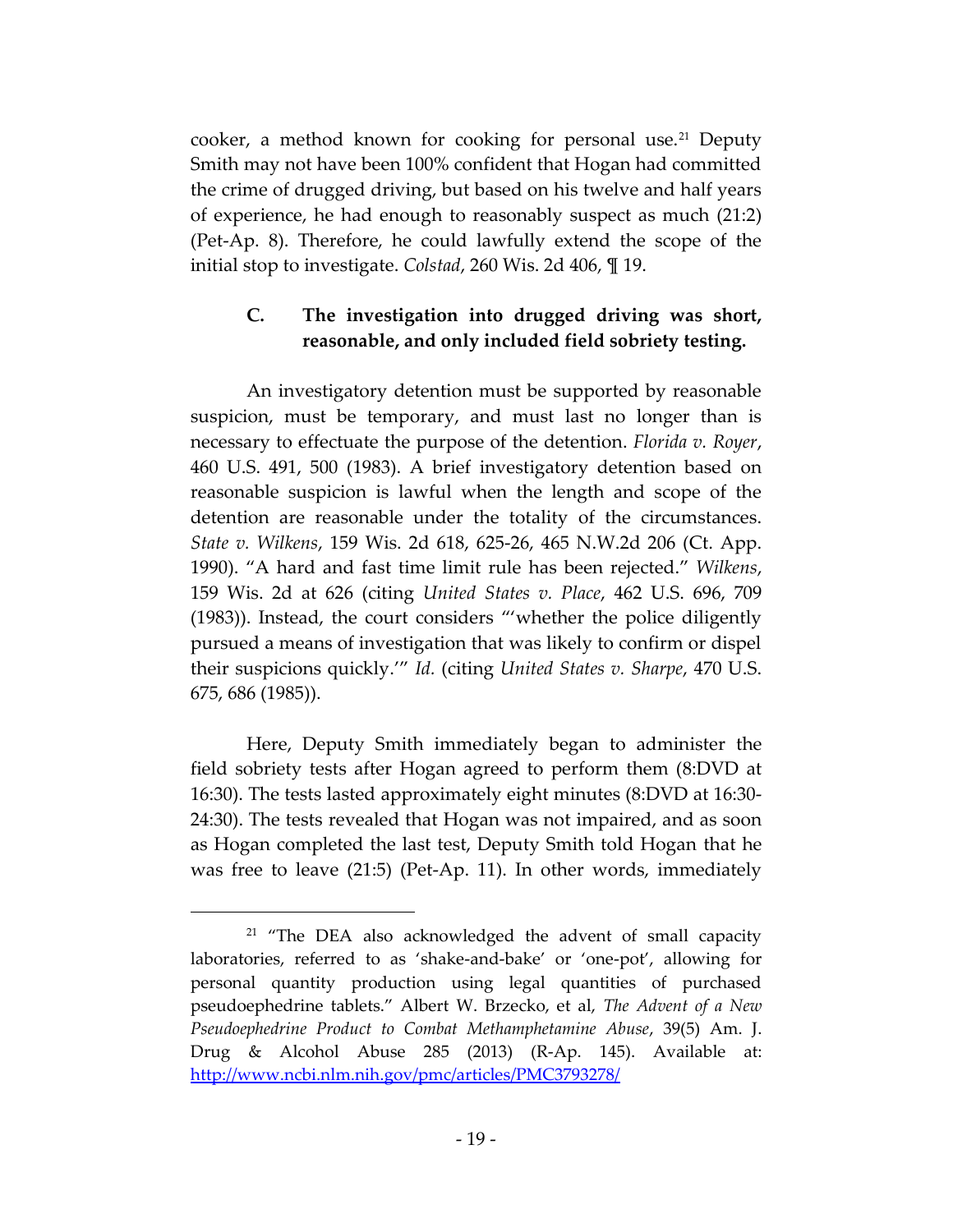after Deputy Smith suspicions were expelled, he terminated the detention. Therefore, under the totality of the circumstances, this short detention was reasonable and no longer than necessary.

# **III. Hogan's consent to search his vehicle was wholly valid because he was not seized when he consented to the search.**

There is no dispute that the temporary detention of Hogan during the traffic stop was a seizure within the meaning of the Fourth Amendment. There is also no dispute that Hogan provided consent to search his vehicle. This issue concerns whether the traffic stop was complete but not terminated, thereby invalidating any voluntary consent to search. *Williams*, 255 Wis. 2d 1, ¶ 4. The Fourth Amendment does not prohibit asking for consent to search so long as a reasonable person would feel free to disregard the request. *State v. Griffith*, 2000 WI 72, ¶ 39, 236 Wis. 2d 48, 613 N.W.2d 72. S*ee also, Florida v. Bostick*, 501 U.S. 429, 434-35 (1991). Hogan argues that he would not have felt free to disregard Deputy's Smith request to search because he was constructively seized at the time (Pet'r's Br. at 10, 14). If that was the case, Hogan's consent to search was not valid. *See Williams,* 255 Wis. 2d 1, ¶¶ 19-20; *State v. Luebeck*, 2006 WI App 87, ¶ 14, 292 Wis. 2d 748, 715 N.W.2d 639; *State v. Jones*, 2005 WI App 26, ¶ 9, 278 Wis. 2d 774, 693 N.W.2d 104 (consent to search is valid unless given while illegally seized). However, contrary to Hogan's assertion, he was not seized when he consented to the search because a reasonable person would have felt free to decline Deputy Smith's request and leave.

# **A. Hogan's subsequent encounter with Deputy Smith was not a seizure if a reasonable person would have felt free to leave.**

Determining if a person was seized is governed by *United States v. Mendenhall*, 446 U.S. 544 (1980). *Young*, 294 Wis. 2d 1, ¶ 37. 22

<sup>22</sup> *Mendenhall* is the appropriate test for cases in which there was a submission to authority, i.e., when flight was not a factor. *Young*, 294 Wis. 2d 1, ¶ 37.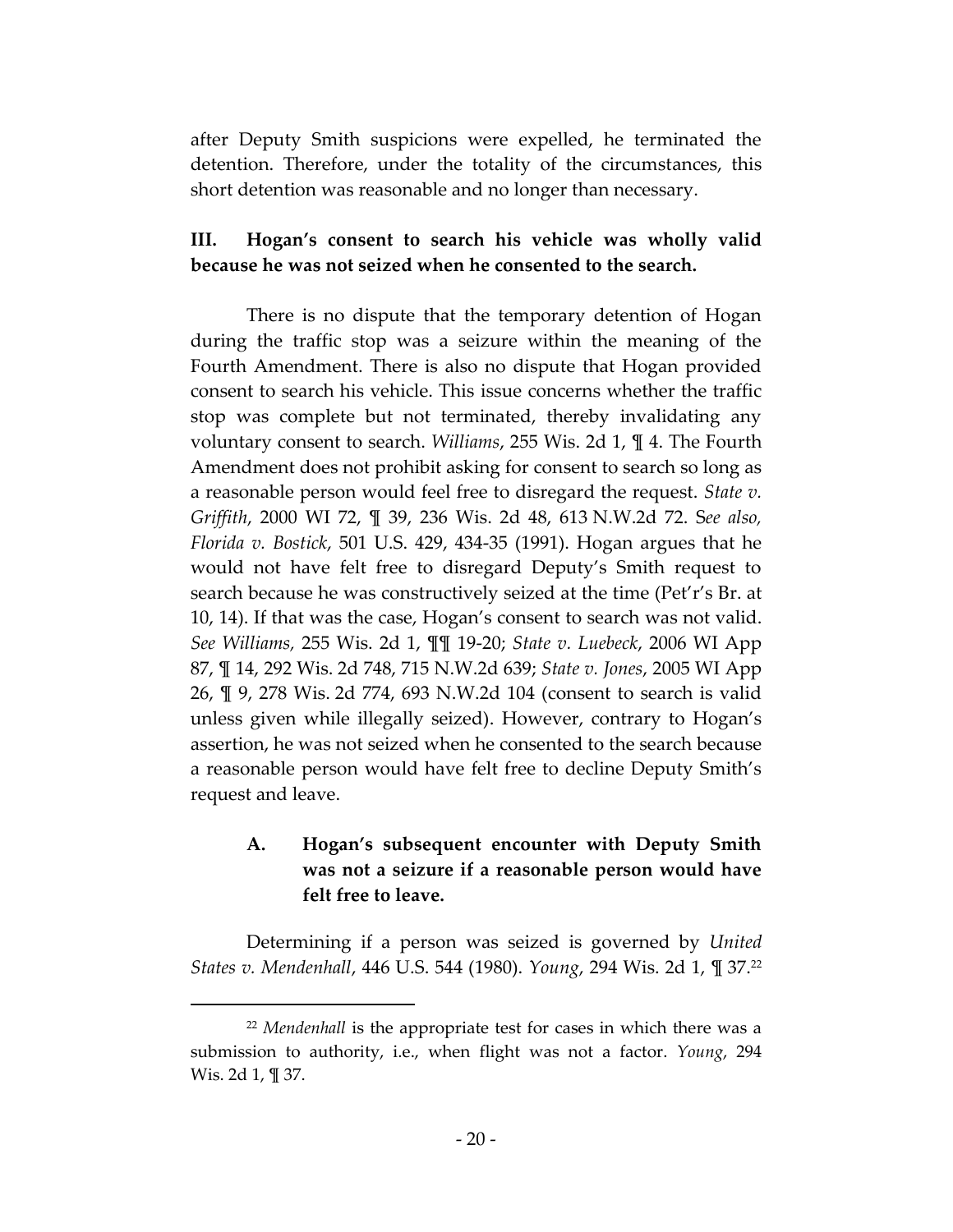In *Mendenhall*, the Supreme Court found "a person has been 'seized' within the meaning of the Fourth Amendment only if, in view of all of the circumstances surrounding the incident, a reasonable person would have believed that he was not free to leave." *Mendenhall*, 446 U.S. at 554.

Examples of circumstances that might indicate a seizure . . . would be the threatening presence of several officers, the display of a weapon by an officer, some physical touching of the person of the citizen, or the use of language or tone of voice indicating that compliance with the officer's request might be compelled.

*Id.* (citing *Terry*, 392 U.S. at 19 n.16; *Dunaway v. New York*, 442 U.S. 200, 207 & n.6 (1979)). "[O]therwise inoffensive contact between a member of the public and the police cannot, as a matter of law, amount to a seizure of that person." *Mendenhall*, 446 U.S. at 555. "If a reasonable person would have felt free to leave but the person at issue nonetheless remained in police presence, perhaps because of a desire to be cooperative, there is no seizure." *Young*, 294 Wis. 2d 1, ¶ 37.

"'[M]ost citizens will respond to a police request,' [but] 'the fact that people do so, and do so without being told they are free not to respond, hardly eliminates the consensual nature of the response.'" *Young*, 294 Wis. 2d 1, ¶ 37 (quoting *Williams*, 255 Wis. 2d 1, ¶ 23). The *Mendenhall* test is objective. *Michigan v. Chesternut*, 486 U.S. 567, 574 (1988). "The test's objective standard—looking to the reasonable man's interpretation of the conduct in question allows the police to determine in advance whether the conduct contemplated will implicate the Fourth Amendment." *Id.* (citation omitted). The objective "reasonable person" test presupposes a reasonable, innocent person. *Bostick*, 501 U.S. at 438. Doing so "ensures that the scope of Fourth Amendment protection does not vary with the state of mind of the particular individual being approached." *Chesternut*, 486 U.S. at 574*.* The test is "designed to assess the coercive effect of police conduct, taken as a whole, rather than to focus on particular details of that conduct in isolation." *Id.* at 573*.*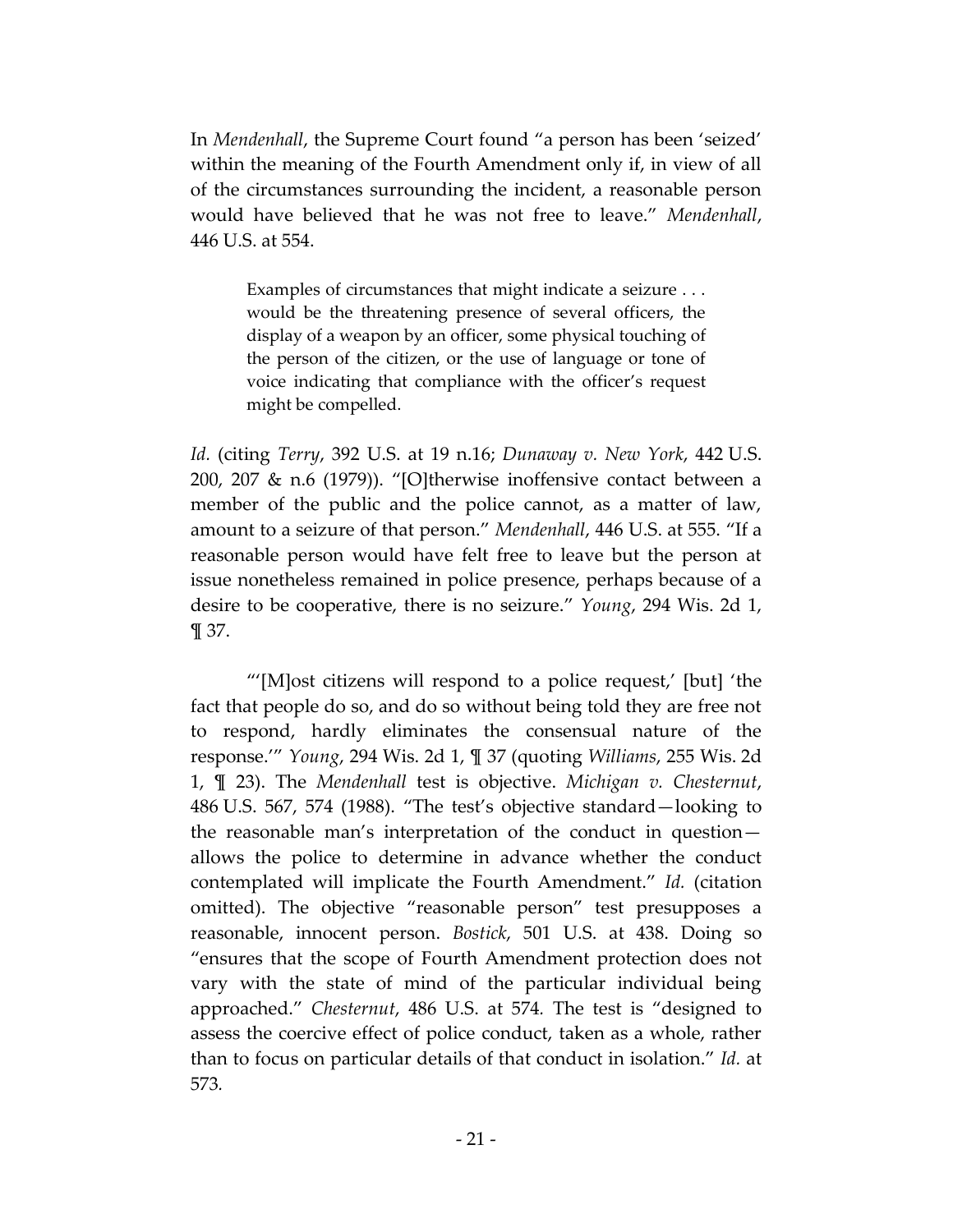# **B. A reasonable person would have felt free to leave, and therefore, Hogan was not seized when he consented to the search of his vehicle.**

The circuit court concluded that Hogan was free to leave any time after Deputy Smith terminated contact, but Hogan chose to speak with Deputy Smith and voluntarily consented to the search of his vehicle (21:47-48; 22:1) (Pet-Ap. 53-54, 79). The court of appeals agreed. *Hogan*, slip op. ¶¶ 10-12 (R-Ap. 104-05). Everything about the encounter supports the conclusion that Hogan was not seized when he consented to the search. The encounter occurred outside on a sunny day and Deputy Smith used a non-threatening, friendly tone. *Hogan*, slip op. ¶ 12 (R-Ap. 104-05). There was no new show of authority.<sup>23</sup> When Deputy Smith re-approached Hogan, he did so alone and the back-up officer remained at the squad until Hogan exited his vehicle (8:DVD at 24:30-25:00). As the court of appeals concluded, based on the totality of the circumstances, "[t]here was nothing about the questioning or any other circumstances of the encounter that would have led a reasonable person to believe he or she was not free to leave at that point." *Hogan*, slip op. ¶ 12 (R-Ap. 104-05).

The court of appeals was guided in *Williams,* in which it was determined that the seizure ended when the officer issued the warning, returned Williams' license, and communicated that Williams was free to leave. *Williams*, 255 Wis. 2d 1, ¶¶ 29-35. The officer in *Williams* took only a couple of steps away from Williams' vehicle before reengaging in a non-threatening manner. *Id*. ¶ 12. And even though the officer re-approached Williams almost immediately after the traffic stop had ended, that action did not amount to a continuation of the initial seizure. *Id.* ¶¶ 29-35. Rather, the court concluded that the officer had initiated a new, consensual encounter. *Id*.

<sup>23</sup> While the squad lights were still activated, that was because Deputy Smith had not yet re-entered his squad car (8:DVD at 24:30-25:00).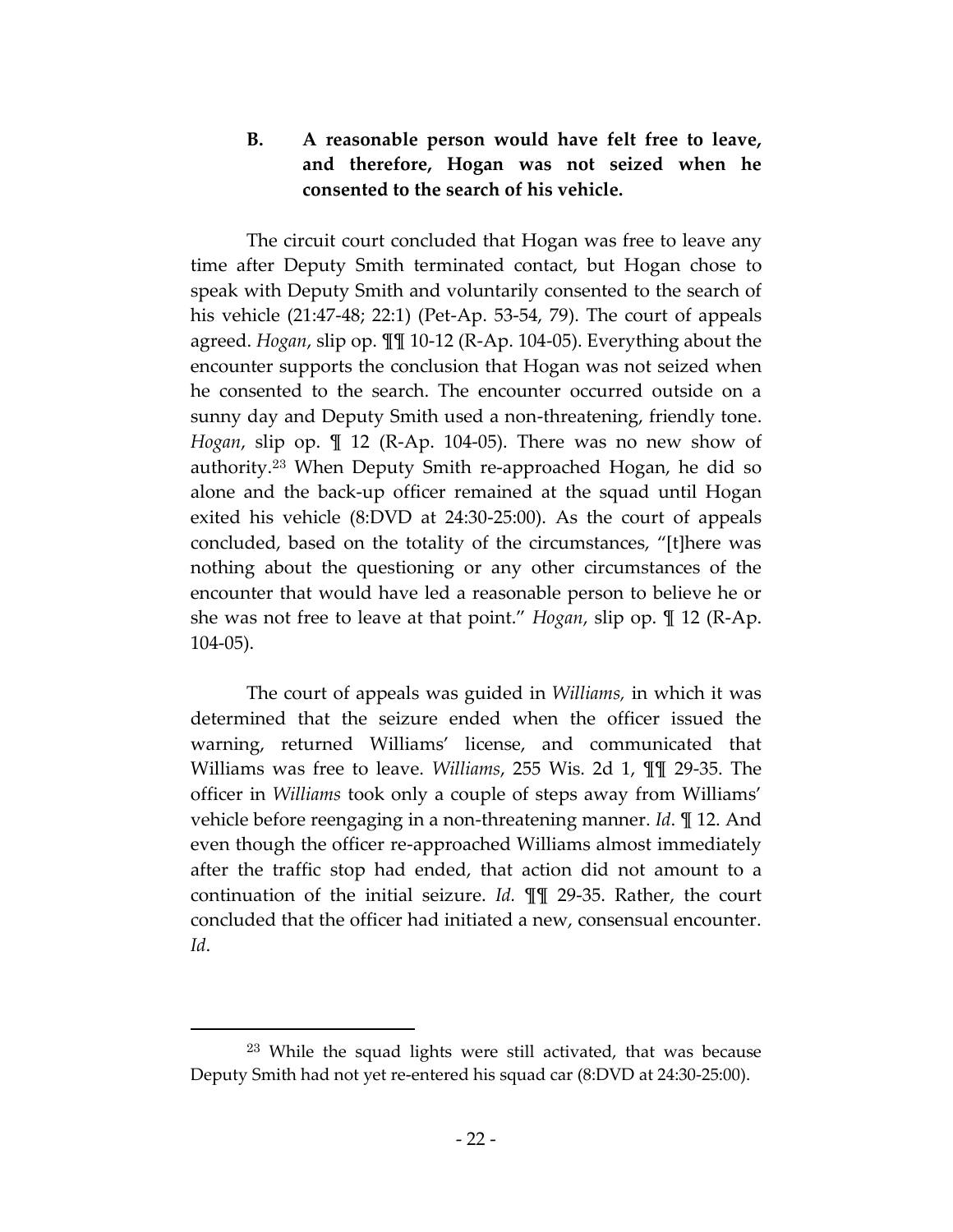Hogan asserts that his case differs from *Williams* because he was a probationer at the time of the stop, and because Deputy Smith impermissibly extended the scope of the stop when he had Hogan perform field sobriety tests (Pet'r's Br. at 12). This Court should not be persuaded that Hogan's situation differs from *Williams* in any way that requires distinction. First, Hogan's status as a probationer is irrelevant. The free to leave standard presupposes a reasonable innocent person and is objective, not subjective. *Bostick*, 501 U.S. at 438. As the *Chesternut* court explained, "[w]hile the test is flexible enough to be applied to the whole range of police conduct in an equally broad range of settings, it calls for consistent application from one police encounter to the next, regardless of the particular individual's response to the actions of the police." *Chesternut*, 486 U.S. at 573-74 (emphasis added). Therefore it does not matter if Hogan personally believed that he was free to leave. Likewise, it does not matter if Hogan had the ability to determine whether Deputy Smith had lawfully asked Hogan to perform field sobriety tests.<sup>24</sup> The standard is whether a reasonable person would have felt free to leave at the time Deputy Smith re-approached Hogan and asked if he could speak with him again. *Williams,* 255 Wis. 2d 1, ¶ 28.

Second, the extension of the stop does not distinguish this case from *Williams*. Hogan asserts that, "[t]he *Williams* court went to pains to point out that the stop in that case was *not* one where the officer impermissibly exceeded the scope of or prolonged the initial seizure in violation of the Fourth Amendment. *Id.* at n. 8.*"* (Pet'r's Br. at 13). Hogan misunderstands the point of footnote 8 in the *Williams*  opinion, which distinguishes cases in which officers asked questions not related to the scope of the traffic stop *before* the stop had concluded. *Williams*, 255 Wis. 2d 1, ¶ 27 & n.8. Like *Williams*, this case involves an officer's request to search a vehicle after the conclusion of the traffic stop. *Williams*, 255 Wis. 2d 1, ¶ 27.

<sup>&</sup>lt;sup>24</sup> If the State is following Hogan's logic, Hogan asserts that in assessing whether a person would feel free to leave, the court should consider whether the person was able to determine if all prior contact with the officer was lawful (Pet'r's Br. at 15-16).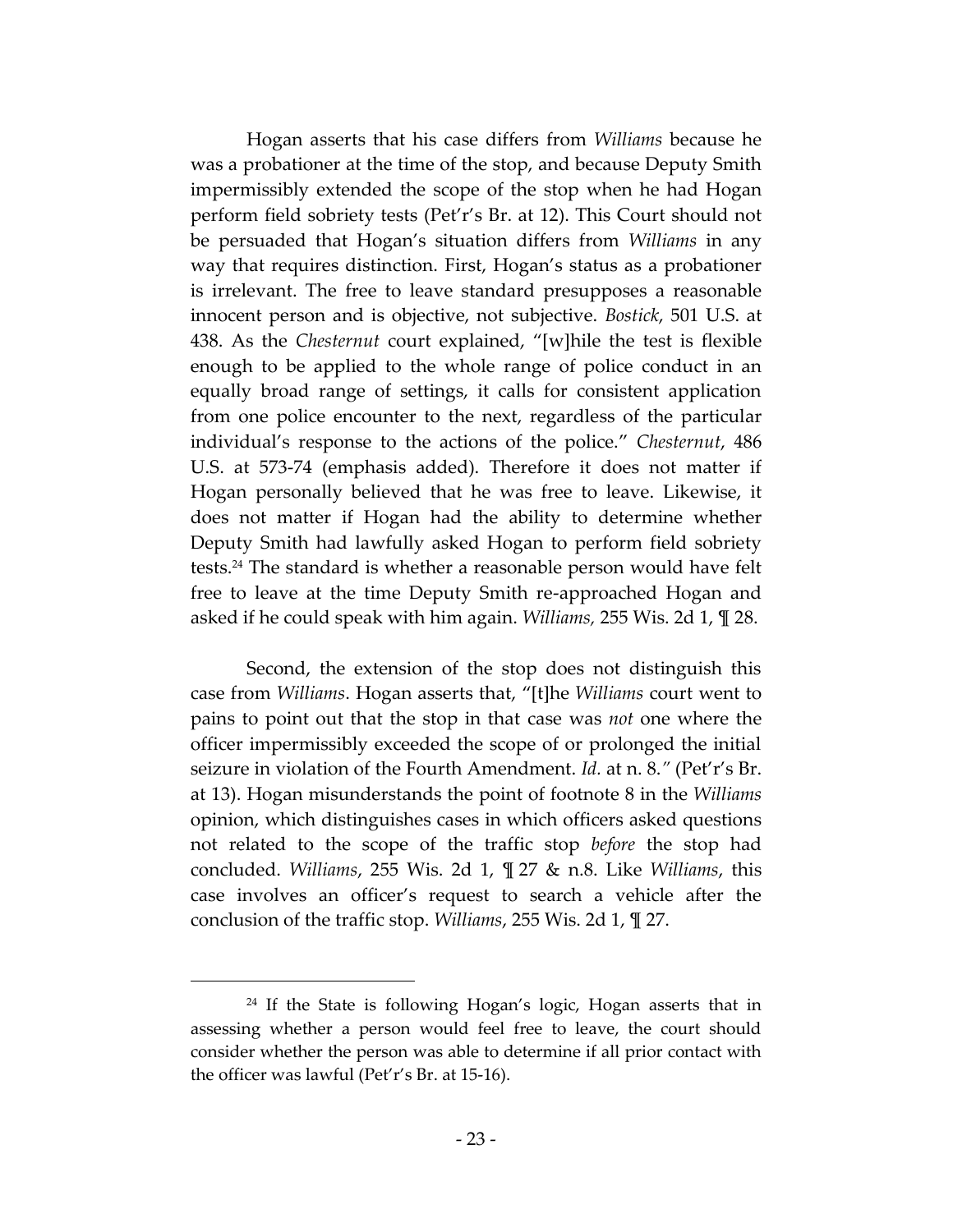This case is very similar to *Williams*, and this Court should conclude that like Williams, Hogan voluntarily consented to the search of his vehicle. *Williams* illustrates that the relatively brief disengagement, 16 seconds, is sufficient to create a new consensual encounter. *Williams*, 255 Wis. 2d 1, ¶¶ 29-35. As the circuit court explained, "[i]t's a reasonably brief period of time, but it is a complete disjoinder . . . Deputy Smith completely terminates the contact. That is significant" (22:4) (Pet-Ap. 82). The fact that Deputy Smith returned all of Hogan's documentation is also significant to the inquiry whether a reasonable person would feel free to leave. *See Luebeck*, 292 Wis. 2d 748, ¶ 16.

All of Hogan's documentation was returned (8:DVD at 14:00- 15:00). Hogan was told, unequivocally, that he was free to leave (21:5; 8:DVD at 24:30-25:00) (Pet-Ap. 11). There was a complete termination of contact between Hogan and Deputy Smith (22:4) (Pet-Ap. 82). Hogan returned to his vehicle, got into the front seat, and shut the door (8:DVD at 24:41-49). When Deputy Smith reapproached Hogan, he did so in a non-threatening manner and asked to speak with Hogan in a non-threatening voice (22:4-5) (Pet-Ap. 82-83). Hogan agreed (22:5) (Pet-Ap. 83). Deputy Smith asked if he could search the vehicle (*id*). Hogan gave clear verbal consent to do so (21:48; 22:5) (Pet-Ap. 54, 83).

Like in *Williams,* the seizure ended when the officer completely terminated contact with Hogan and told him he was free to leave. *Williams,* 255 Wis. 2d 1, ¶ 29. Deputy Smith "did nothing, verbally or physically, to compel [Hogan] to stay. That [Hogan] stayed, and answered the questions, and gave consent to search, is not constitutionally suspect, and does not give rise to an inference that he must have been compelled to do so." *Williams,* 255 Wis. 2d 1, ¶ 29 (citing *Mendenhall*, 446 U.S. at 555-56). When Deputy Smith reapproached and asked Hogan if he could speak to him, that created a new contact, a consensual encounter. *Williams*, 255 Wis. 2d 1, ¶ 35. A reasonable person would have felt free to disregard Deputy Smith's request and leave. Hogan did not do so, and instead affirmatively consented to the search of his vehicle. The search, a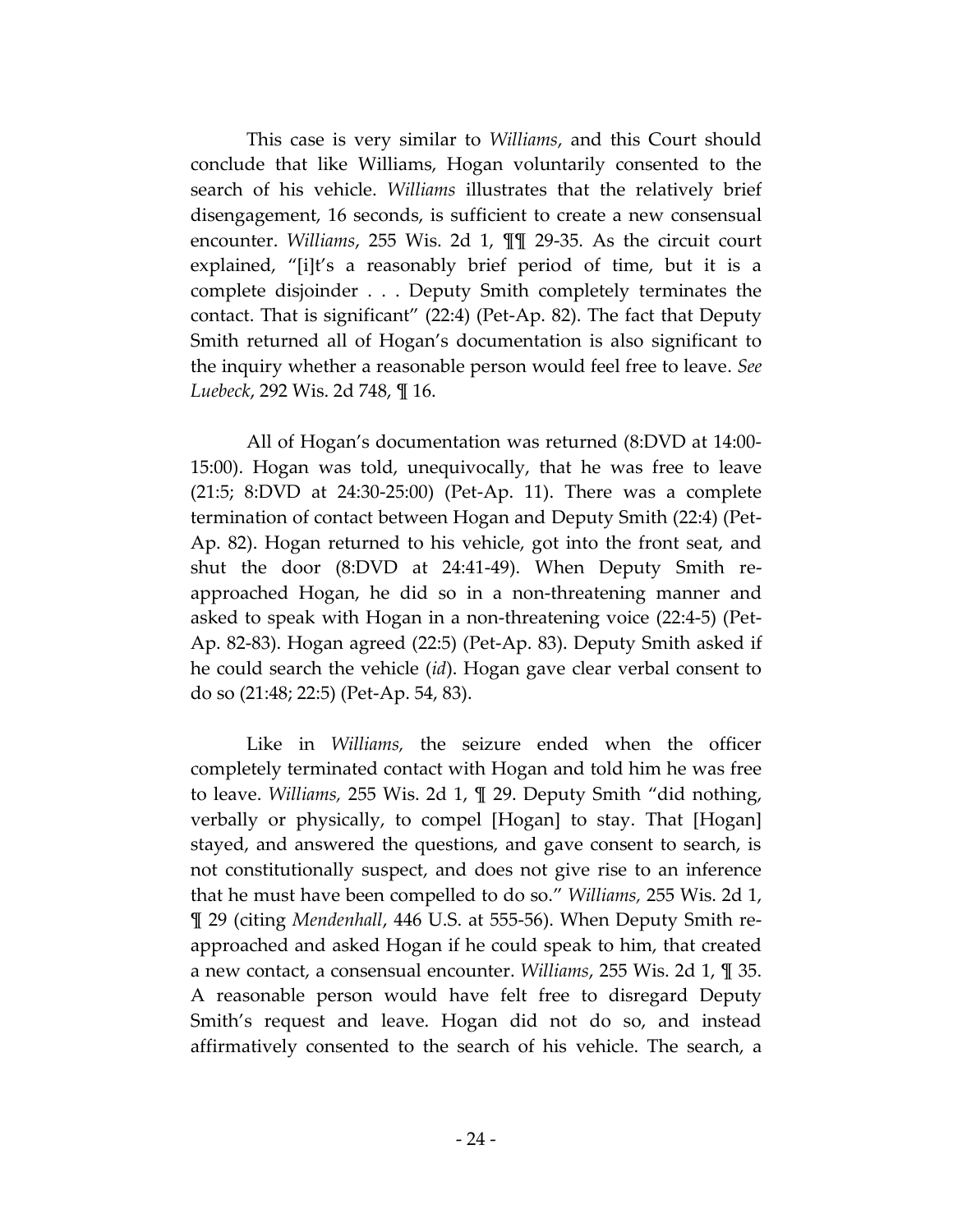valid consent search, does not offend the Fourth Amendment and Hogan's suppression motion was properly denied.<sup>25</sup>

 $\overline{a}$ 

<sup>25</sup> In the court of appeals, the State noted that Hogan appeared to concede that if he was not seized at the time he gave consent, that his consent to search was voluntarily given (State's Ct. App. Br. at 8). The same tactic was taken by the defendant in *Williams*, 255 Wis. 2d 1, ¶ 23 n.7. Indeed, "a consensual encounter is simply the *voluntary cooperation* of a private citizen in response to non-coercive questioning by a law enforcement officer." *United States v. Gigley*, 213 F.3d 509, 514 (10th Cir. 2000) (emphasis added). The court of appeals concluded that there was no argument that consent was involuntary absent the seizure. *Hogan*, slip op. ¶ 20 (R-Ap. 108). There is still no explicit argument by Hogan that his consent was involuntary absent the seizure. However, it will be addressed briefly since the State bears the burden of proving voluntary consent. *State v. Artic*, 2010 WI 83, ¶ 32, 327 Wis. 2d 392, 786 N.W.2d 430 (citations omitted).

The totality of the circumstances is considered in determining whether Hogan voluntarily consented to the search. *See Artic*, 327 Wis. 2d 392, ¶ 33 (enumerating a non-exclusive list ); *Phillips*, 218 Wis. 2d at 198. Here, Deputy Smith used no deception, trickery, or misrepresentation. Deputy Smith was upfront with Hogan about the purpose of the stop, the reasons for the field sobriety tests, and the objectives of the search (21:3, 5; 8:DVD at 01:00-30; 15:00-30; 25:00-30) (Pet-Ap. 9, 11). Deputy Smith did not threaten, physically intimidate, or attempted to punish Hogan in any way. The conditions surrounding the search were congenial, non-threatening, and co-operative. Deputy Smith was friendly, the stop occurred in broad daylight, and there were other people in the vicinity (21:2; 22:5) (Pet-Ap. 8, 83); *(see generally* 8:DVD). Hogan was not alone, he was not isolated, and he was free to leave at any time. He responded co-operatively and without hesitation. He did not appear to be fearful or intimidated. Deputy Smith did not tell Hogan he was free to withhold his consent to search; however, Deputy Smith did tell Hogan, after Hogan initially consented, that Deputy Smith "was just asking" (8:DVD at 25:30-26:00). In doing so, Deputy Smith gave Hogan the opportunity to reconsider. The fact that Deputy Smith gave Hogan the opportunity to reconsider favors the conclusion that consent was voluntarily given. *See Williams*, 255 Wis. 2d 1, ¶ 23 n.7 (Wisconsin has refused to adopt a requirement that officers must advise a person of a right to refuse consent.) (collecting cases of the Supreme Court of the United States). Under the totality of the circumstances, Hogan voluntarily consented to the search of his vehicle.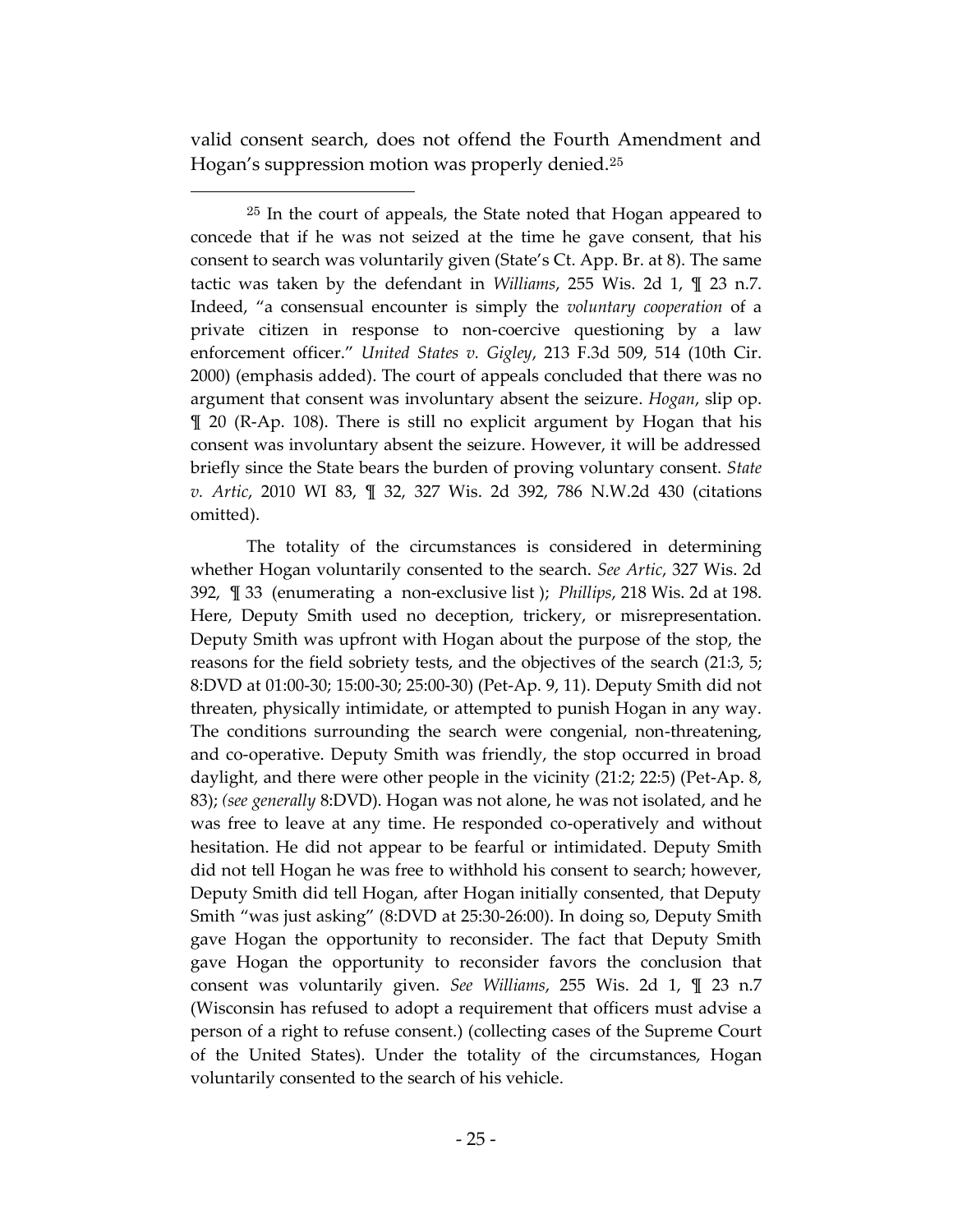# **IV. Even if this Court finds the traffic stop was unlawfully extended, there is no basis to exclude the evidence discovered after Hogan voluntarily consented to the search of his vehicle.**

If this Court was to conclude that Deputy Smith conducted field sobriety testing without the requisite cause and impermissibly extended the scope of the initial seizure, "the question still remains whether evidence sought to be suppressed was obtained by exploitation of that illegality or instead by means sufficiently distinguishable to be purged of the primary taint." *State v. Artic*, 2010 WI 83, ¶ 64, 327 Wis. 2d 392, 786 N.W.2d 430 (citing *Wong Sun v. United States*, 371 U.S. 471, 487-88 (1963)) (quotation marks omitted).

The first question is whether Deputy Smith obtained evidence from an exploitation of an illegality. This requires a link between Deputy Smith's conduct and the discovery of the challenged evidence. *Wong Sun*, 371 U.S. at 487-88. Attenuation is a distinct inquiry only performed after a finding that the evidence came to light at the exploitation of an illegality. *New York v. Harris,* 495 U.S. 14, 19 (1990). "The object of attenuation analysis is to mark the point at which the detrimental consequences of illegal police action become so attenuated that the deterrent effect of the exclusionary rule no longer justifies its cost." *Artic*, 327 Wis. 2d 392, ¶ 65 (quotation omitted).

# **A. The search of Hogan's vehicle did not result from the exploitation of the extension of the traffic stop.**

*Wong Sun* explains that there is no automatic rule requiring the exclusion of evidence even if the acquisition of the evidence was immediately preceded by an illegality that put the defendant in the control of the police. In *Wong Sun*, the Court said that the exclusionary rule "has traditionally barred from trial" evidence "obtained either *during or as a direct result*" of an illegality. *Wong Sun*, 371 U.S. at 485 (emphasis added). Neither is applicable here.

Hogan was not in the presence of Deputy Smith due to an illegality. Hogan came to be in the presence of Deputy Smith due to a lawful traffic stop. That traffic stop was extended to investigate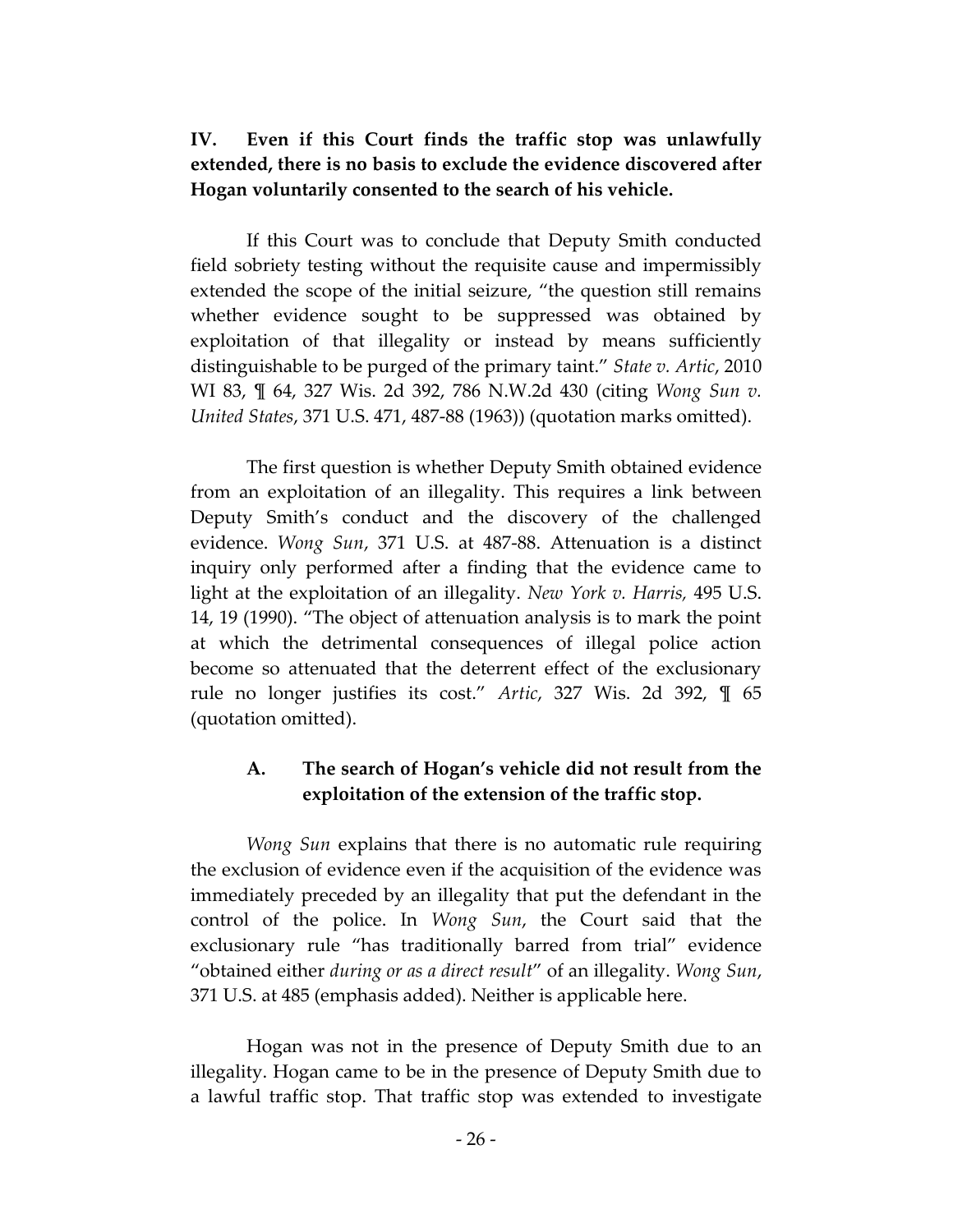drugged driving, but that investigation had ended and Hogan was released. Deputy Smith then initiated a consensual encounter with Hogan. It was the actions during that consensual encounter that Hogan complains of. The consensual encounter was not a but-for result of the extension of the traffic stop. It was a but-for result of the initial traffic stop. If the extension never happened, Deputy Smith would have been in the same exact position to create the consensual encounter with Hogan.

Like in *Murray*, but for different reasons, if the court invokes the exclusionary rule in this case it would "put the police . . . not in the *same* position they would have occupied if no violation occurred, but in a *worse* one." *Murray v. United States*, *487* U.S. 533, 541 (1988). The difference between *Murray* and the case here is that *Murray* concerned the application of the independent source doctrine; however the principle is the same. If the illegality did not contribute to the position that Deputy Smith was in to lawfully obtain the evidence, then the evidence was not a result of the exploitation of that illegality. But-for causality is a necessary condition for suppression, *Hudson v. Michigan*, 547 U.S. 586, 592 (2006), and it is not present in this case. Therefore, even if the traffic stop was unlawfully extended there is no basis to suppress the physical evidence found after Hogan voluntarily consented to the search of his vehicle.

**B. Even if this Court concludes that Deputy Smith exploited the extension of the stop to gain Hogan's consent, all of the attenuation factors favor the conclusion that Hogan's consent was not tainted by Deputy Smith's conduct.** 

"[B]ut-for causality is only a necessary, not a sufficient, condition for suppression." *Hudson*, 547 U.S. at 592. "[B]ut-for cause, or 'causation in the logical sense alone,' can be too attenuated to justify exclusion." *Id* (quoting *United States v. Ceccolini*, 435 U.S. 268, 274 (1978)). To determine whether causation is too attenuated to justify exclusion, the courts look to three factors: (1) temporal proximity; (2) presence of intervening circumstances; and (3) the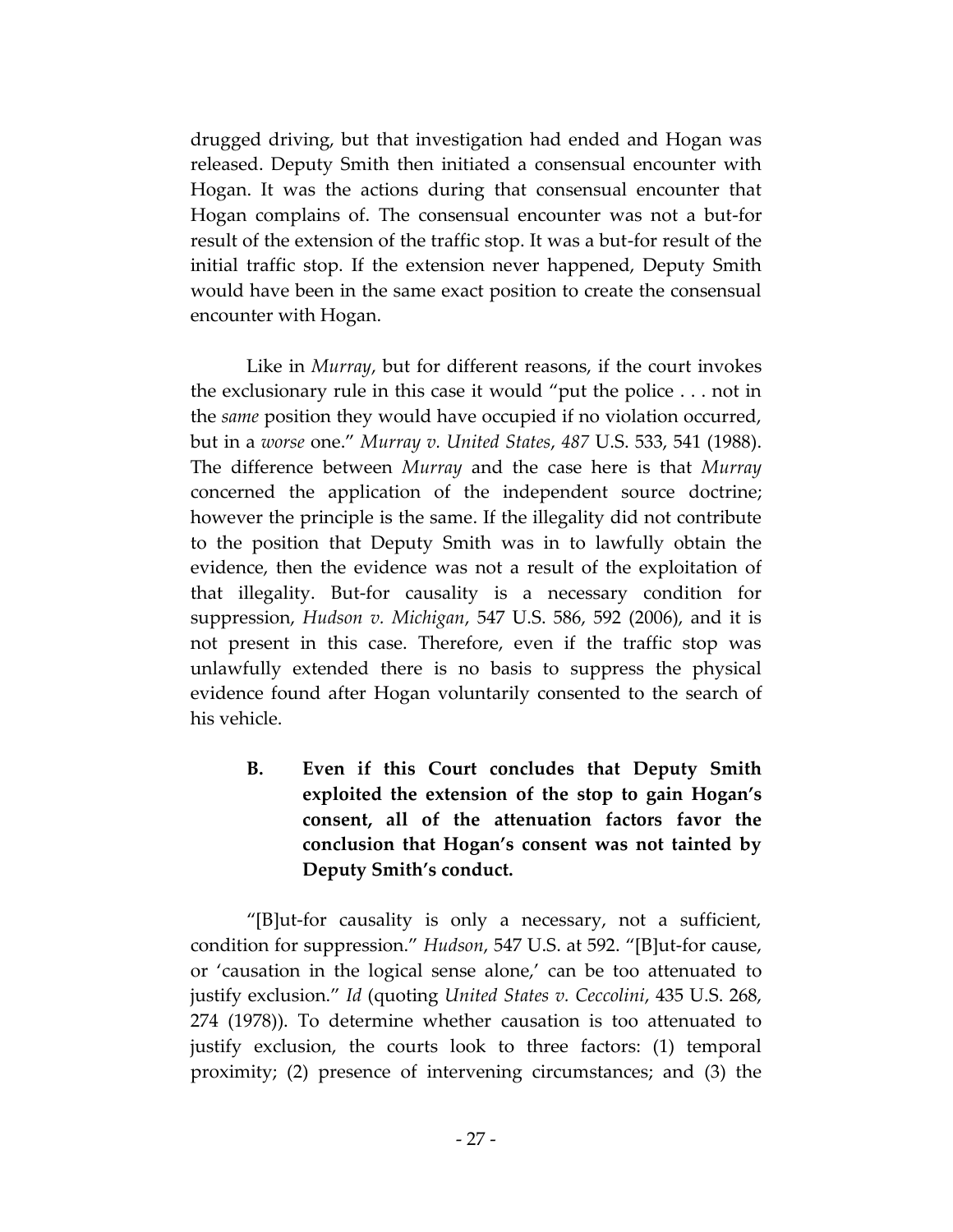purpose and flagrancy of the official misconduct. *Artic,* 327 Wis. 2d 392, ¶ 66.

First, looking to the issue of temporal proximity, the court of appeals correctly concluded that while there was only 16 seconds between the end of the traffic stop and the new encounter, that is not dispositive. *Hogan*, slip op. ¶ 15 (R-Ap. 106). Regardless of the close temporal proximity, the non-custodial and non-threatening conditions of the encounter support the conclusion that any taint created by the extension of the traffic stop had dissipated. *See Artic*, 327 Wis. 2d 392, ¶ 73; *State v. Richter*, 2000 WI 58, ¶ 46, 235 Wis. 2d 524, 612 N.W.2d 29 (citing *Phillips*, 218 Wis. 2d at 206). The traffic stop lasted only 24 minutes and the entire interaction occurred outside during the day. *Hogan*, slip op. ¶ 16 (R-Ap. 106). Hogan was clearly told he was free to leave and Deputy Smith did not use threatening or authoritative tones when asking for consent to search. After consent was given, Deputy Smith allowed Hogan to return to his vehicle before it was searched to retrieve items, and thanked Hogan for his co-operation (8:DVD at 26:30-27:30). The totality of the circumstances mitigated any impact of the relatively short disengagement. *Artic*, 327 Wis. 2d 392, ¶ 73.

Second, there was an intervening circumstance in this case. "This factor concerns whether the defendant acted of free will unaffected by the initial illegality." *Artic*, 327 Wis. 2d 392, ¶ 79 (quotation omitted). The court of appeals correctly relied on *Phillips,* 218 Wis. 2d at 208-09, to conclude that Deputy Smith informing Hogan that he was free to leave, was sufficient. *Hogan*, slip op. ¶ 17 (R-Ap. 106-07). This is not a case in which constitutionally impressible conduct pervades the entire stop. Deputy Smith did not utilize the impermissible extension of the stop in any manner. It was *completely* disjoined from the request to search the vehicle (22:3-4) (Pet-Ap. 81-82). Hogan was unequivocally told that he was free to leave. Hogan consented to the new contact (22:5) (Pet-Ap. 83). His consent was an act of free will. Hogan was free to leave and to otherwise refuse any additional interaction with Deputy Smith. He chose not to do so.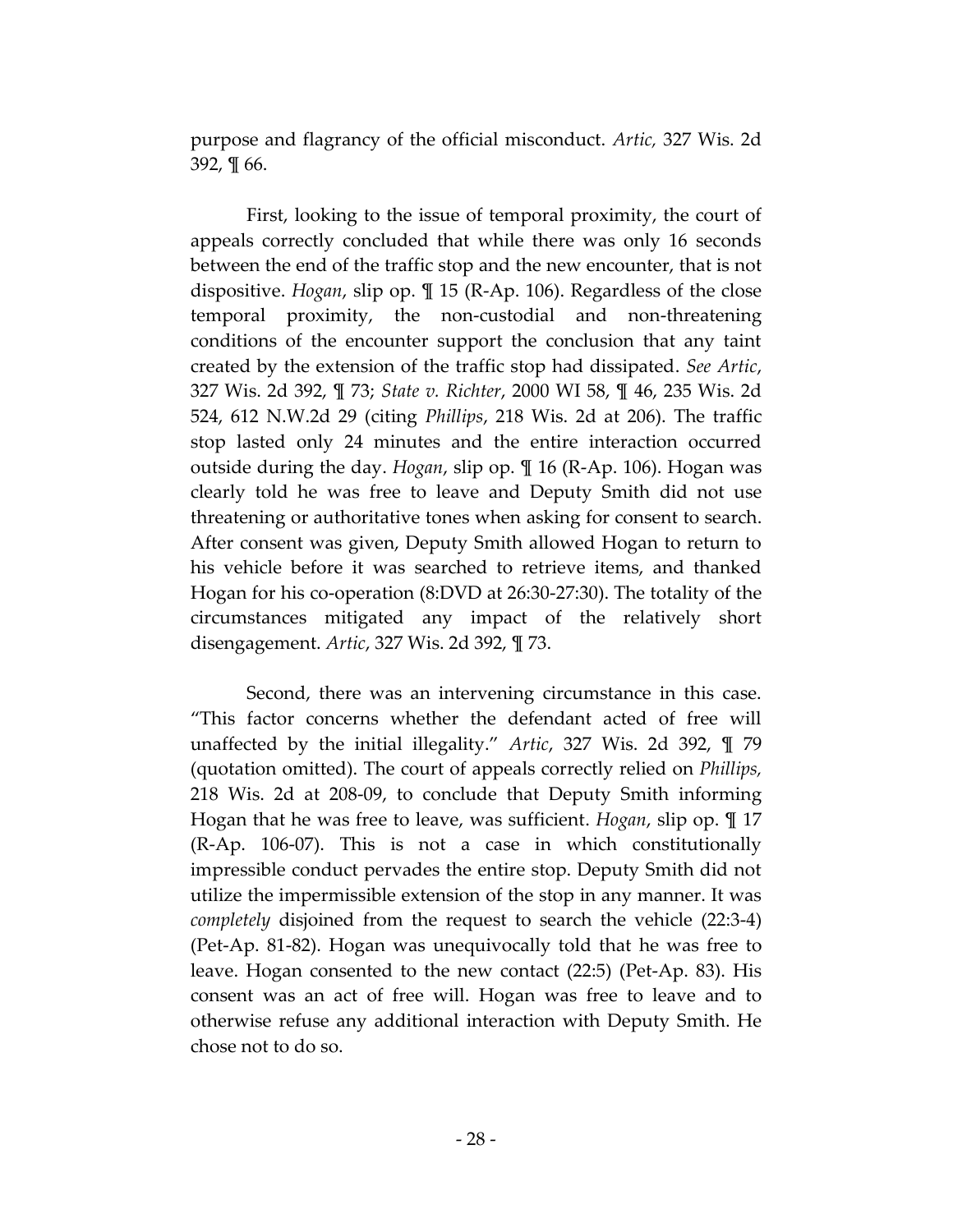Third, in looking at the entire context of the stop, the misconduct in this case was not purposeful or flagrant. "This factor is 'particularly' important because it is tied to the rationale of the exclusionary rule itself." *Phillips,* 218 Wis. 2d at 209. Deputy Smith lawfully stopped Hogan for a seatbelt violation (22:6) (Pet-Ap. 84). In interacting with Hogan, Deputy Smith suspected Hogan had taken illicit drugs and requested that Hogan perform field sobriety tests (21:3-4) (Pet-Ap. 109-10). Hogan agreed to perform the tests (*id*.). While the extension was found to be unreasonable, and therefore unlawful under the Fourth Amendment, it is not the type of flagrant misconduct that warrants suppression (22:8) (Pet-Ap. 86). *See Herring v. United States*, 555 U.S. 135, 141 (2009) ("We have repeatedly rejected the argument that exclusion is a necessary consequence of a Fourth Amendment violation. Instead we have focused on the efficacy of the rule in deterring Fourth Amendment violations in the future." (citations omitted)). Respectfully, Deputy Smith properly disengaged from Hogan after the field sobriety tests revealed Hogan was not impaired. While Deputy Smith may have been incorrect in his assessment of reasonable suspicion for field sobriety testing, Deputy Smith did not prolong the stop any further. The court of appeals correctly concluded that there is no evidence in this case that Deputy Smith acted purposefully to unlawfully extend the stop, and no evidence that the stop was extended to pressure Hogan into consenting to a search of his vehicle. *Hogan*, slip op. ¶ 18 (R-Ap. 107).

Because Hogan was not seized at the time he consented to the search of his vehicle and all three factors in the attenuation analysis support concluding that Hogan's consent to search was not tainted, the court of appeals correctly concluded that the circuit court properly denied Hogan's motion to suppress.

# **C. This Court should reject Hogan's request to create a new test for attenuation specific to motorists.**

Hogan disagrees that the exclusionary rule should focus on the purpose and flagrancy of the misconduct in question (Pet'r's Br. at 20-21). He urges that the court adopt a rule that presumes that all consent searches that occur after an unlawful extension of a traffic stop are involuntarily and the evidence inadmissible unless the State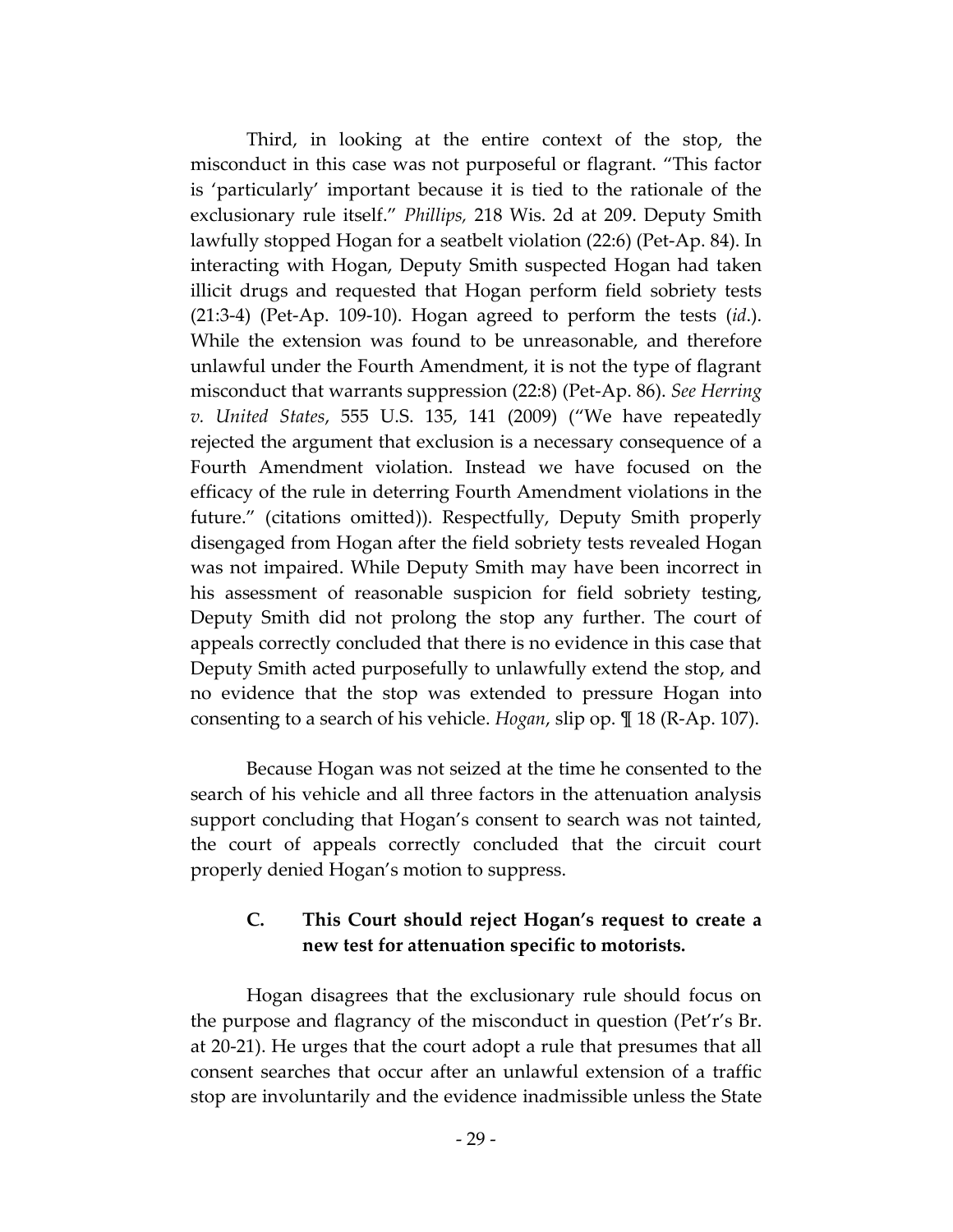can prove that the prior detention did not factor into the motorist decision to consent to the search (Pet'r's Br. at 21). He purports that his test melds *Williams* and *Phillips* and proposes the elimination of the purposeful and flagrant factor from the *Phillips* analysis. (Pet'r's Br. at 22). This Court should decline to adopt Hogan's proposed test. It is unnecessary and directly in conflict with the purpose of the exclusionary rule.

First, there is no reason to "meld" *Williams* and *Phillips.* Those cases resolve different issues. *Williams* concerns whether a motorist is seized, a constitutional question. *Williams*, 255 Wis. 2d 1, ¶ 1. The attenuation analysis in *Phillips*, concerns the application of a judicially created remedy for Fourth Amendment violations. *See*, *State v. Dearborn*, 2010 WI 84, ¶ 35, 327 Wis. 2d 252, 786 N.W. 2d 97 (the exclusionary rule is a judicially created remedy, not a right). Because the cases address separate issues there is no reason to combine them. It would only result in confusing already complex areas of the law.

Second, as to Hogan's assertion that evidence should be presumed inadmissible, the law already presumes evidence obtained by a consent search inadmissible unless consent is proven voluntary. *See Artic*, 327 Wis. 2d 392, ¶¶ 29-32. There is no need to create a new standard specific to motorists. Third, the application of the exclusionary rule should remain restricted to cases in which the remedial objectives of the rule are best served. *See Dearborn*, 327 Wis. 2d 252, ¶ 35, (citing *Herring*, 555 U.S. at 140-41; *Arizona v. Evans*, 514 U.S. 1, 10-11 (1995)). Not all Fourth Amendment violations should result in exclusion of evidence. *Dearborn*, 327 Wis. 2d 252, ¶ 35. (citing *Herring*, 555 U.S. at 140-41). Exclusion is not the default, it is the last resort. *Id.*

It is well settled that "[t]he application of the exclusionary rule should focus on its efficacy in deterring future Fourth Amendment violations." *Id*. Hogan asserts that if this Court removed the purposeful and flagrant misconduct element from its analysis of whether evidence should be suppressed, officers would be even more diligent (Pet'r's Br. at 20, 22). While that may be true, "[b]roadly defined, the exclusionary rule is not applied when the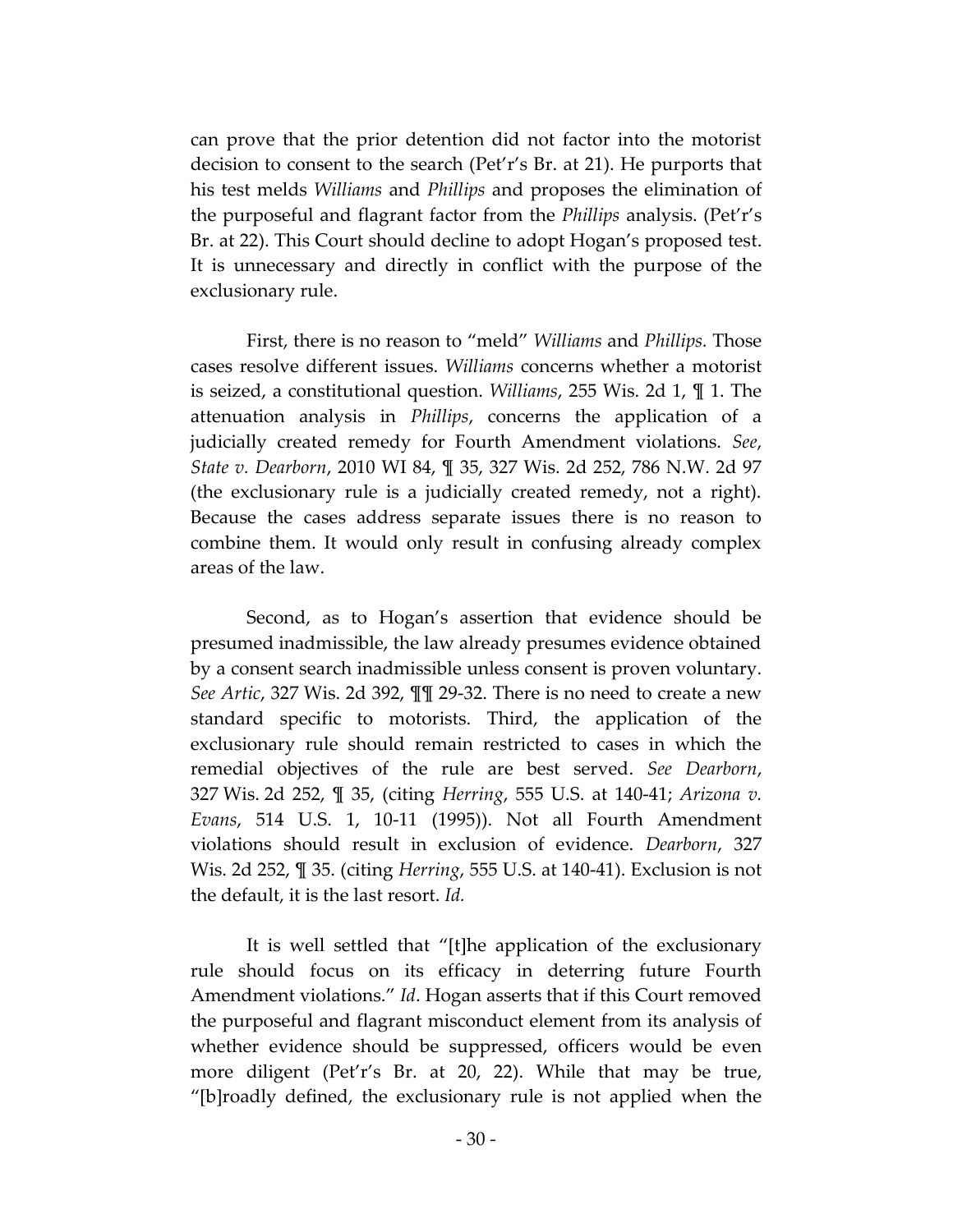officers conducting an illegal search 'acted in the objectively reasonable belief that their conduct did not violate the Fourth Amendment.'" *Dearborn*, 327 Wis. 2d 252, ¶ 33 (citing *United States v. Leon*, 468 U.S. 897, 918 (1984)). Hogan's proposition is asking this Court to depart from its own precedent and decades of United States Supreme Court precedent, all because it is the only way that he can establish that exclusion is proper in this case.

"To trigger the exclusionary rule, police conduct must be *sufficiently deliberate* that exclusion can meaningfully deter it, and sufficiently culpable that such deterrence is worth the price paid by the justice system. As laid out in our cases, the exclusionary rule serves to deter *deliberate, reckless, or grossly negligent conduct,* or in some circumstances recurring or systemic negligence."

*Id.* ¶ 36 (quoting *Herring,* 555 U.S. at 144) (emphasis added). Not only is Hogan's proposal 100% in conflict with the purpose of the exclusionary rule, if this Court adopts Hogan's proposed test, it will undoubtedly result in a flood of alleged unlawful traffic stop extensions seeking the suppression of evidence completely unrelated to the unlawful conduct. This flood would occur because the "[t]he cost of entering this lottery would be small, but the jackpot enormous: suppression of all evidence, amounting in many cases to a get-out-of-jail-free card." *Hudson*, 547 U.S. at 595.

In addition to advocating for a new rule, Hogan suggests that this Court should adopt sub-factors to be applied in the intervening circumstances factor of the *Phillips/Bermudez* test (Pet'r's Br. at 21). Hogan invites this Court to conclude that if an unlawful extension of a traffic stop occurs, the officer should either be required to let the motorist leave, or required to clearly communicate to the motorist that the motorist can disregard any further questions or requests before a new consensual encounter can be formed (Pet'r's Br. at 22). This Court should also decline that invitation.

First, allowing the motorist to leave before recreating a new consensual encounter is simply impractical. For example, the motorist could be from a different city, state, or even country. Even if the motorist resides in the area of the stop, the officer may have no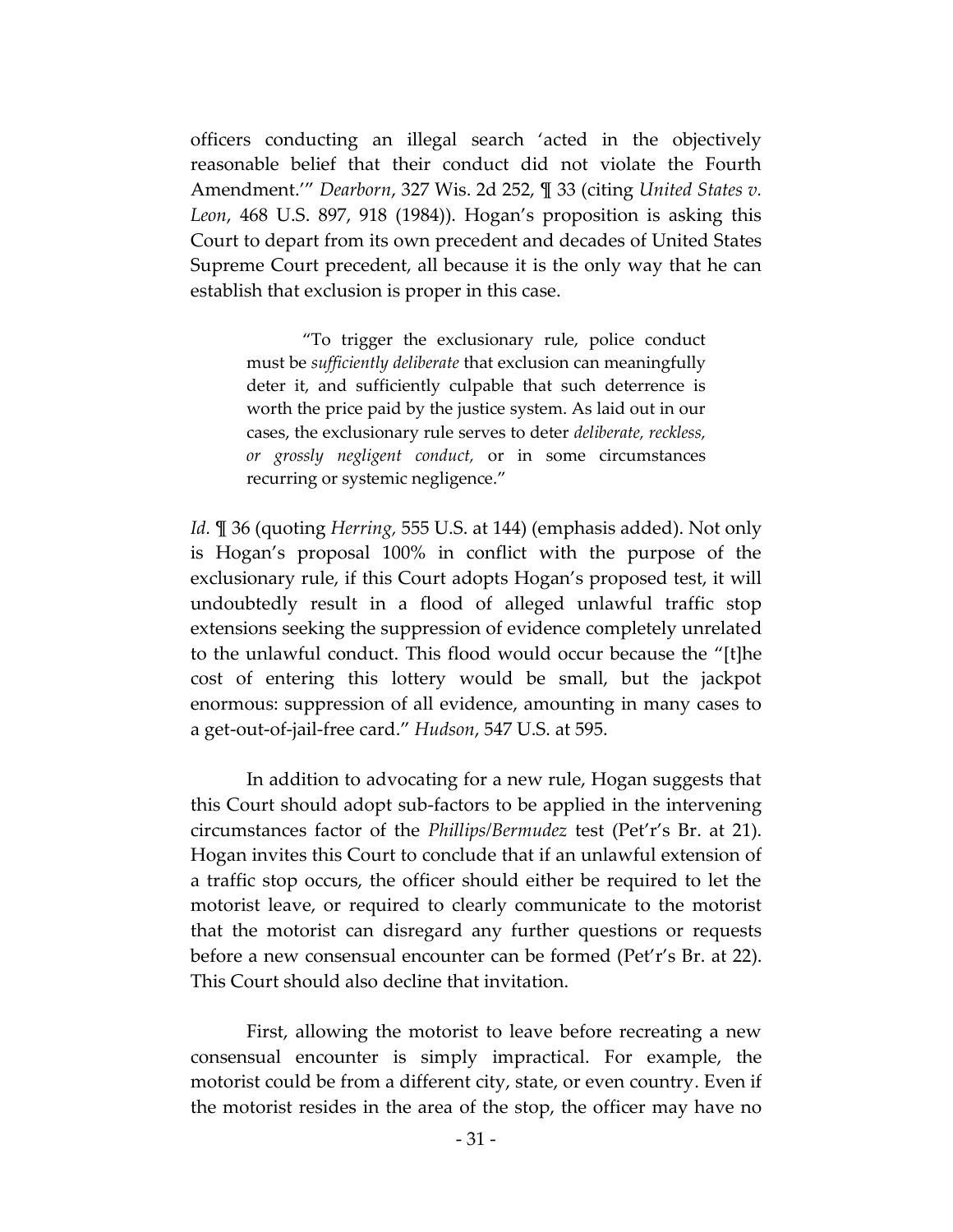means of contacting the motorist after the motorist leaves. Second, there has been a clear and strong refusal to adopt a requirement that officers must advise a person of a right to refuse consent. *Williams*, 255 Wis. 2d 1, ¶ 23 n.7 (citing *Ohio v. Robinette*, 519 U.S. 33, 39-40 (1996); *Schneckloth v. Bustamonte*, 412 U.S. 218, 232-33 (1973); *United States v. Drayton*, 536 U.S. 194 (2002)). Whether a person is informed they are free to decline a request to search is a factor in evaluating the voluntariness of the consent, but it has never been and should not be determinative. *Drayton*, 536 U.S. at 206-07. It is not determinative because voluntariness is evaluated under the totality of the circumstances. *Id.* Hogan has not provided a sufficient reason to depart from this well settled and consistently reaffirmed principle. *See id.* at 207 ("the Court has repeated that the totality of the circumstances must control, without giving extra weight to the absence of this type of warning") (citing *Robinette*, 519 U.S. at 39-40; *Bustamonte*, 412 U.S. at 227). "In a society based on law, the concept of agreement and consent should be given a weight and dignity of its own." *Id.*

In sum, there is no need for a separate attenuation test to be applied to motorist. Adopting Hogan's proposed test is unnecessary, contrary to clearly established law, and would result in an unnecessary flood of complex litigation. Rather than adopting a new test, this Court should apply clearly established law to the facts of this case.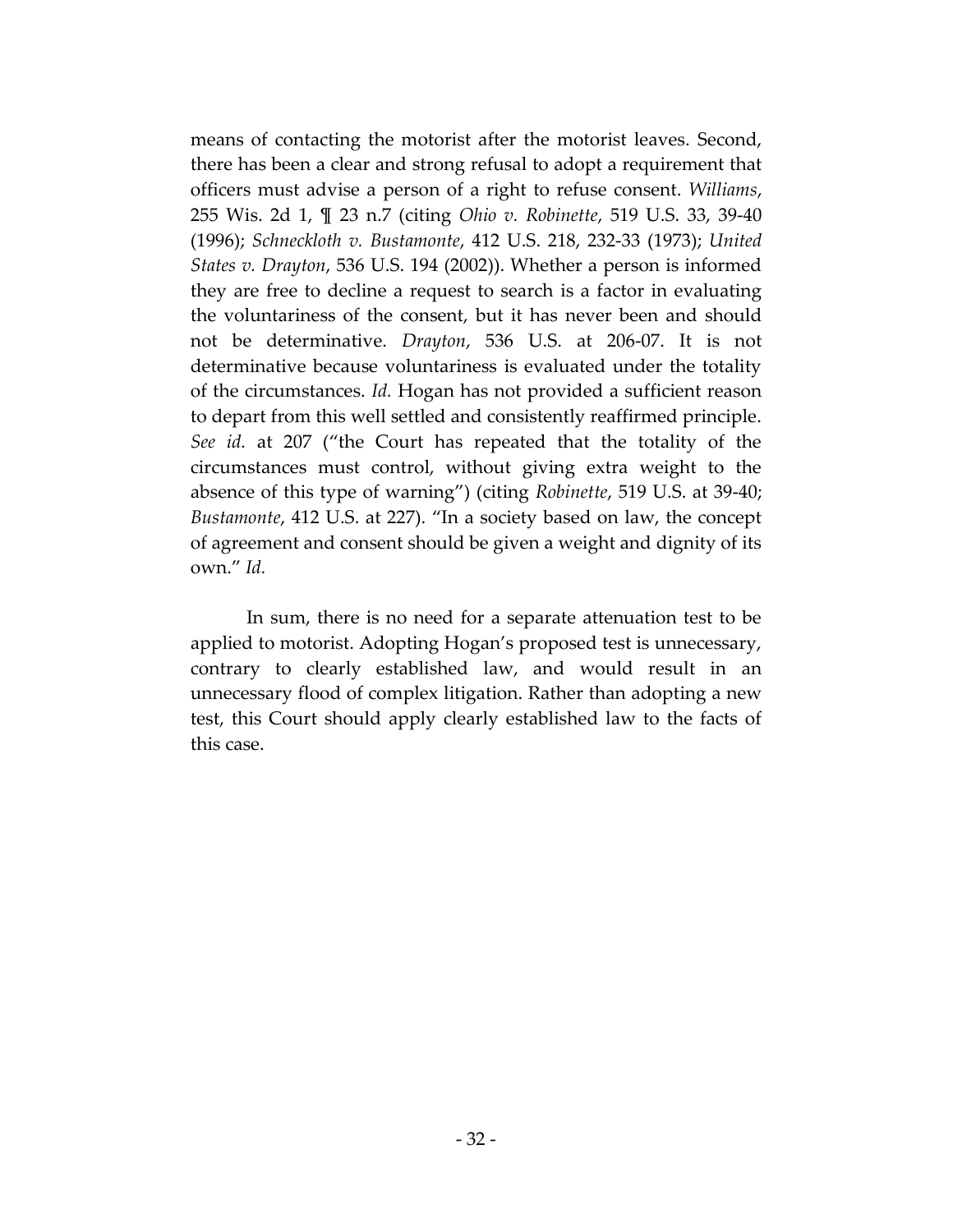### **CONCLUSION**

For the foregoing reasons, this Court should affirm the court of appeals decision affirming the judgment of conviction and order denying suppression.

Dated this 15th day of January, 2015.

Respectfully submitted,

BRAD D. SCHIMEL Attorney General

TIFFANY M. WINTER Assistant Attorney General State Bar #1065853

Attorneys for Plaintiff-Respondent

Wisconsin Department of Justice Post Office Box 7857 Madison, Wisconsin 53707-7857 (608) 264-9487 (608) 266-9594 (Fax) wintertm@doj.state.wi.us